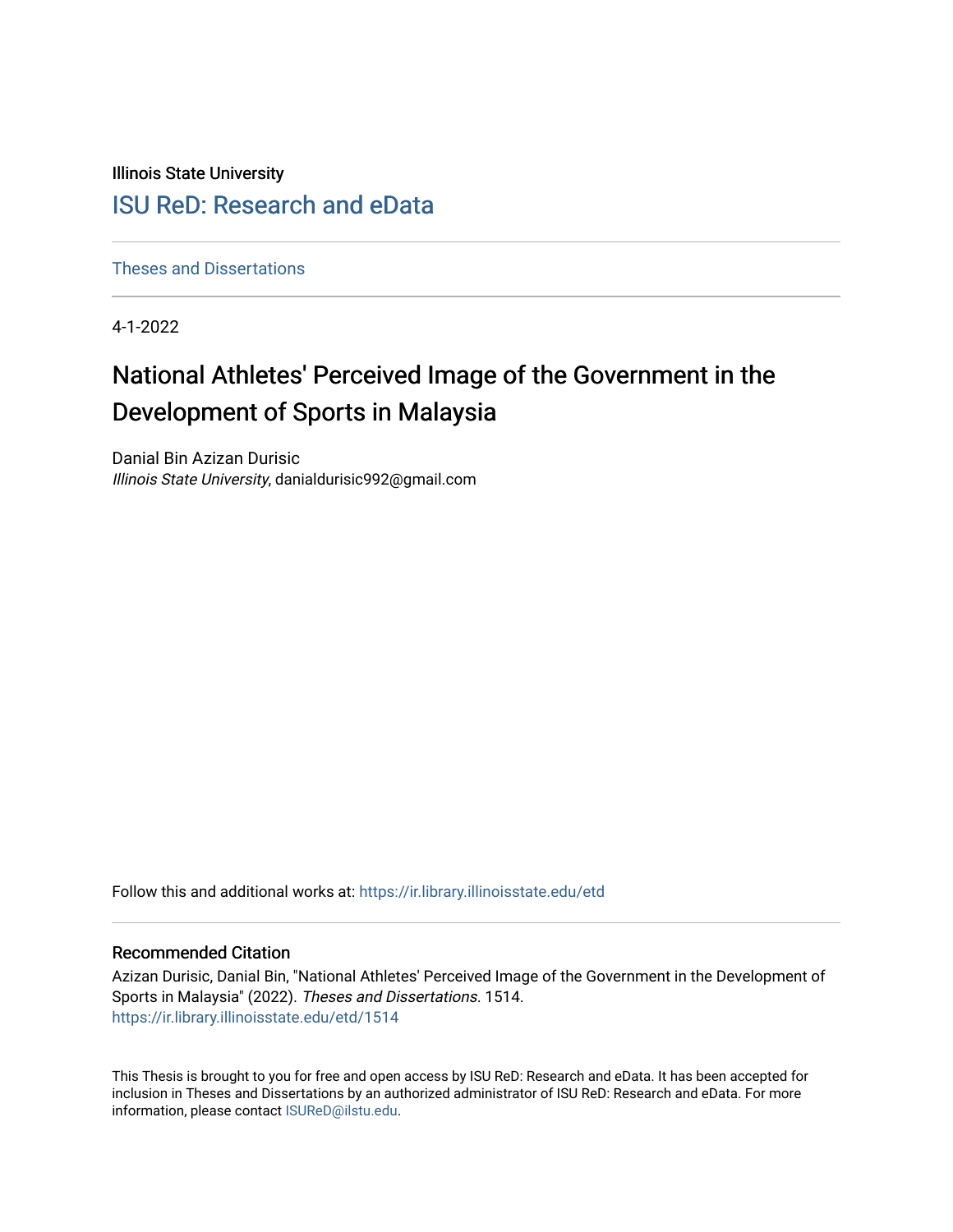# NATIONAL ATHLETES' PERCEIVED IMAGE OF THE GOVERNMENT IN THE DEVELOPMENT OF SPORTS IN MALAYSIA

#### DANIAL BIN AZIZAN DURISIC

50 Pages

Malaysian national sports depend on the support of the government to further improve its quality and continue to grow. The declining quality of Malaysian sports prompted this study, which seeks to explore the perceptions of the Malaysian government's sport development efforts through the lens of the national athletes and provide recommendations that could lead to strengthened sports development and improved quality of sports in Malaysia. This research intends to compare the results obtained from current and former national athletes and compare it with the Sport Policy Factors Leading to International Sporting Success or SPLISS Model (Bosscher et al., 2006), which identified nine pillars that influence elite sporting success and main issues in Malaysian sports. The nine pillars are financial support, integrated approach to policy development, sport participation, talent identification and development system, athletic and post career support, training facilities, coaching provision and coach development, national and international competitions, and scientific research and sports medicine support. The main issues identified in Malaysian sports include lack of management skills, incompetency of sport administrators, lack of financial aids, corruption, and involvement of politicians in sports (Fiah et al., 2014). This study will provide a foundation of research on sports development in Malaysia due to the dearth of research on this topic. The results revealed eight main themes along with one recommendation. The themes were nothing, adequate competition opportunities, financial incentives, with a subtheme of insufficient financial support, good access to the NSI, adequate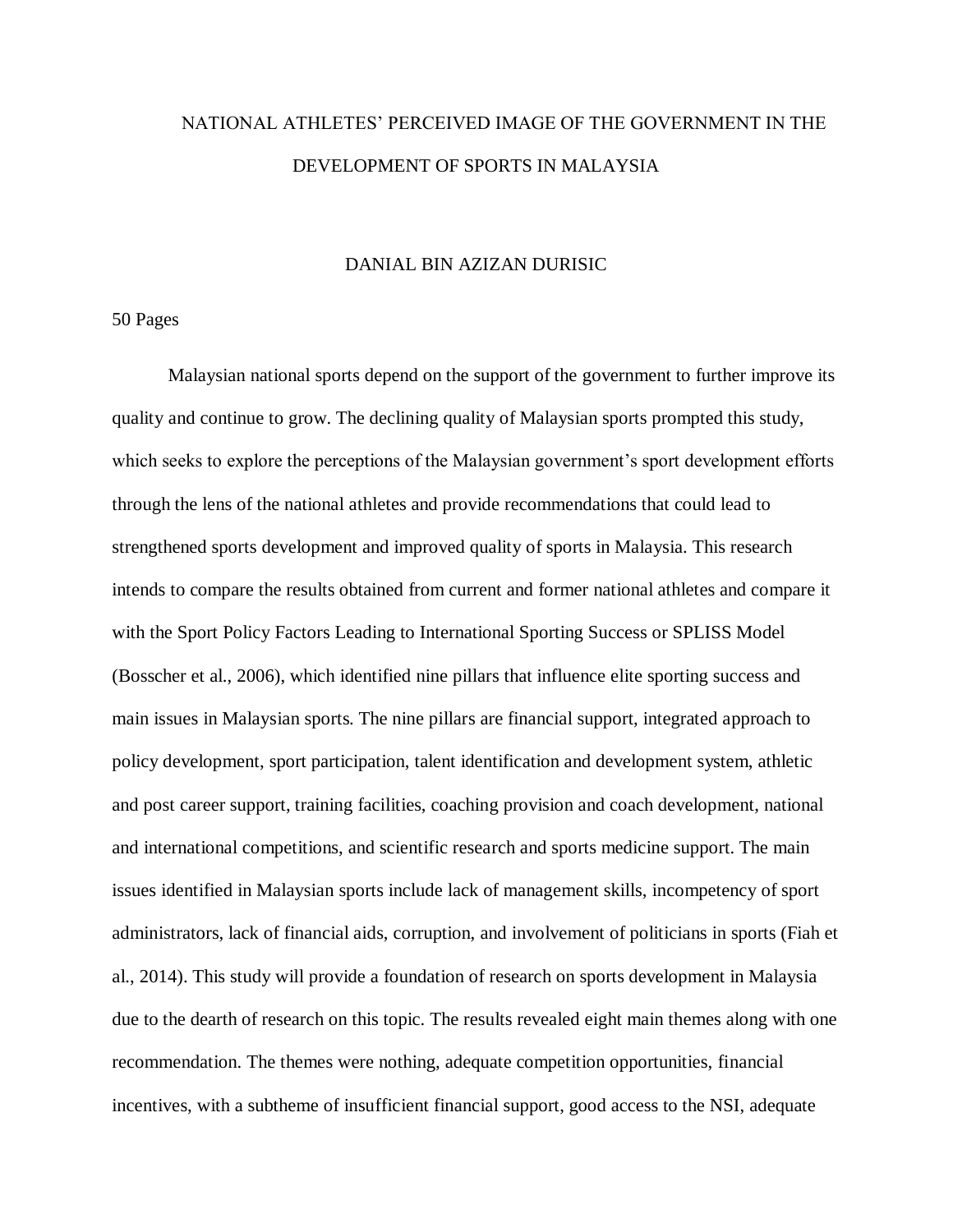physical resources, high quality coaching, lack of post career support, and increased funding and exposure while one recommendation was improved communication. When compared to the SPLISS model, the government is providing good support in most of the pillars. When compared to the main issues in Malaysian sports and recommendation from previous studies, this study did not yield the same results, although was highlighted by some of the athletes.

KEYWORDS: Government support, national athletes, SPLISS model, sports development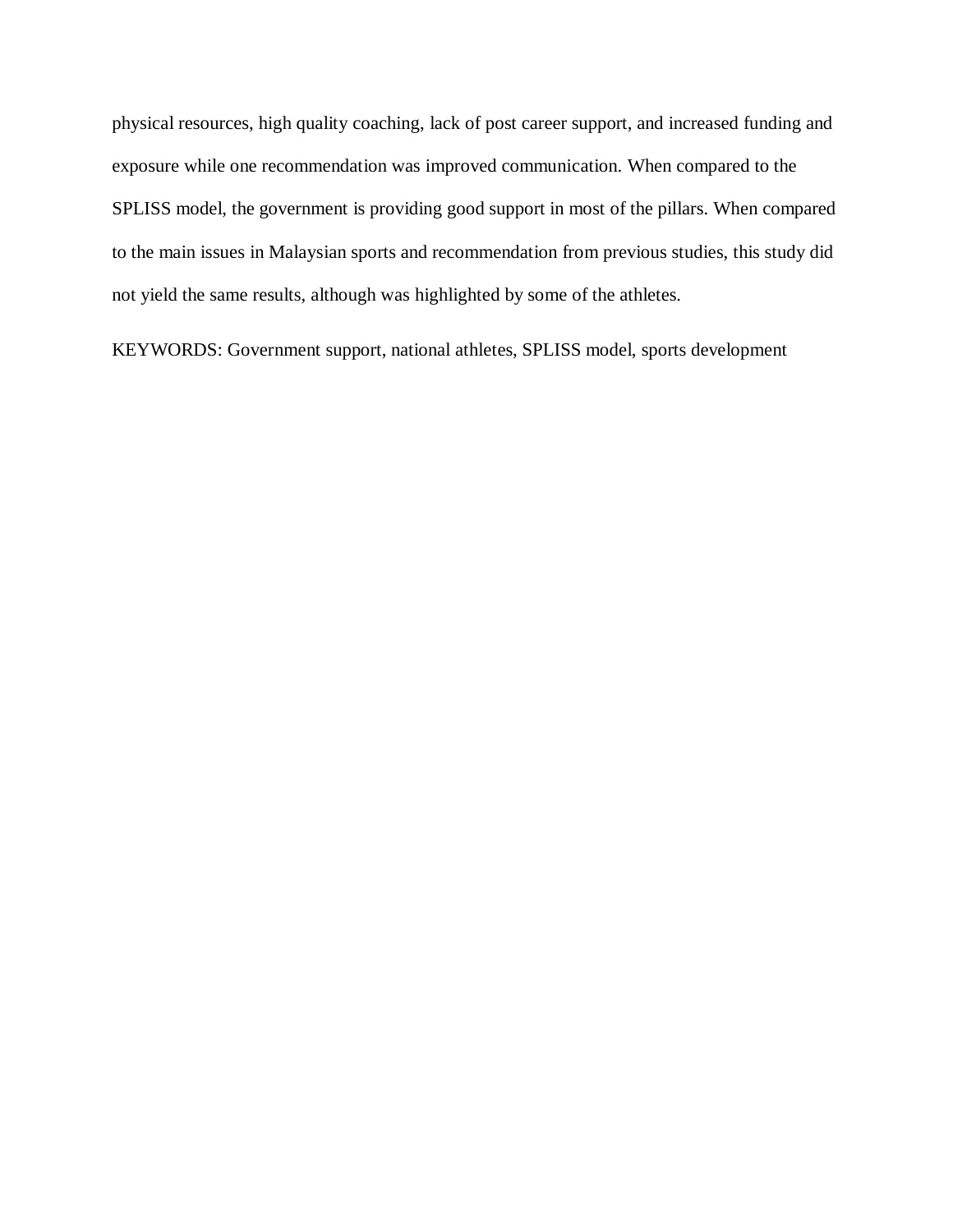# NATIONAL ATHLETES' PERCEIVED IMAGE OF THE GOVERNMENT IN THE DEVELOPMENT OF SPORTS IN MALAYSIA

DANIAL BIN AZIZAN DURISIC

A Thesis Submitted in Partial Fulfillment of the Requirements for the Degree of

MASTER OF SCIENCE

School of Kinesiology and Recreation

ILLINOIS STATE UNIVERSITY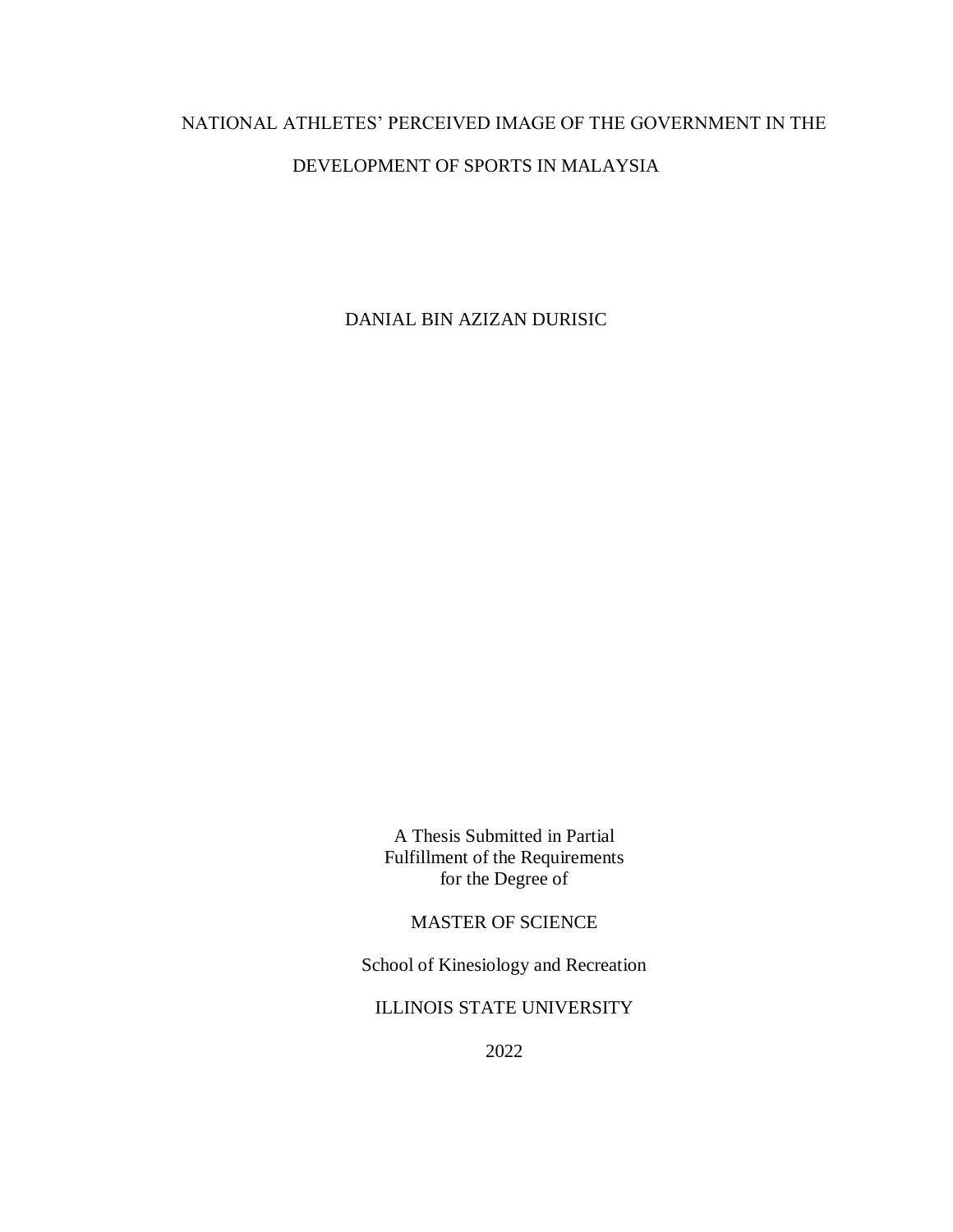© 2022 Danial Bin Azizan Durisic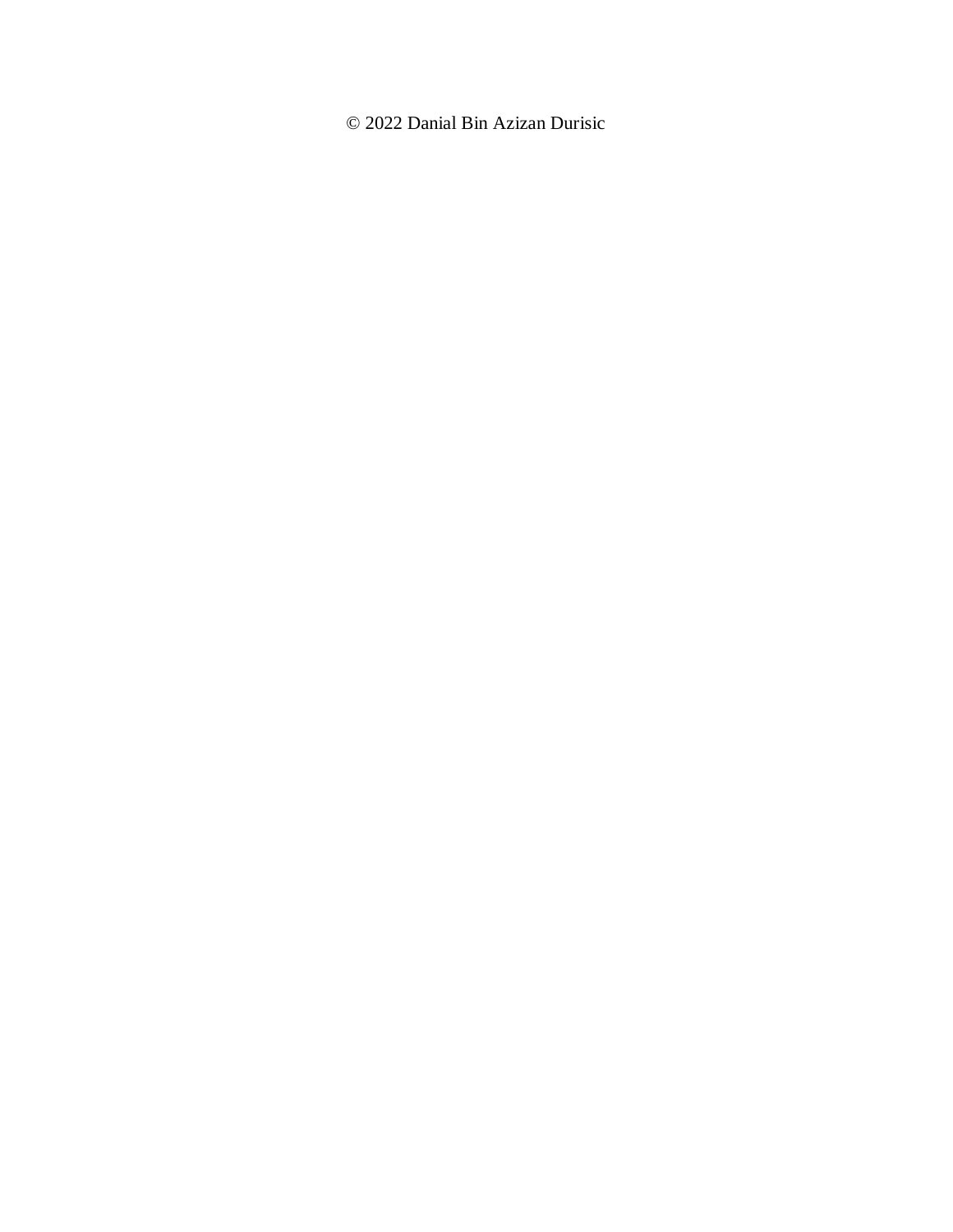# NATIONAL ATHLETES' PERCEIVED IMAGE OF THE GOVERNMENT IN THE DEVELOPMENT OF SPORTS IN MALAYSIA

DANIAL BIN AZIZAN DURISIC

COMMITTEE MEMBERS:

Liz Sattler, Chair

Rebecca Achen

Mike Mulvaney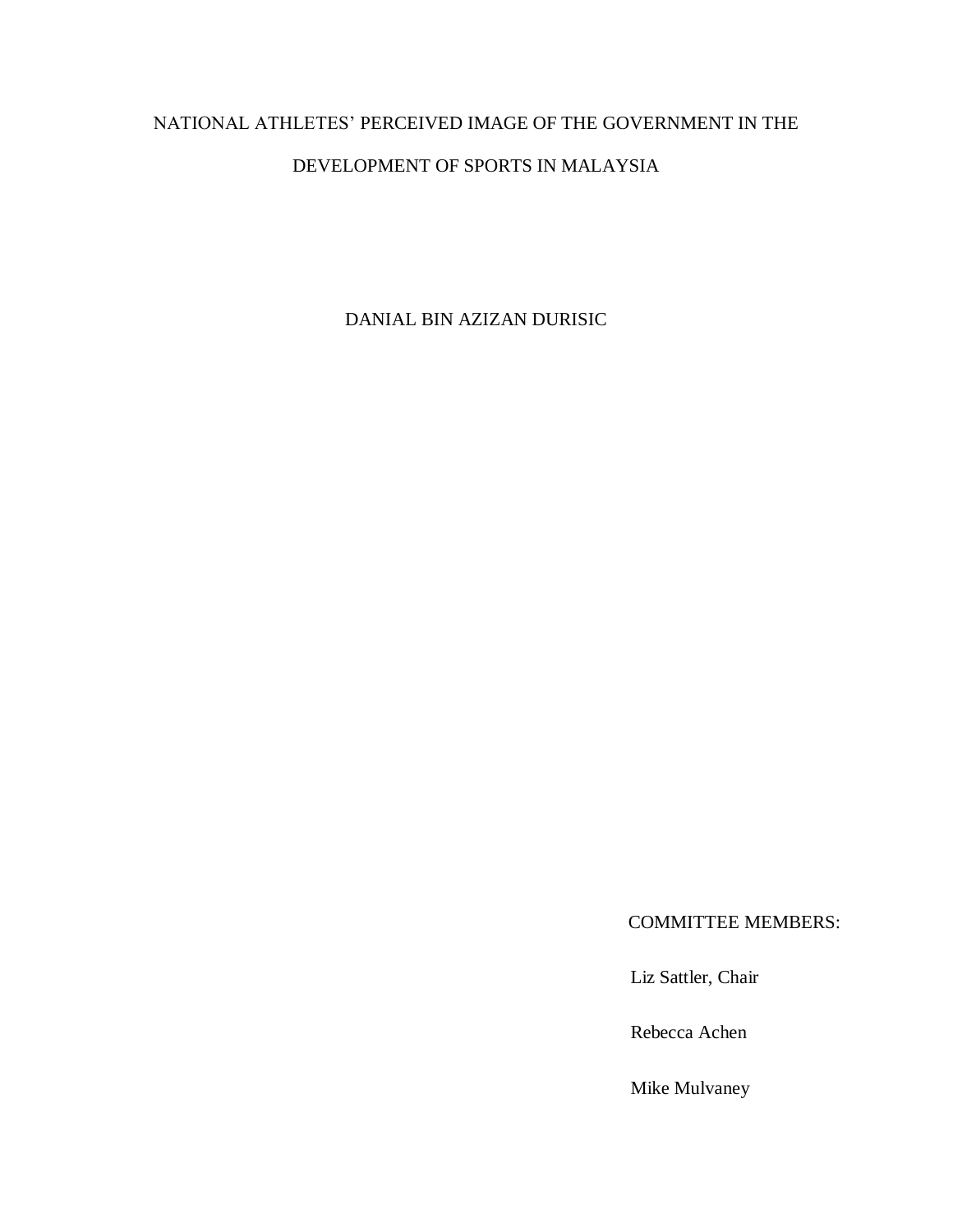#### ACKNOWLEDGMENTS

I thank my parents Nuziah Ishak and Peter Durisic for constantly supporting me and providing ideas. Syed Rifqi Najmuddin Syed Azidi for assisting with initial ideas for the thesis. My chair, Liz Sattler, for guiding me and constantly assisting with the entirety of this thesis, and my committee members Rebecca Achen and Mike Mulvaney for providing additional assistance and guidance.

D. B. A. D.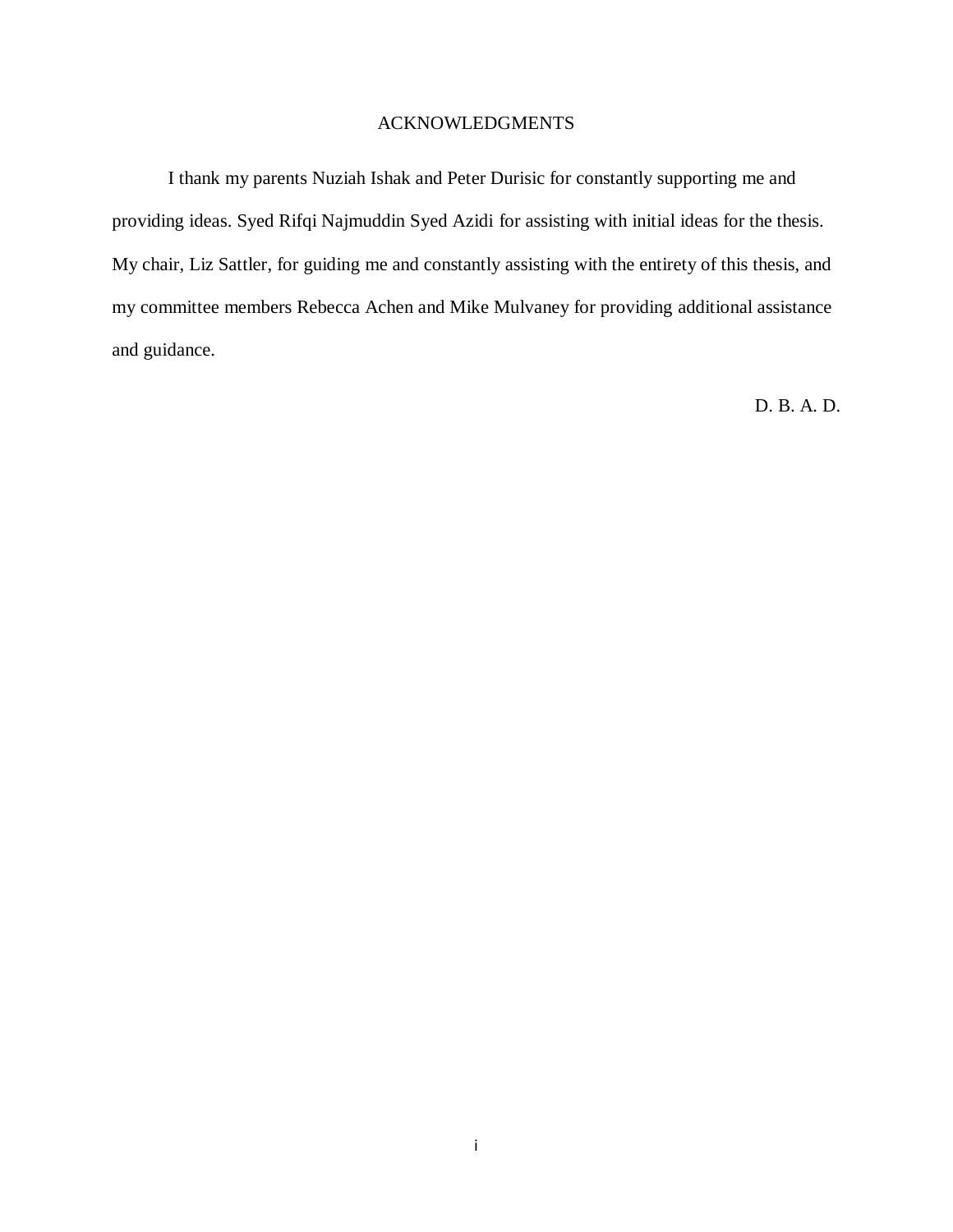### **CONTENTS**

|                                                                     | Page         |
|---------------------------------------------------------------------|--------------|
| <b>ACKNOWLEDGMENTS</b>                                              | $\mathbf{i}$ |
| <b>CHAPTER I: INTRODUCTION</b>                                      | 1            |
| <b>CHAPTER II: LITERATURE REVIEW</b>                                | 6            |
| Main Issues in Malaysian Sports                                     | 6            |
| Government Sports Policy in Malaysia                                | 8            |
| Recommendations to Improve Quality of Sports in Malaysia            | 10           |
| Government Funding for the Development of Sports and Elite Athletes | 11           |
| Importance of Government Funding on Sports Quality and Development  | 13           |
| <b>CHAPTER III: METHODOLOGY</b>                                     | 16           |
| Participants                                                        | 17           |
| Instruments                                                         | 18           |
| Analysis                                                            | 19           |
| <b>CHAPTER IV: RESULTS</b>                                          | 21           |
| RQ 1: How do Malaysian national athletes perceive the resources and |              |
| opportunities provided by the Malaysian government to support their |              |
| athletic career?                                                    | 21           |
| RQ 2: What can the Malaysian government do in order to improve the  |              |
| quality of sports and sports development in Malaysia?               | 27           |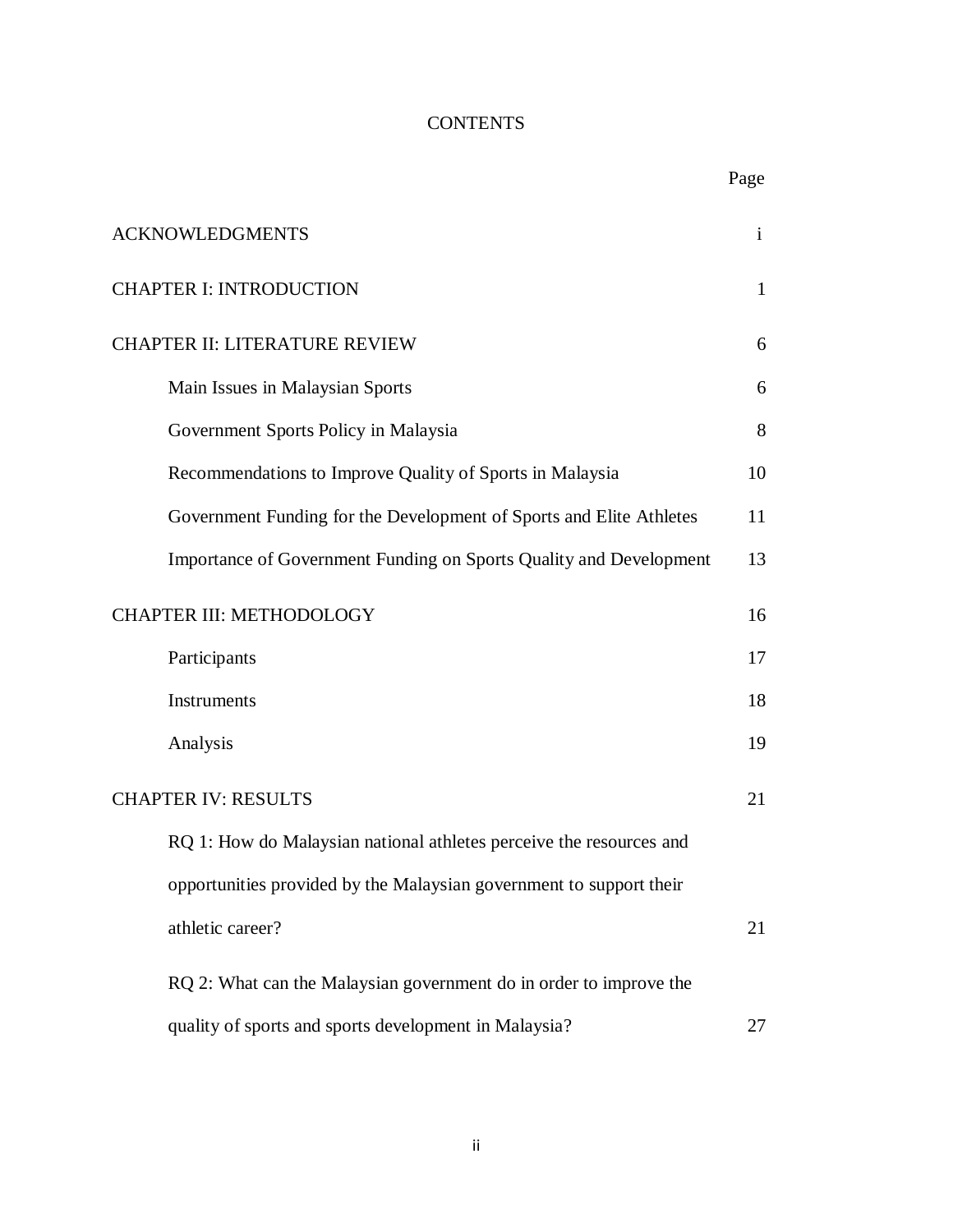| <b>CHAPTER V: DISCUSSION</b>     | 31 |
|----------------------------------|----|
| <b>Implications</b> for Practice | 36 |
| LIMITATIONS & FUTURE RESEARCH    | 37 |
| <b>REFERENCES</b>                | 39 |
| <b>APPENDIX A: TABLES</b>        | 44 |
| APPENDIX B: INTERVIEW QUESTIONS  | 49 |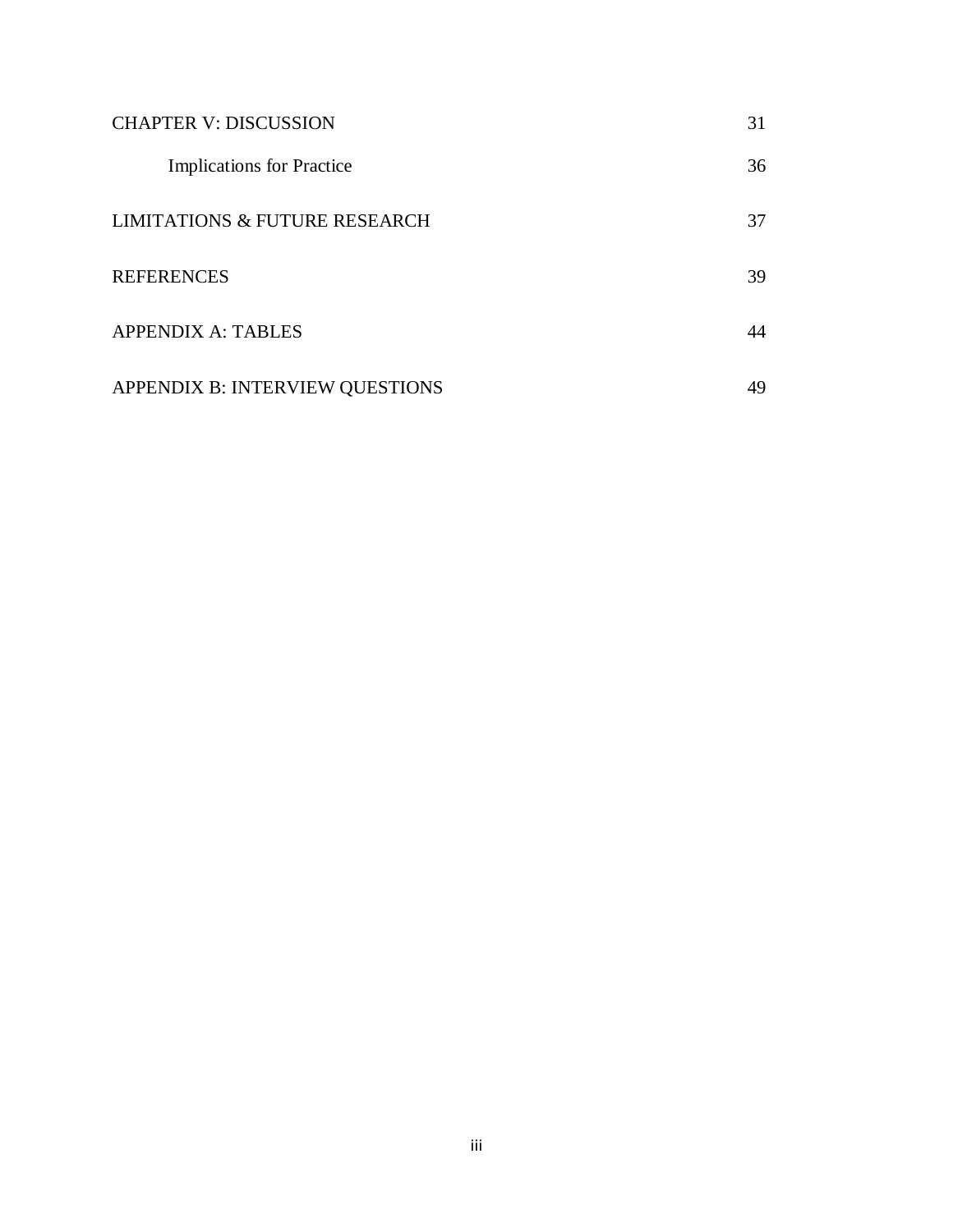#### CHAPTER I: INTRODUCTION

Sports have been an integral part of Malaysia's culture, dating back to the  $15<sup>th</sup>$  century. Before the British invaded Malaysia, the sports culture in Malaysia had the influence of animism, a belief that spirits exist in humans and animate objects (Omar et al., 2010). Sports that had an influence of animism during the pre-colonial British era in Malaysia were "silat"; a martial art involving meditation and spiritual development, wau (kite-flying), gasing (top-spinning), and cockfighting (Omar et al., 2010). In the  $19<sup>th</sup>$  century, modern sports were introduced by the British to create rapport between the British and the people of Malaya (the nation of Malaysia before it was established in 1963) (Othman, 2007). The British brought the Chinese and the Indians to work in different industries in Malaysia, and with that, their own culture (Omar et al., 2010). The Chinese worked in tin mines which were located in town centers, the Indians in rubber plantations which were located in rural areas, and the Malays remained in traditional villages (Omar et al., 2010). The different cultures and rituals from the Chinese and Indians and the English influence over Malaya led to different influences on sports (Omar et al., 2010). The Chinese were involved in basketball, the Indians were involved in football, and the Malays in "sepak raga" (a game played by kicking and controlling a rattan ball between a certain number of players without letting it touch the ground) (Omar et al., 2010). Ever since then, the people of Malaysia have made great strides in establishing themselves as a nation of sports.

After Malaysia gained independence in 1957, the then prime minister and president of the Football Association of Malaysia (FAM), Tunku Abdul Rahman Putra Al-Haj created the Merdeka Tournament, a football (soccer) tournament to commemorate Independence Day (Football Association of Malaysia [FAM], 2016). Malaysia was one of the leading countries in football in Asia as the Malaysian football team used to be superior to countries, such as South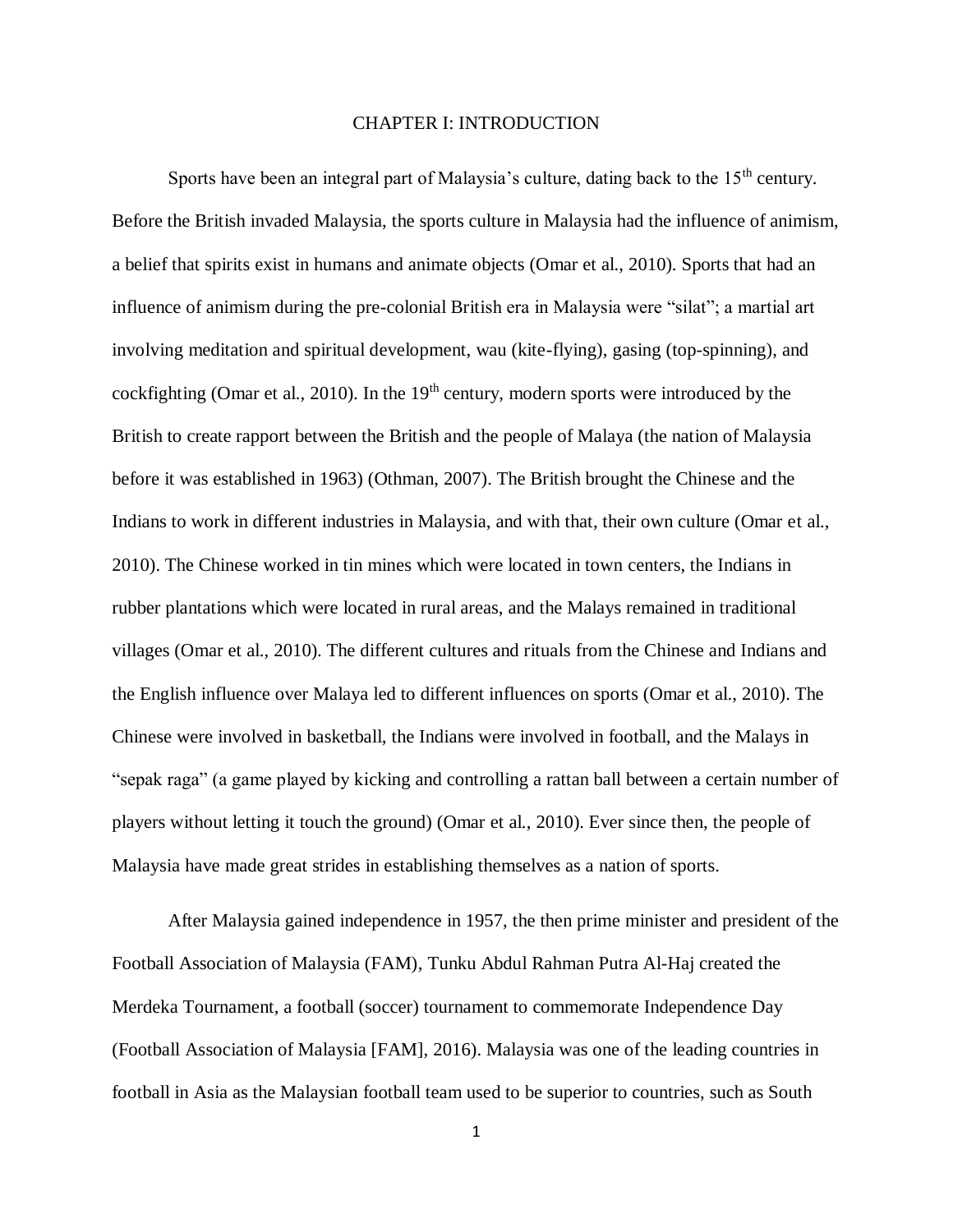Korea and Japan, which was evident in the Merdeka Tournament (Othman, 2007). The Merdeka Tournament was such a success for Malaysia because Malaysia won the tournament three years in a row, in 1958, 1959, and were co-champions with South Korea in 1960, and because the Merdeka Tournament inspired other similar tournaments across Asia such as the Jakarta Anniversary tournament, the King's Cup in Thailand, and President's Cup in South Korea (FAM, 2016). The Malaysian Football national team competed in the 1972 Munich Olympics and qualified for the 1980 Moscow Olympics but did not compete as the Malaysian government boycotted the Moscow Olympics for political reasons (Othman, 2007).

In addition to football, Malaysia dominated the badminton scene in the past. Malaysian shuttlers Wong Peng Soon and Eddy Choong proved their dominance at the All-England Badminton Championships from 1950 to 1957, with Tan Aik Huang winning the tournament in 1966 (Othman, 2007). The Malaysian badminton national team has won the Triannual Thomas Cup, regarded as the biggest badminton tournament in the world, five times (1949, 1952, 1955, 1967, and 1992), and was runner up nine times (Thomas Cup, 2019). Datuk Lee Chong Wei dominated the badminton world throughout his career, achieving 69 career titles and 719 wins (which includes three silver Olympic medals), and becoming world number one in 2006 (Lee Chong Wei, World's Legendary Badminton Player from Malaysia, 2020). Another prominent Malaysian athlete, Datuk Nicol David, was the world number one in squash consecutively for 87 months starting in August 2006 (Nicol David Success Story, 2021). She also won the World Open seven times and was voted by other athletes as the World Games Greatest Athlete of All Time (Zainal, 2021).

Despite these achievements, Malaysia's performance and ranking in some sports are falling behind other countries as competition is getting better. Malaysia's FIFA ranking dropped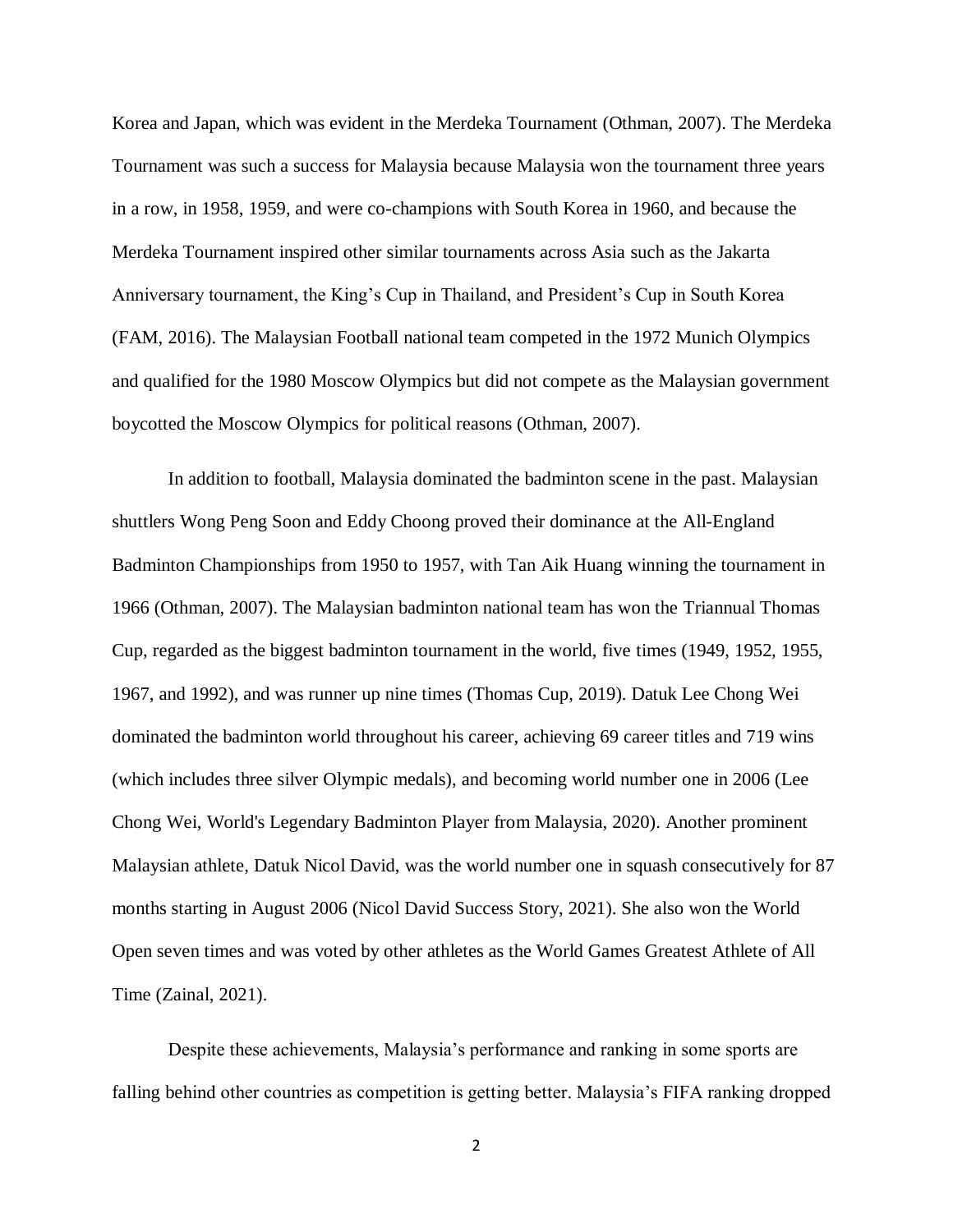to its lowest in April and May of 2016, ranking  $174<sup>th</sup>$  in the world (Singh, 2017). The Malaysian football team improved throughout 2016, but dropped again to 174 in 2017 (Singh, 2017). According to Khairy Jamaluddin, the former Malaysian Youth and Sports Minister, Malaysia used to win gold medals in athletics, swimming, badminton and speak takraw in the SEA Games but Malaysia is now struggling to even win medals in these events (Singh A., 2014). In the Glasgow 2014 Commonwealth Games, Malaysia concluded the event with only six gold medals, seven silver medals, and six bronze medals, which was the worst result Malaysia has had since the Victoria 1994 Commonwealth Games (Dhaliwal, 2018). In addition, for the first time in the history of the Commonwealth Games, Malaysia finished behind their arch-rival, Singapore, who finished with eight gold medals, five silver medals, and four bronze medals (Husain, 2014).

Malaysia failed to achieve their target of 70 gold medals at the 2019 Manila SEA Games, winning only 56 gold medals, where only 3 out of 15 team sports won gold medals (Arasu, 2019). Twenty-six sports were targeted to win at least 1 gold in their sport, but only 18 sports contributed gold (Disastrous Outing for Malaysia in 2019 SEA Games, 2019). Overall, Malaysia finished fifth on the medal tally against other South-East Asian countries, despite targeting a top four finish, turning out to be Malaysia's worst performances in the SEA Games outside of Kuala Lumpur (Disastrous Outing for Malaysia in 2019 SEA Games, 2019). Malaysia's best performance in the SEA Games outside of Malaysia was in the 2007 Korat SEA Games, obtaining 68 gold medals (Disastrous Outing for Malaysia in 2019 SEA Games, 2019).

In response to these poor performances, the Malaysian government has taken some proactive steps to combat the declining quality and performance of Malaysian sports. To improve the nation's sport competitiveness on a global scale, the government established a four-pronged strategy (Rahman, 2020). The first strategy focuses on increasing government support of athletes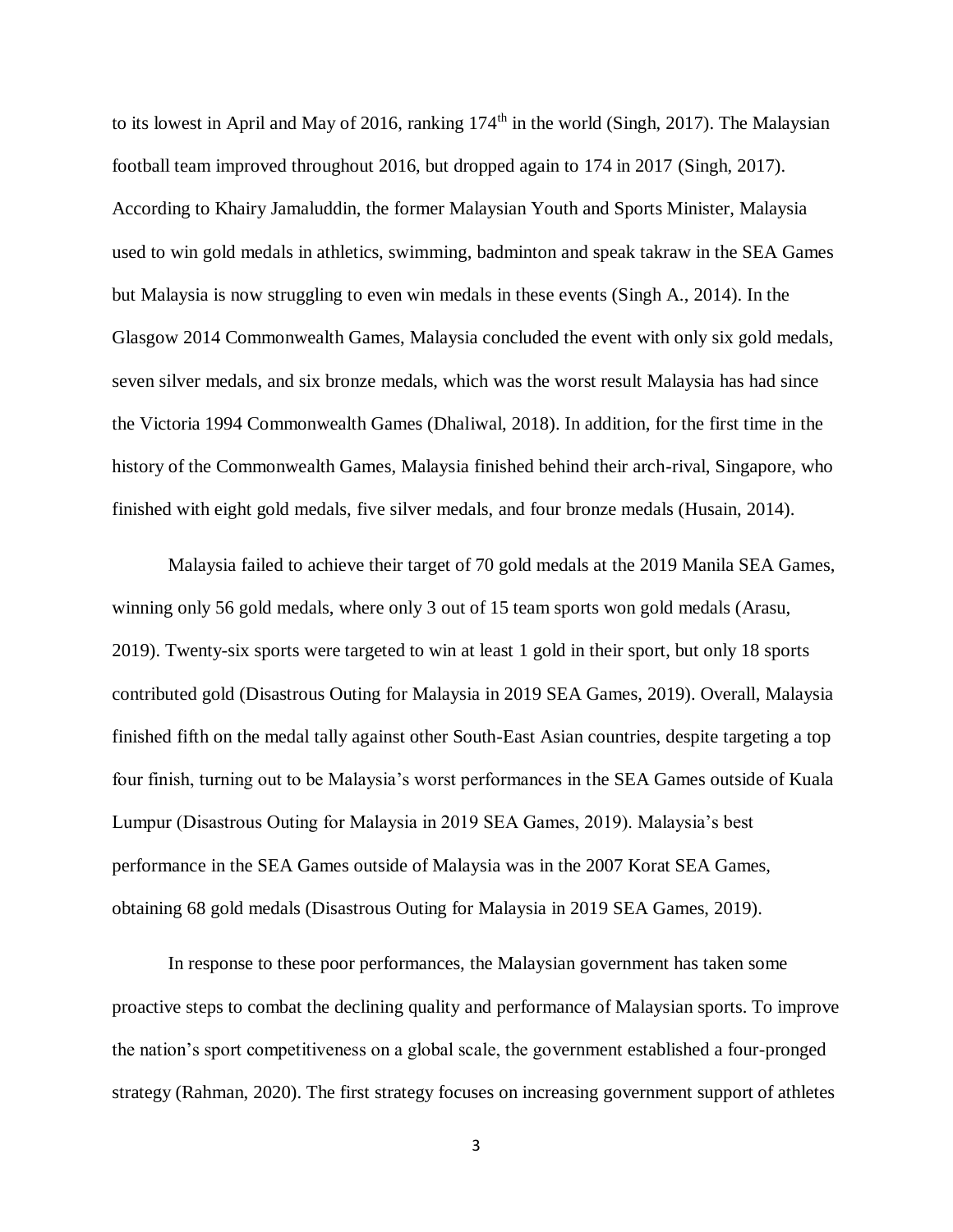by developing an athlete center specializing in improving education and career pathways, and increasing support of athlete welfare (Rahman, 2020). In addition, the government is working on increasing funding for athletes by creating a special employment scheme in Government Linked Companies for athletes and increasing support of former athletes by establishing The National Athletes Welfare Foundation as well as corporate support from companies such as FWD Takaful Malaysia and Malaysian Airlines (Rahman, 2020). Furthermore, the first prong strategy also focuses on recognizing and developing new areas in sports, such as e-sports, as e-sports has been a growing industry in Malaysia over the recent years (Rahman, 2020).

To increase inclusivity, the government launched "Projek Tambahan Emas" to help paraathletes in Malaysia focusing on increasing initiatives involving specific target groups as well as women in sports (Rahman, 2020). Lastly, the Sports and Youth Ministry will focus on improving good governance and best practices within the ministry (Rahman, 2020). The government will also increase its efforts to reduce corruption in Malaysia by developing a Corruption Risk Management Plan that will be updated and refined continuously (Rahman, 2020). The government has also launched community sports-related programs such as "Rakan Muda", community sports centers, "Cari Champion Programme", National Women's Games / National Sports and Fitness Convention, and Community Sports League with the main objective of developing Malaysian youth (Othman, 2007). The "One Student One Sport" policy was also launched by the government in 2011 with goals to nurture human capital through participation in sports year-round, cultivate a culture of sports that will lead the students to become a member of society that is active, possess a balanced and healthy lifestyle, forms good values and selfdiscipline, and create a pathway toward sporting excellence (Elumalai & Saryono, 2015). This policy is also meant to provide access to students to obtain benefits from sports involvement and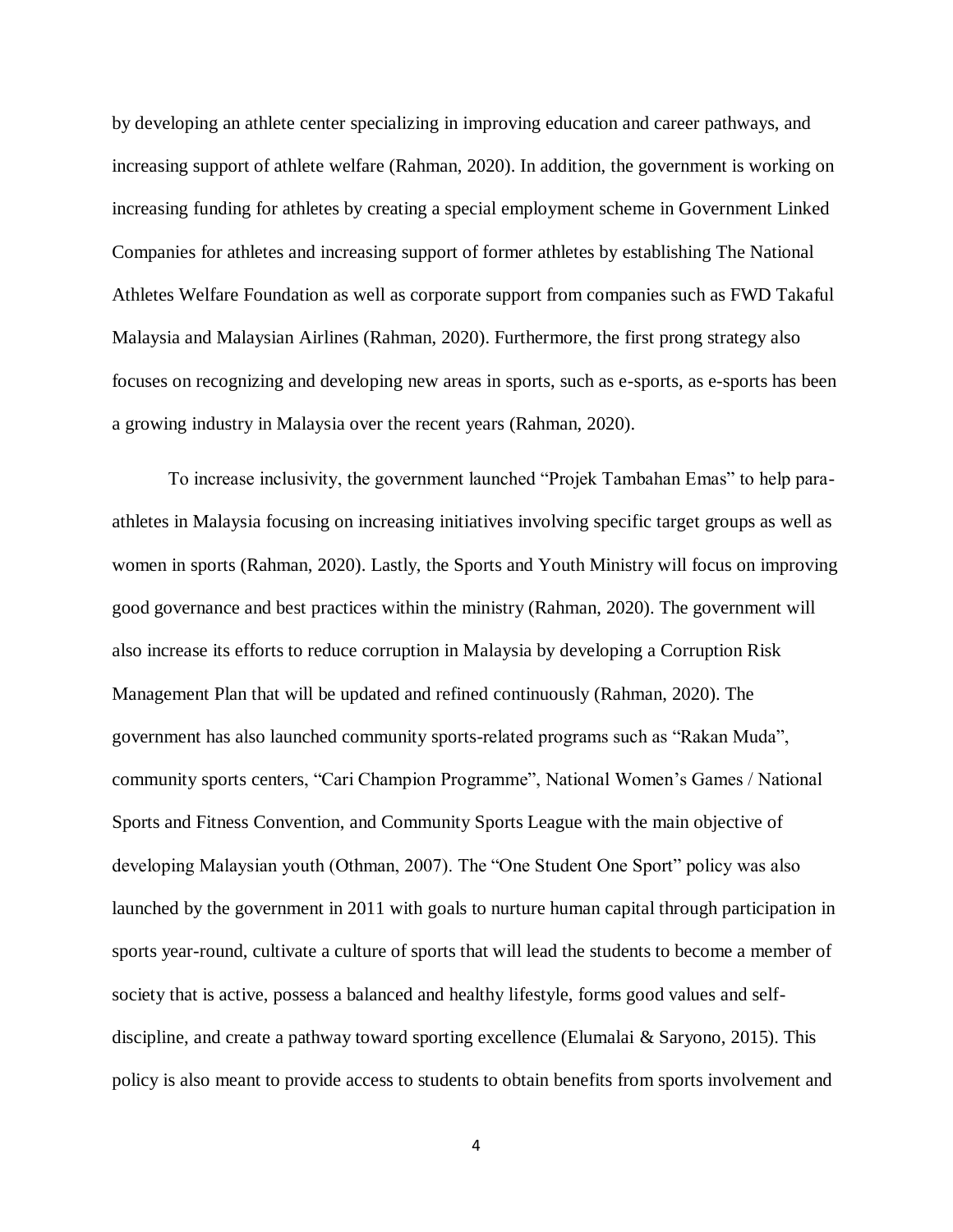provide a platform for students that possess talent and potential to improve to a higher level (Elumalai & Saryono, 2015).

Although the government is working to improve the quality of sports in Malaysia, the development of sports, and the country's global competitiveness, scant scholarly work has been done to address the issues faced by Malaysian athletes, arguably the most important stakeholder group when it comes to improving the quality of sport in Malaysia. The purpose of this study is to explore the perceptions of the Malaysian government's sport development efforts through the lens of the national athletes and provide recommendations that could lead to better sports development and improved quality of sports in Malaysia.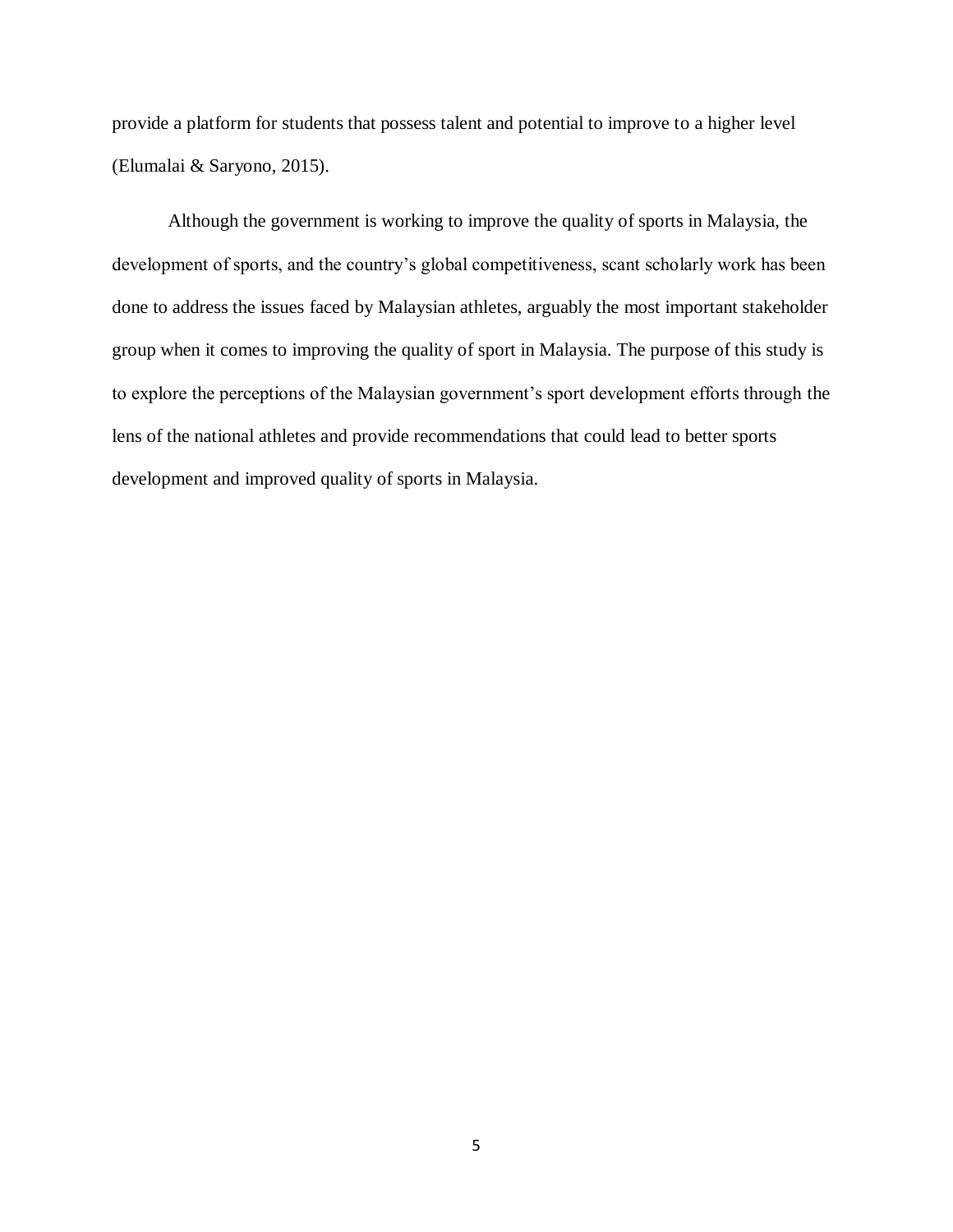#### CHAPTER II: LITERATURE REVIEW

#### **Main Issues in Malaysian Sports**

This research focuses on the national athletes' perspective of government support on sports development efforts. Despite meager scholarly work on the national athletes' perspective, there are other studies on sports development. The literature review consists of the main issues and additional issues of sports in Malaysia, sports policy implemented in Malaysia, recommendations to improve the quality of sports in Malaysia, government funding of various countries for the development of sports and elite athletes and its importance, and the Sport Policy Factors Leading to International Sporting Success or SPLISS Model. To further understand the sports development efforts in Malaysia, this study will compare the results with the nine pillars of the SPLISS Model, the main issues of sports in Malaysia, and the recommendations provided to improve sports in Malaysia.

In a study conducted by Mohamed Fiah, Mazlan, and Osman (2014), the poor quality of sports in Malaysia is due to five main reasons. These are lack of management skills, incompetency of sports administrators, lack of financial aids, corruption, and involvement of politicians in sports. The majority of the respondents in the study stated that good management skills are required for the quality of Malaysian sports to improve (Fiah et al., 2014). Some of the sport administrators lack management skills which result in poor management of the sport itself, and although a number of sport administrators possess the required qualifications and background, they lack experience and knowledge of the respective sport, which hinders improvement (Fiah et al., 2014). Due to poor management, a number of sports organizations require assistance from multiple sources, including the government (Fiah et al., 2014).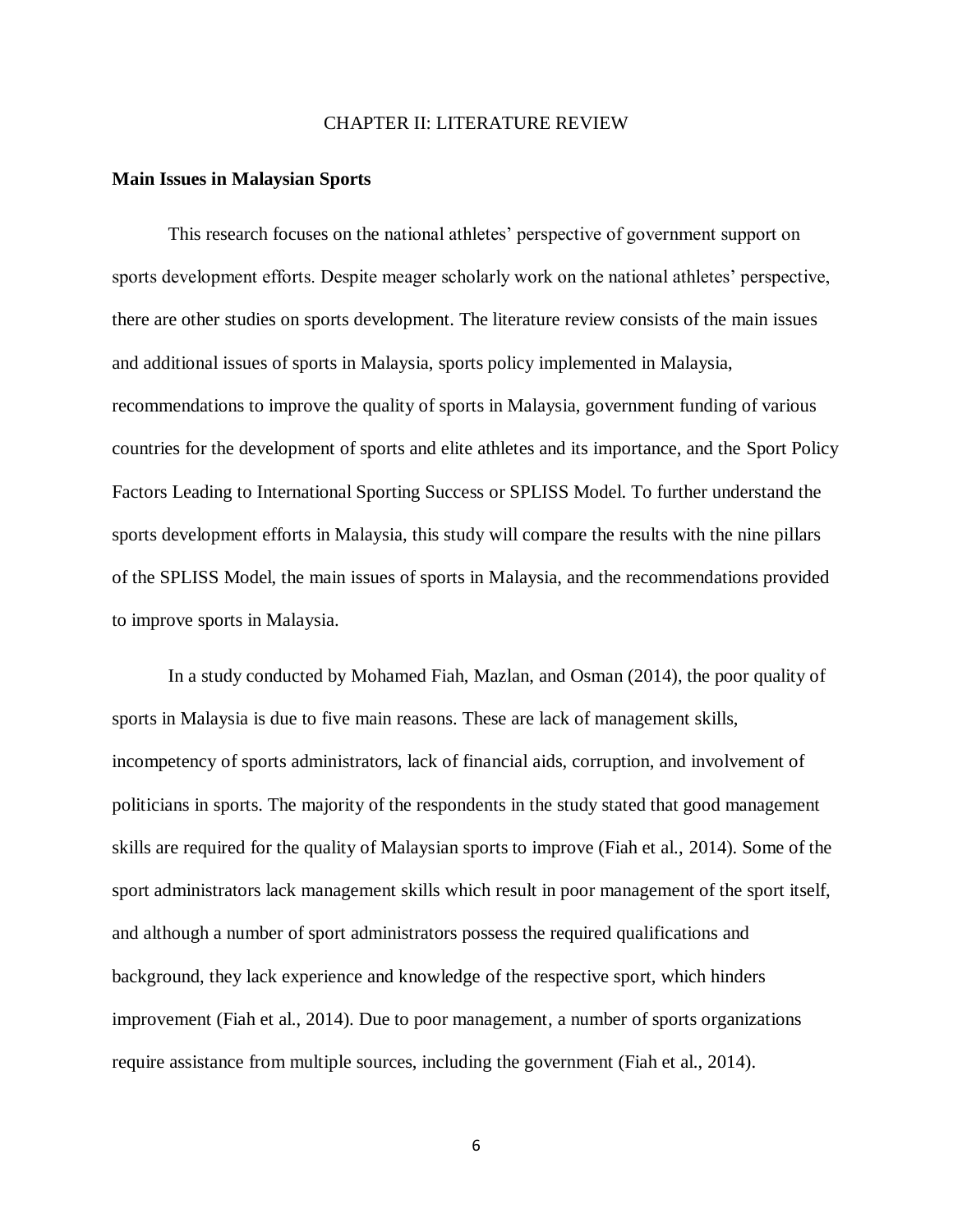Additionally, the qualifications of the sports administrators may be lacking because the hiring process in Malaysian sports organizations is often associated with nepotism (Fiah et al., 2014).

The poor quality of sports and the lack of success and achievement negatively impact financial support in Malaysia as sport organizations face challenges in acquiring sponsors and ticket revenue (Fiah et al., 2014). This results in the need to survive on government aid (Fiah et al., 2014). In order to obtain government aid, the government imposes certain rules and regulations for the sport organizations to follow, which become a controlling mechanism, disallowing the sport organizations to function without a certain degree of freedom (Fiah et al., 2014).

Additionally, the sports industry in Malaysia is affected by corruption which impedes sports improvement (Fiah et al., 2014). Sport administrators were accused of or found guilty of bribery, and athletes, especially in football, were found guilty of match fixing (Fiah et al., 2014). The Malaysian Football National Team faced scrutiny from FIFA due to match-fixing scandals and two national players were found guilty of bribery (Hashim, 2012). Although the football association as well as the government have taken measures to reduce corruption and punish those responsible, the issue is still active in the industry (Fiah et al., 2014).

Problematic involvement of politicians in sports is another issue in Malaysia (Fiah et al., 2014). Malaysia has a unique situation where active politicians are also managing sports organizations and it has been known that these politicians are involved in sports to promote themselves to a higher position in politics and government. This leads to poor leadership and decrease in effectiveness (Fiah et al., 2014). Although some of these politicians are knowledgeable, experienced, and capable, using sports to promote themselves instead of focusing on promoting and improving sports affects the effectiveness of good governance due to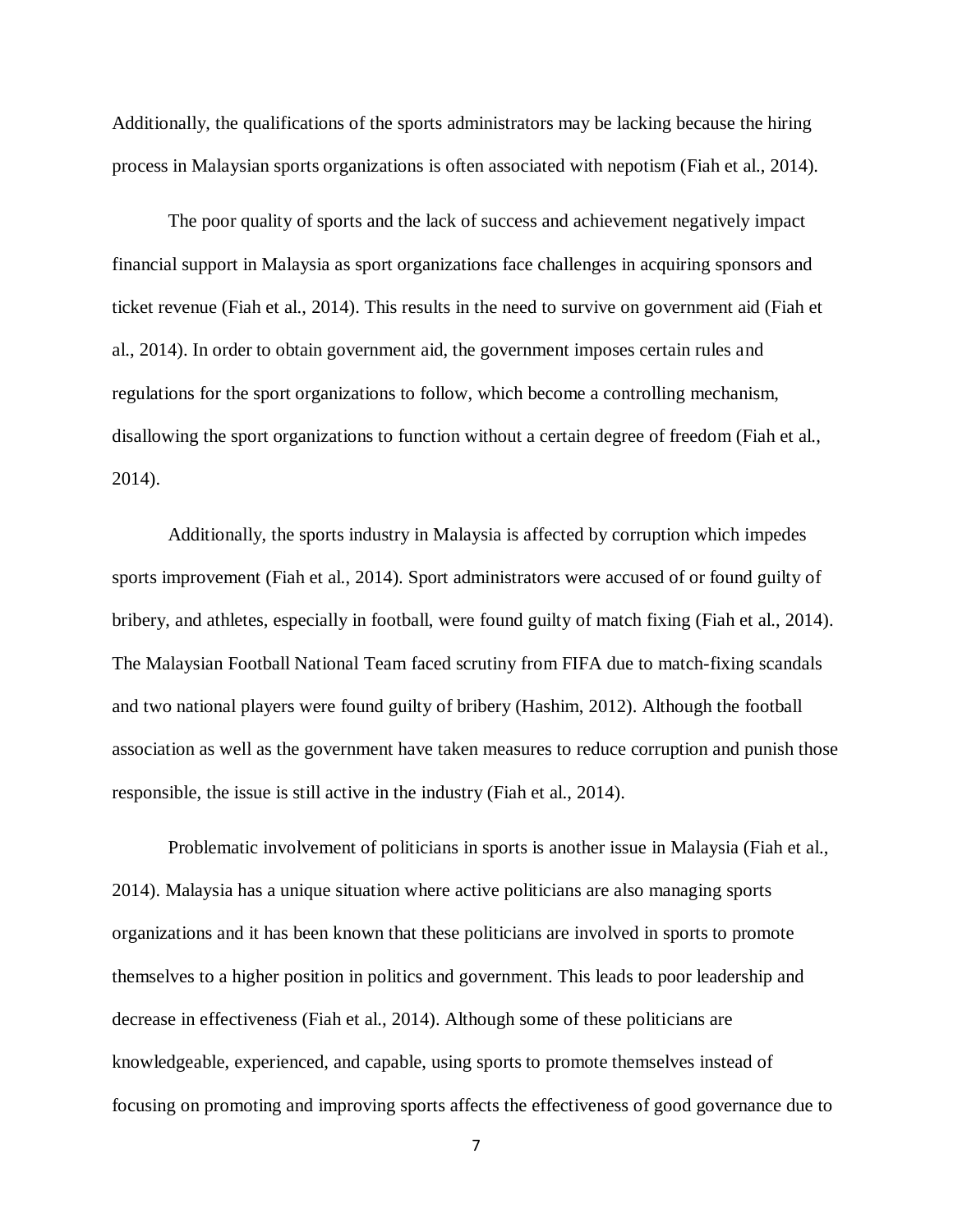an overload of responsibility (Fiah et al., 2014). At one stage, former Prime Minister, Tun Abdullah Ahmad Badawi ordered all ministers and deputy ministers to relinquish any positions they had in the sports organization but unfortunately, some ignored the order (Fiah et al., 2014).

The scarcity of availability and accessibility of venues and facilities are other added issues that exist in Malaysia, especially in towns and rural areas (Ghanad et al., 2015). The local governments are lacking facility and equipment for the public to utilize, such as jogging tracks, biking tracks, and physical exercise equipment and facilities for the public as well as competitive athletes to use such as badminton courts, squash courts, sepak takraw courts, basketball courts, and martial art halls (Ghanad et al., 2015). In addition, most local governments do not own wellmaintained swimming pools for people of all ages to engage in swimming activities (Ghanad et al., 2015). Quality of life and happiness of Malaysian society depends on high income and good jobs as well as on sports recreational outlets but there are not enough sports outlets for kids and youth in localities to play and engage (Ghanad et al., 2015).

#### **Government Sports Policy in Malaysia**

The Sports Development Act of 1997 was passed by the Malaysian Parliament on September  $25<sup>th</sup>$ , 1997, with the objective of promoting and facilitating the development, administration, and registration of sports in Malaysia (Sports Development Act, 1997). Along with the Act, the Sports Commissioner's Office and the Sports Advisory Panel were established to achieve the objectives (Sports Development Act, 1997). Since 1997, the Act was amended in 2018 (Sports Development Act, 1997). For the purposes of this Act, 39 activities are regarded as sports (Sports Development Act, 1997). Refer to Table 1 in Appendix for a full description of the Act's aim and objectives.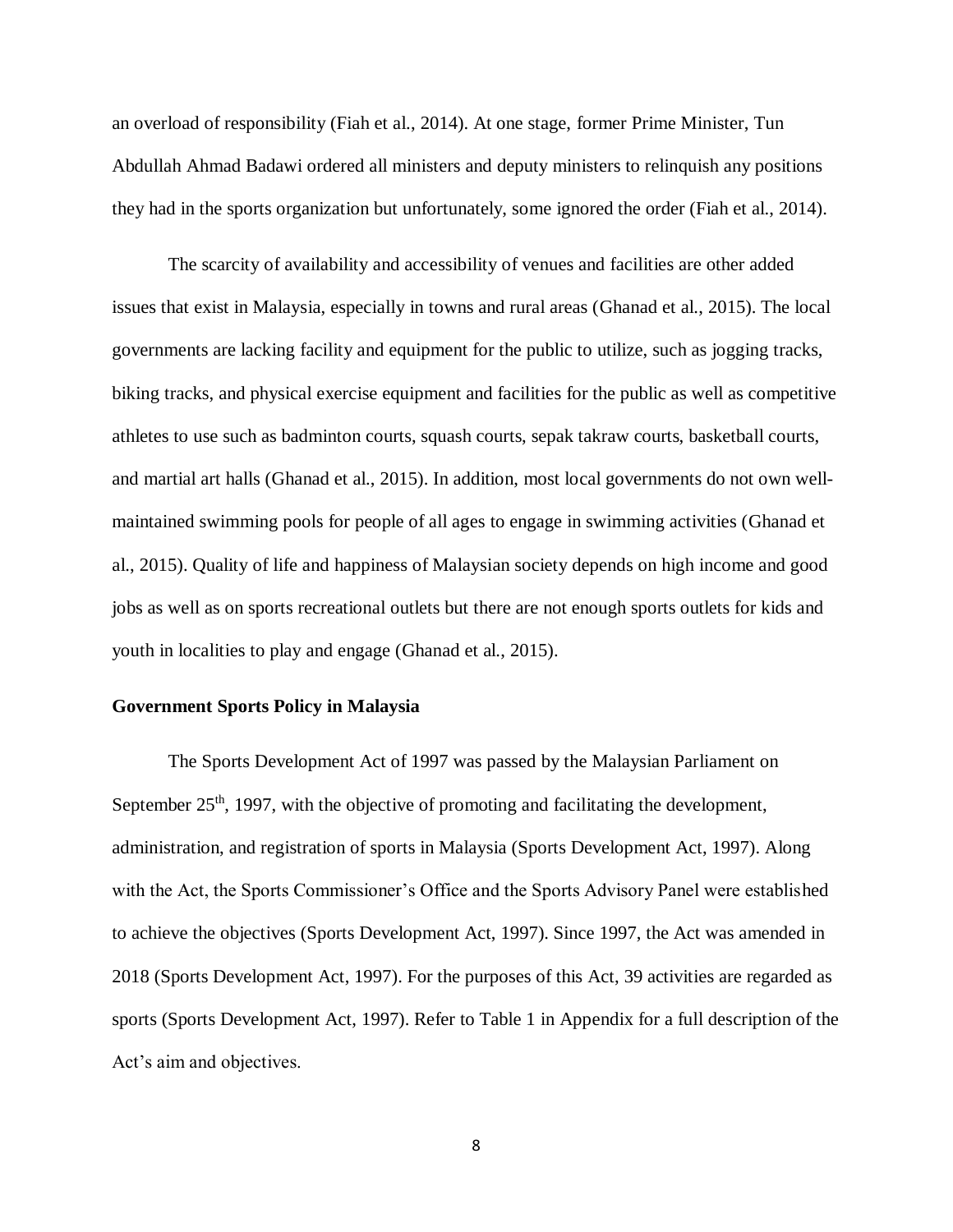The Malaysian government introduced the 2009 National Sports Policy with the main goal of creating a sports culture amongst Malaysians which comprises participation in sports and physical activity through Sports for All, High Performance Sports and Sports as an Industry (Koon & Anuar, 2016). It indicates the objectives, strategies, roles, and responsibilities of government agencies, non-governmental organizations, sport councils, institutions of higher learning and national sport organizations in order to achieve the objectives and fulfill the policy's main goal (Koon & Anuar, 2016). Refer to Table 2 in Appendix for the objectives of the 2009 National Sports Policy.

In addition, the One Student One Sport Policy was developed in 2011 in an effort to "produce and develop well balanced students in terms of physical, emotional, spiritual, and intellectual" (Elumalai & Saryono, 2015, p. 4). This policy was created to, among other things, increase access and opportunity to all students in Malaysia, especially the less privileged, disabled, and less active students allowing them to build on their talents and step up towards a higher level of sports (Elumalai & Saryono, 2015). The government provided an outline for schools to use in order to implement this policy such as ensuring year-round sports, collaborating with relevant agencies, and how to maximize usage of facilities, equipment, and expertise in school (Elumalai & Saryono, 2015). The One Student One Sport Policy was also created to improve health amongst Malaysians by reducing health issues through sports and increase development of sports and quality of sports in Malaysia (Elumala & Saryono, 2015). The objectives of this policy are to increase physical fitness, develop character, self-esteem discipline and moral values, foster racial unity, develop a sports culture amongst students, to fulfill school children's natural affinity for physical activities, to provide balance between academic and physical needs, and to provide a platform towards sports excellence (Elumalai & Saryono, 2015).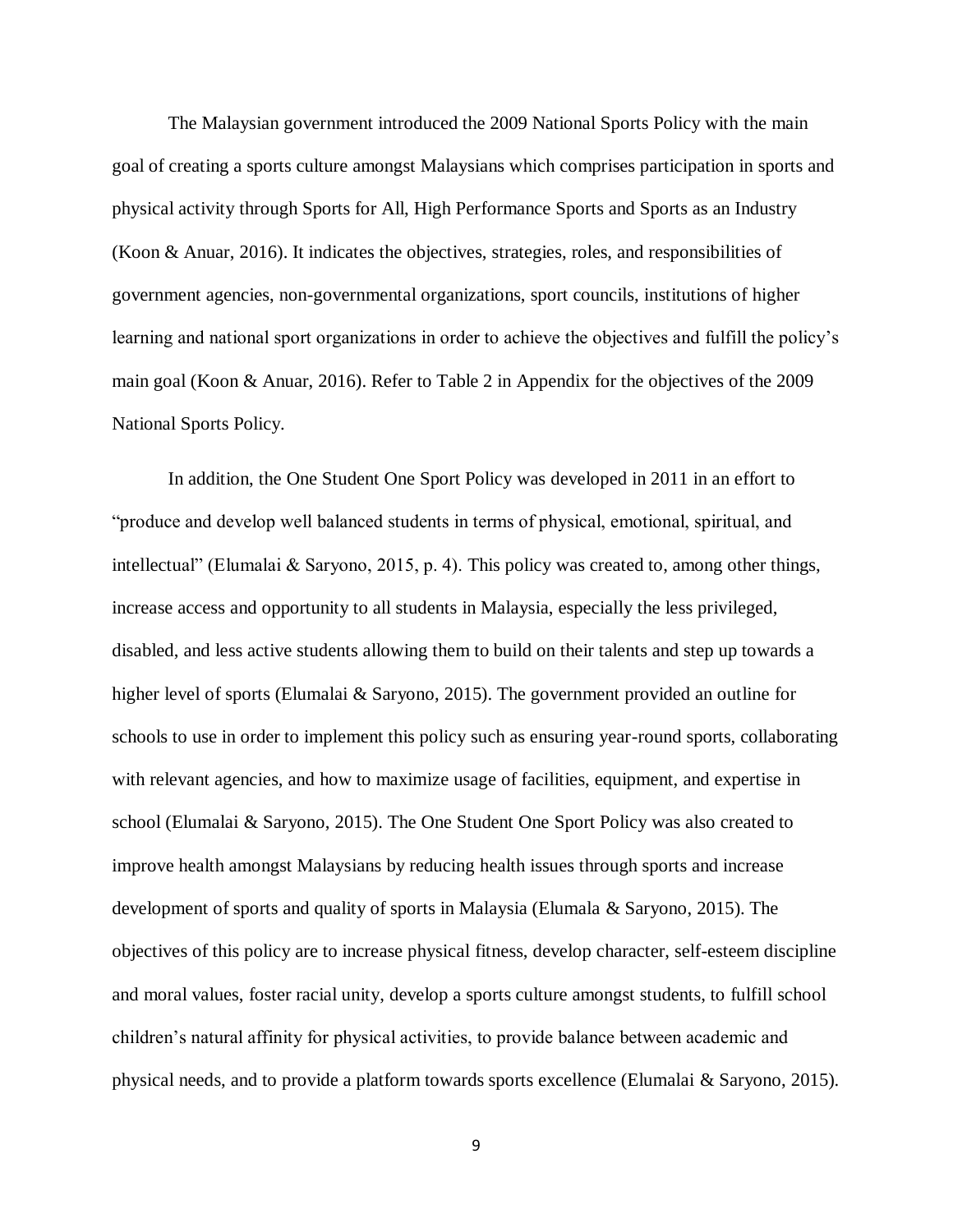#### **Recommendations to Improve Quality of Sports in Malaysia**

The quality of Malaysian football has been deteriorating since the 1980s and has been a topic of discussion in the Malaysian community and sports industry (Hashim, 2012). Malaysia reached its peak in football between the 1960s and 1980s, being considered one of the strongest national teams in Asia (Hashim, 2012). Certain issues have been identified to be the root cause of the deterioration in Malaysian football such as corruption, strict control of the state football associations, and a poor business model (Hashim, 2012). In order to combat these issues as well as work on improving the quality of Malaysian football, Hashim (2012) provided some recommendations that could be adapted by the government as well as the Football Association of Malaysia (FAM). To improve the quality of football (and other sports) in Malaysia, the government of Malaysia should encourage private capital investments into the domestic leagues as well as the national teams (Hashim, 2012). Although private capital investments are allowed, the investments are only sponsorships on advertisements which do not contribute to improving the quality of football in domestic leagues (Hashim, 2012). Japan and South Korea are examples where private capital investments are proven to be successful in producing better quality players and coaches, win international tournaments, and improve their rankings and ratings on the football per capita index (Hashim, 2012).

The FAM should also be disallowed from having unqualified presidents leading the organization as there was an abuse of power for the presidential position in FAM (Hashim, 2012). Additionally, Malaysia should create a short- and long-term plan to attract the best players, managers, coaches, and administrators into the Malaysian football scene, just like the United States (US) did with the Major League Soccer (MLS) and the Netherlands with Eredivisie (the Netherlands football league) (Hashim, 2012). The US, through the MLS, built football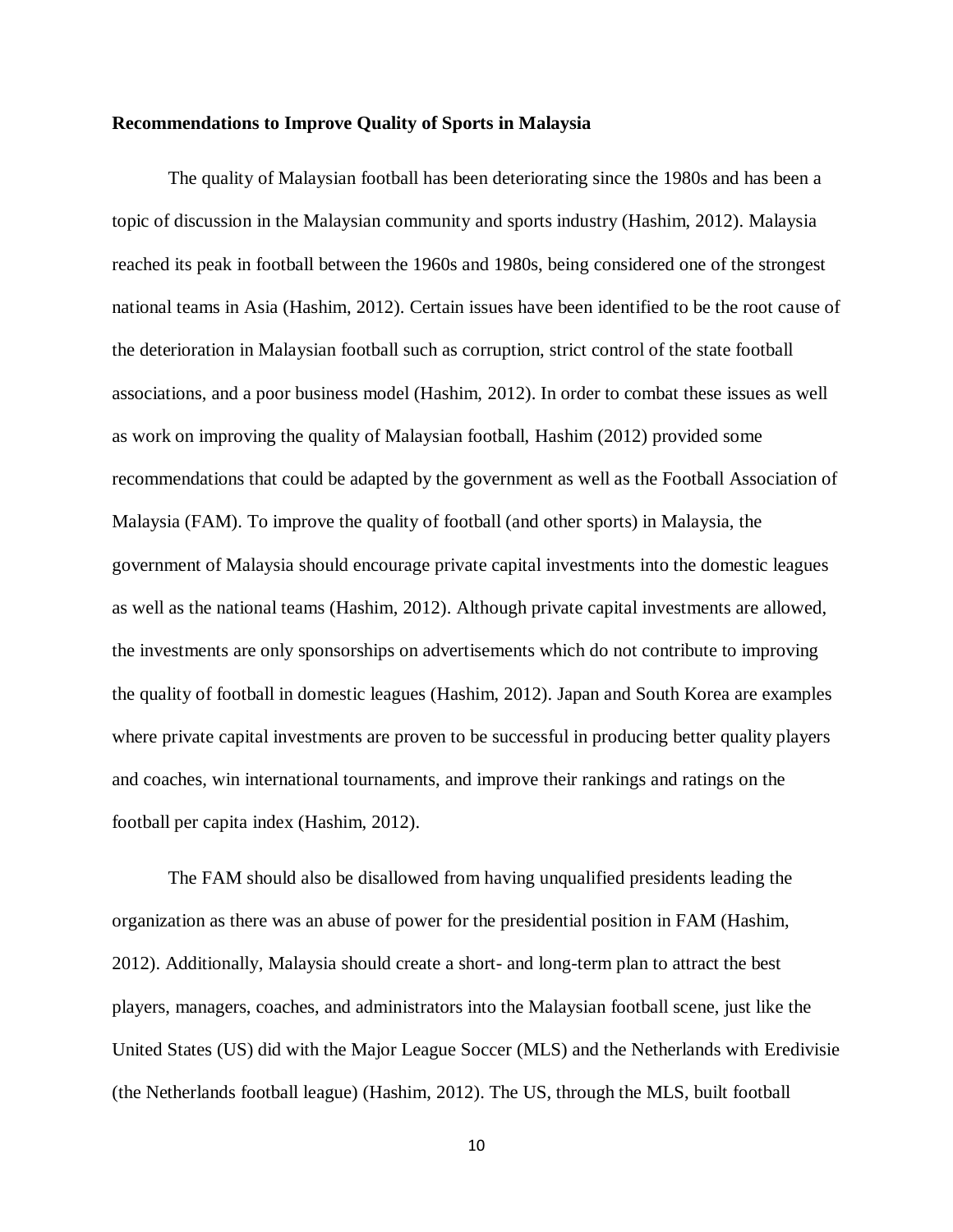infrastructures and developed youth academies for each team in the MLS through public and private investments, while the Netherlands created a successful business plan that focused on reinvesting profits and provided it to the clubs to attract high quality players and coaches (Hashim, 2012). Creating a free managerial statute encouraging investments from private and public investments would allow Malaysia to create a franchise environment of club ownership instead of government-inclination (Hashim, 2012). There needs to be less regulations and control by the government and an increase in the business and marketing environment in order for the quality of Malaysian football to improve (Hashim, 2012). Furthermore, Malaysia should revivify the infrastructure in order to create a platform, such as young talent programs, to allow young talents to improve starting in the early stages of school and through university and college (Hashim, 2012). An example of this is a five-year development program beginning with pre-teen players which cultivates, nurtures, and develops local talents, and exposes them with foreign players so they can improve (Hashim, 2012).

#### **Government Funding for the Development of Sports and Elite Athletes**

As new developments in the various sectors of the sport industry are emerging, developing athletes can be an expensive process, as can be seen with several countries (Colombe, 2005). Although there are various issues that have been identified pertaining to athlete funding, the Canadian government is increasing their efforts to increase funding for the development of elite athletes (Colombe, 2005). In 2000, former Secretary of State for Amateur Sport, Dennis Coderre announced an increase of 60 percent in funding for Canada's amateur athletes (Colombe, 2005). Even after the increase, there was still a demand for additional funding to support athlete development as Canada performed poorly in the 2000 Sydney Olympics after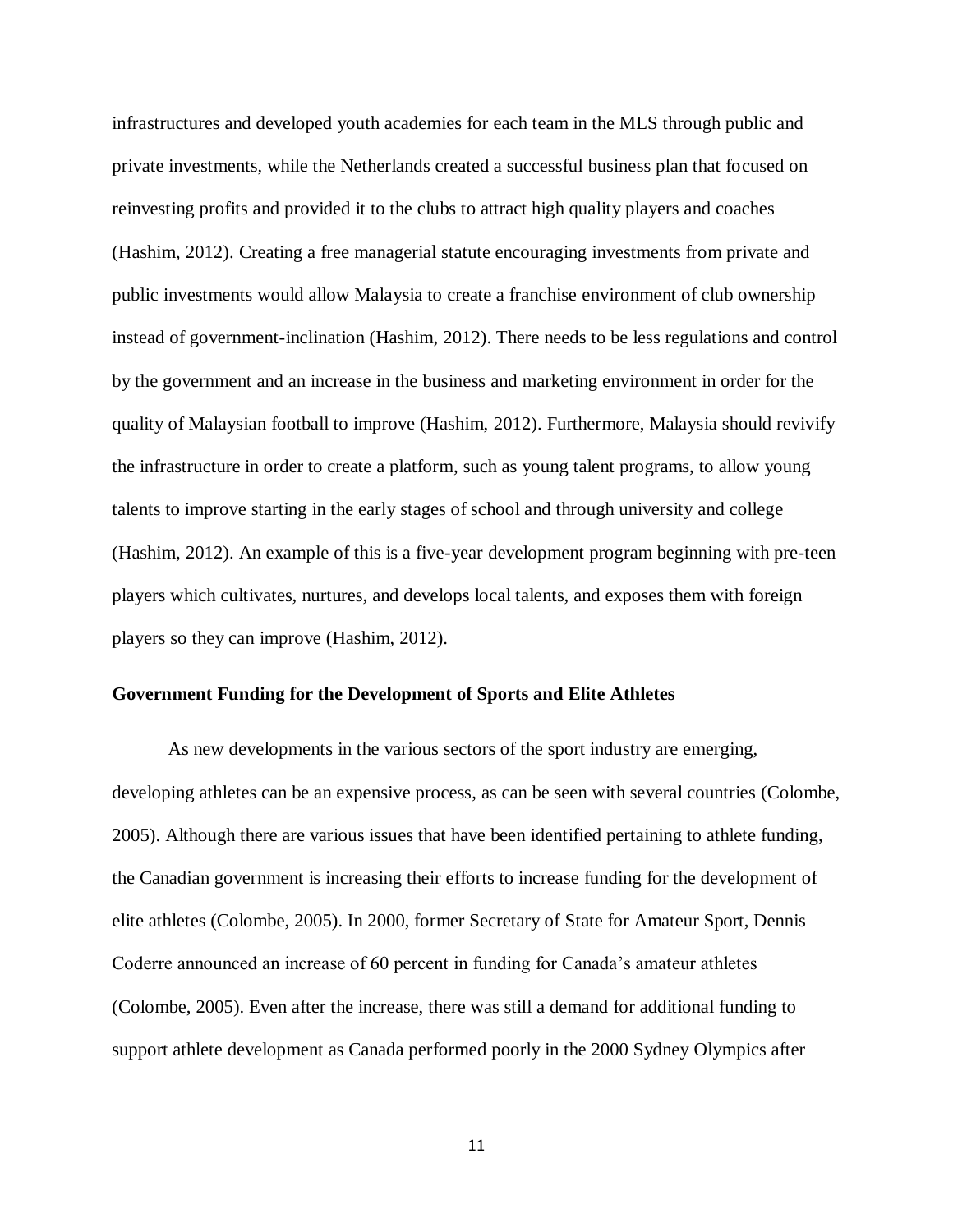only winning 14 medals compared to the 22 medals the nation won at the 1996 Atlanta Olympics (Colombe, 2005).

Out of the 14 medals, 5 medals came from sports that were not contested at the 1996 Olympic Games (Colombe, 2005). Federal Funds that were available to Sport Canada in 2002 was approximately \$75 million, which was much lower compared to other nations such as Australia, Germany, and the UK (Colombe, 2005). The Australian government invested almost 50% more in their sports compared to Canada, Germany invested approximately \$300 million on high performance sport alone, and the UK invested over \$750 million in their sports over the same period (Colombe, 2005). In 2003, the Canadian government contributed an additional \$25 million towards high performance sport over a five-year span (Colombe, 2005). In addition, the government included \$45 million to assist with sport participation over a five-year span (Colombe, 2005). By 2004, the overall sum that was injected into sport development in Canada was \$120 million (Colombe, 2005).

Sports development efforts in Kuwait dates back to 1952 when Kuwait established the Kuwaiti Sport Union, or also known as Etihad el Riadi as the first public authority with the main goal to supervise both sport and youth sport championships (Aldousari, 2004). To improve the sporting scene in Kuwait, foreign trainers were hired to train Kuwaiti athletes, and the youth were encouraged to compete in international tournaments (Aldousari, 2004). In 1961, sport activities were included in school curricula, and the government invested money, among other factors, into youth centers, sport teams, and national clubs (Aldousari, 2004). The Kuwaiti government has focused on (1) providing subsidies to maintain sport institutions, reward trainers, and give out prizes, (2) providing grants for sport missions and funds for participation in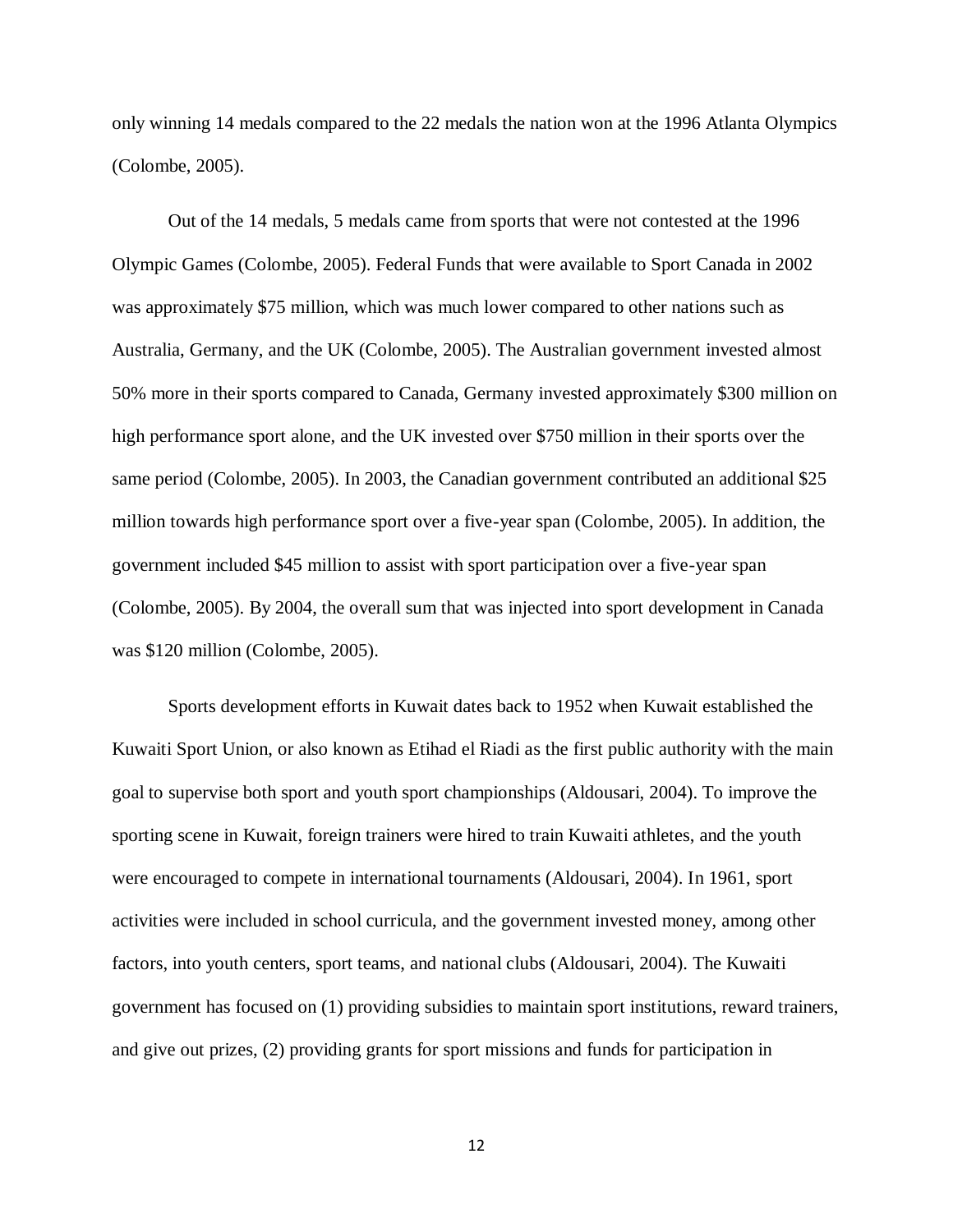international sport events, (3) establishing sport institutions, and (4) encouraging and increasing women participation in sports and competitions (Aldousari, 2004).

#### **Importance of Government Funding on Sports Quality and Development**

According to De Bosscher et al. (2006), there are nine pillars that influence elite sporting success, which are: financial support, integrated approach to policy development, sport participation, talent identification and development system, athletic and post career support, training facilities, coaching provision and coach development, national and international competitions, and scientific research and sports medicine support. A study has shown that when all above factors have been taken into consideration, national governing bodies that pursue organizational effectiveness have a tendency to better improve their sport systems and performance (Goranova & Byers, 2015). Although the nine pillars do not guarantee success, effective management and implementation of initiatives are needed to sustain it (Goranova & Byers, 2015).

To elaborate on financial support, monetary funding could be a factor to develop a systematic approach in supporting elite athletes (Goranova & Byers, 2015). For example, funding on various Olympic sports by Sport England and UK Sport has proven to have an impact on successful athletes' performance (Goranova & Byers, 2015). A different study found that participation rate in sport increases when there are more opportunities present (higher funding, better facilities, and accessibility) (Goranova & Byers, 2015). This means that a higher participation rate will lead to an increased chance of better-quality athletes (Goranova & Byers, 2015).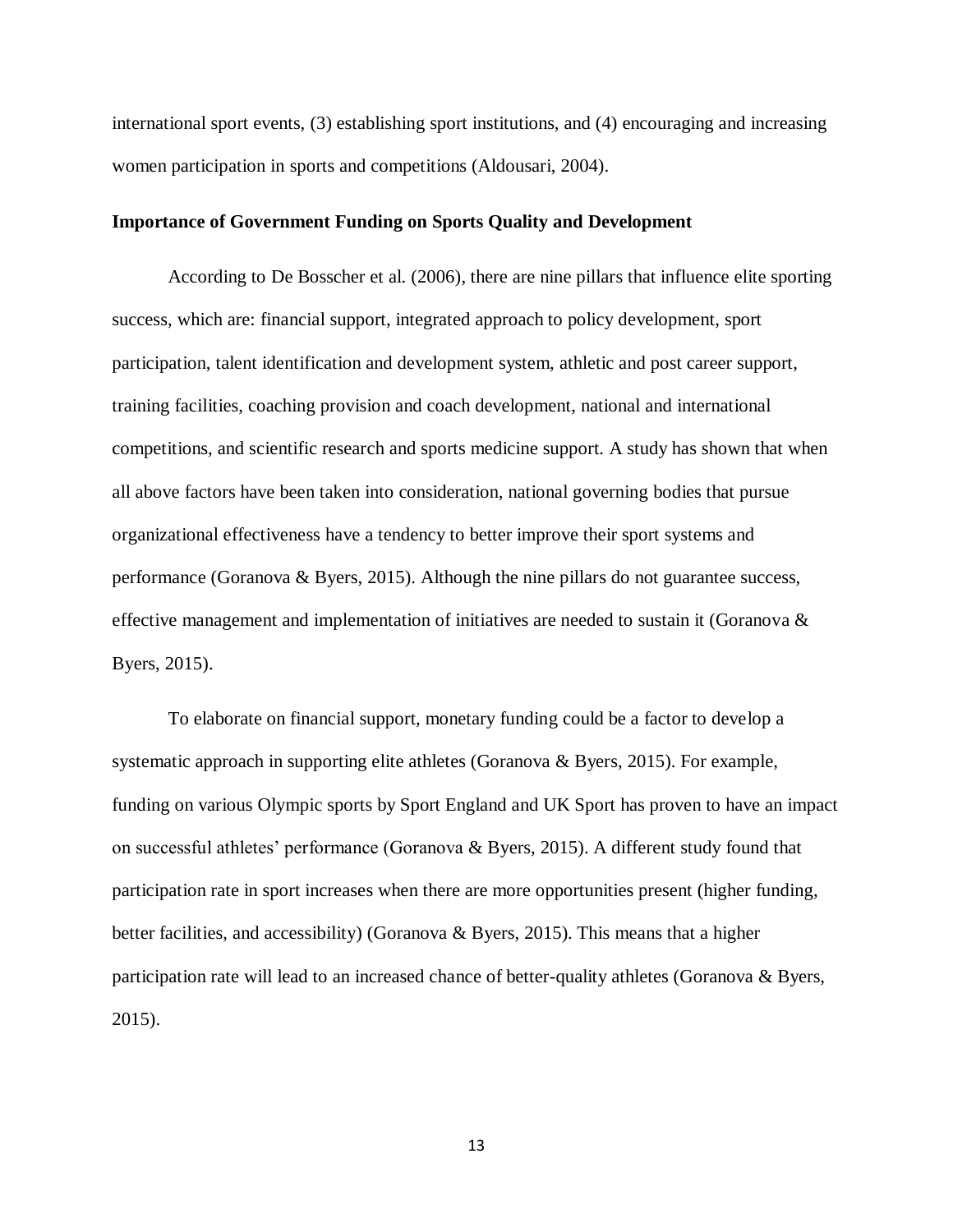Financial support and an integrated approach to policy development are vital factors for the development of sport and athletic careers within a respective sport. The first pillar, which is the financial and human resources, are the inputs of sport policy (Bosscher et al., 2006). Despite having the first pillar, it does not guarantee success although it increases the chances of success tremendously (Bosscher et al., 2006). The throughput, which is also known as the processes behind the policy, refers to the efficiency of sport policies (Bosscher et al., 2006). A strong and reliable organizational structure, which is reflected in the second pillar, is needed to manage the inputs to achieve the output (Bosscher et al., 2006). In simpler terms, pillar one is an indicator of the input while pillars two to nine are indicators of the throughput, with the goal of achieving the output (Bosscher et al., 2006). The SPLISS model suggests that a holistic approach to elite sport is needed in the development of athletes with the capabilities to win at a high level (Bosscher et al., 2006). To increase the chances of success, nations need to find the right combination of all pillars instead of investing in a certain number of pillars (Bosscher et al., 2006).

The main issues in Malaysian sports as well as the issues faced in Malaysian football provides an understanding of what the Malaysian national athletes face in their athletic journey. In addition, the Sports Development Act of 1997 and the 2009 National Sports Policy are what the government is currently implementing for the general population while the One Student One Sport policy is what is implemented in school. These are the policies that some of the national athletes grew up with. These factors led to the research questions of this study, to dig deeper into the perspectives of the national athletes on these issues and policies. Also, looking into three different countries with three different levels of success and money in the sports world provides an insight into the differences between them and compare it to Malaysia in hopes this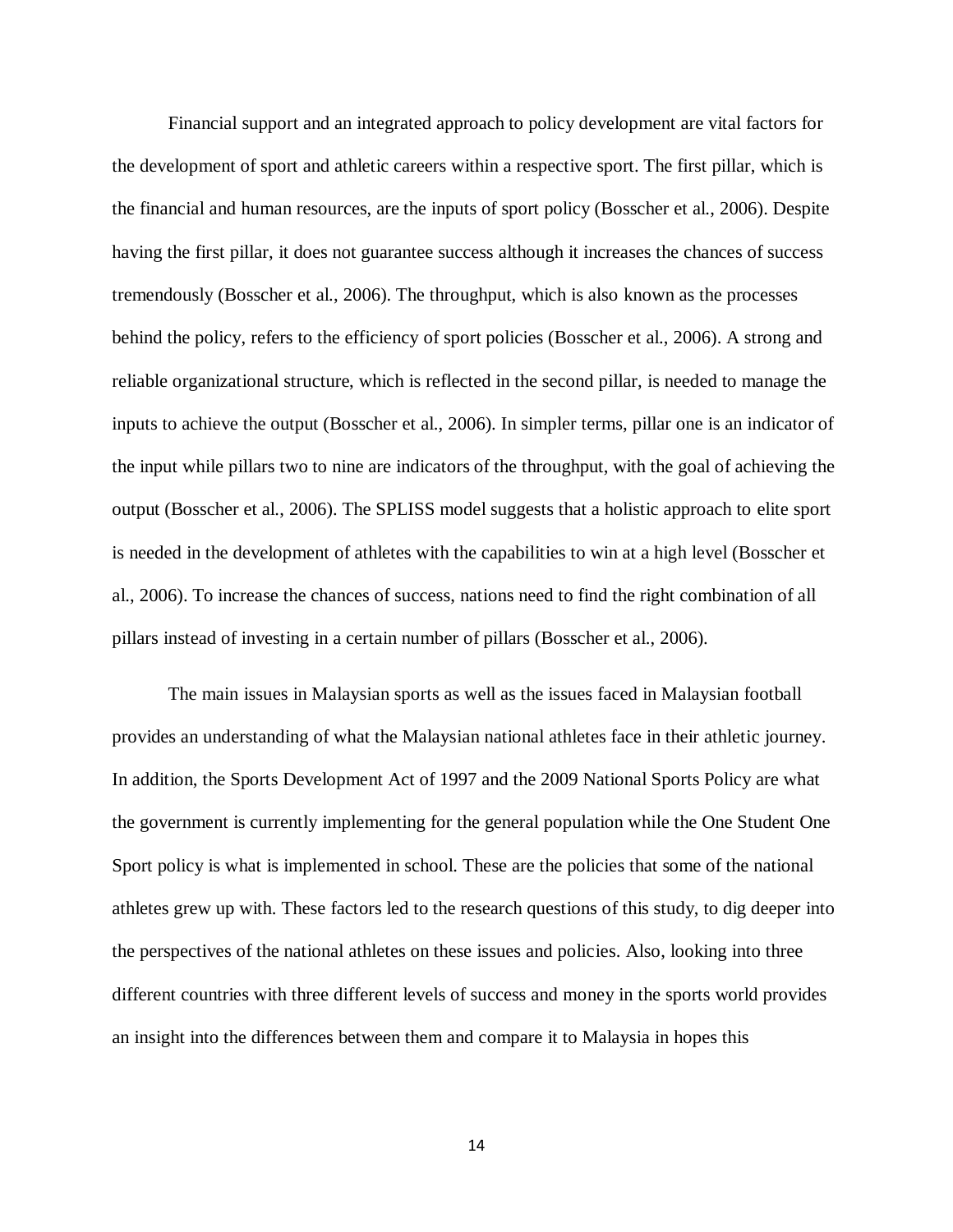information can be used to improve sports development and quality of sports in Malaysia. The research questions that have been established are:

RQ1: How do Malaysian national athletes perceive the resources and opportunities provided by the Malaysian government to support their athletic career?

RQ2: What can the Malaysian government do in order to improve the quality of sports and sports development in Malaysia?

To answer these questions, interviews were conducted on a sample of the Malaysian national athletes from different sports to gain their perspective on whether the government is doing all they can to improve the development and quality of sports in Malaysia and to provide their recommendations on ways to improve the development and quality of sports in Malaysia.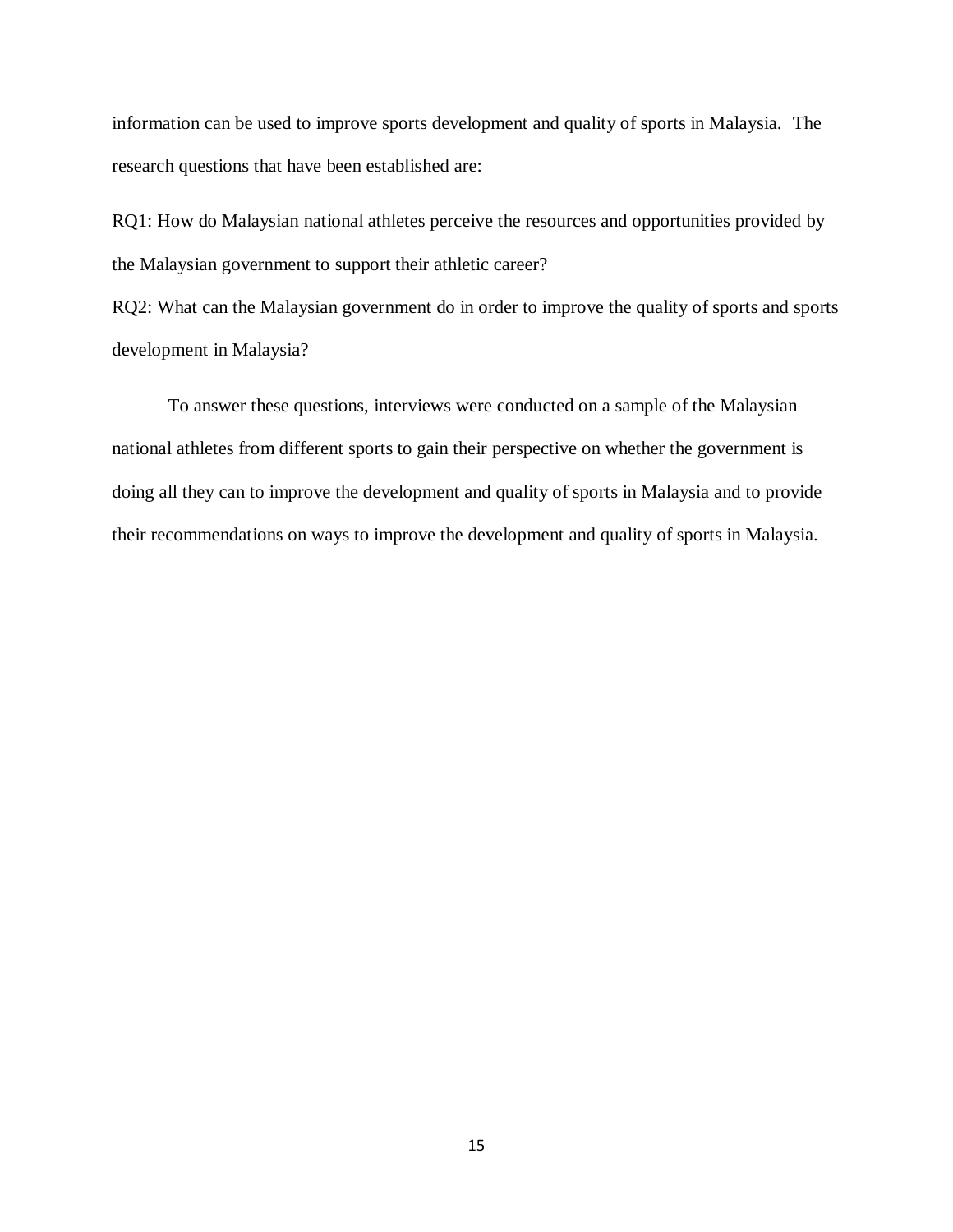#### CHAPTER III: METHODOLOGY

To uncover the athletes' perspective of the government support of their athletic career as well as sports development and sports quality in Malaysia, this study utilized semi-structured interviews with Malaysian national athletes from various sports. This study is a qualitative study therefore the interview approach was used to collect data from the Malaysian national athletes. According to Busetto et al. (2020), qualitative research is "the study of the nature of phenomena." In other words, it is a research method that is used to comprehend people's experience and beliefs (Bhandari, 2022). It does not involve numerical data; therefore, it is the opposite of quantitative study (Bhandari, 2022). Qualitative research was chosen because the research questions cannot be answered through quantitative methods. To discover patterns and understand them, qualitative research was needed (Busetto et al., 2020). Interviews are an effective method for qualitative research as it assists the researcher to obtain in-depth information and data from the subjects and allows for a deeper understanding of the subjects' opinions and perspectives of the research topic (Virginia Tech University Library, 2018). In addition to meaningful insights, qualitative research allows for flexibility and generation of new ideas (Bhandari, 2022). During the data collection and analysis process, generation of new ideas might occur due to the nature of open-ended questions in the interview process therefore, the data collection and analysis process may be adapted (Bhandari, 2022). The interviews were conducted online through Zoom as the participants were mainly in Malaysia while the researcher was in the United States of America. The interviews were voice-orientated, therefore cameras were switched off, recorded, and later transcribed verbatim to ensure accuracy of data.

Research design, according to Trochim (2006) is a strategy that combines the different elements of a study which leads to the findings of the research questions. Essentially, it is the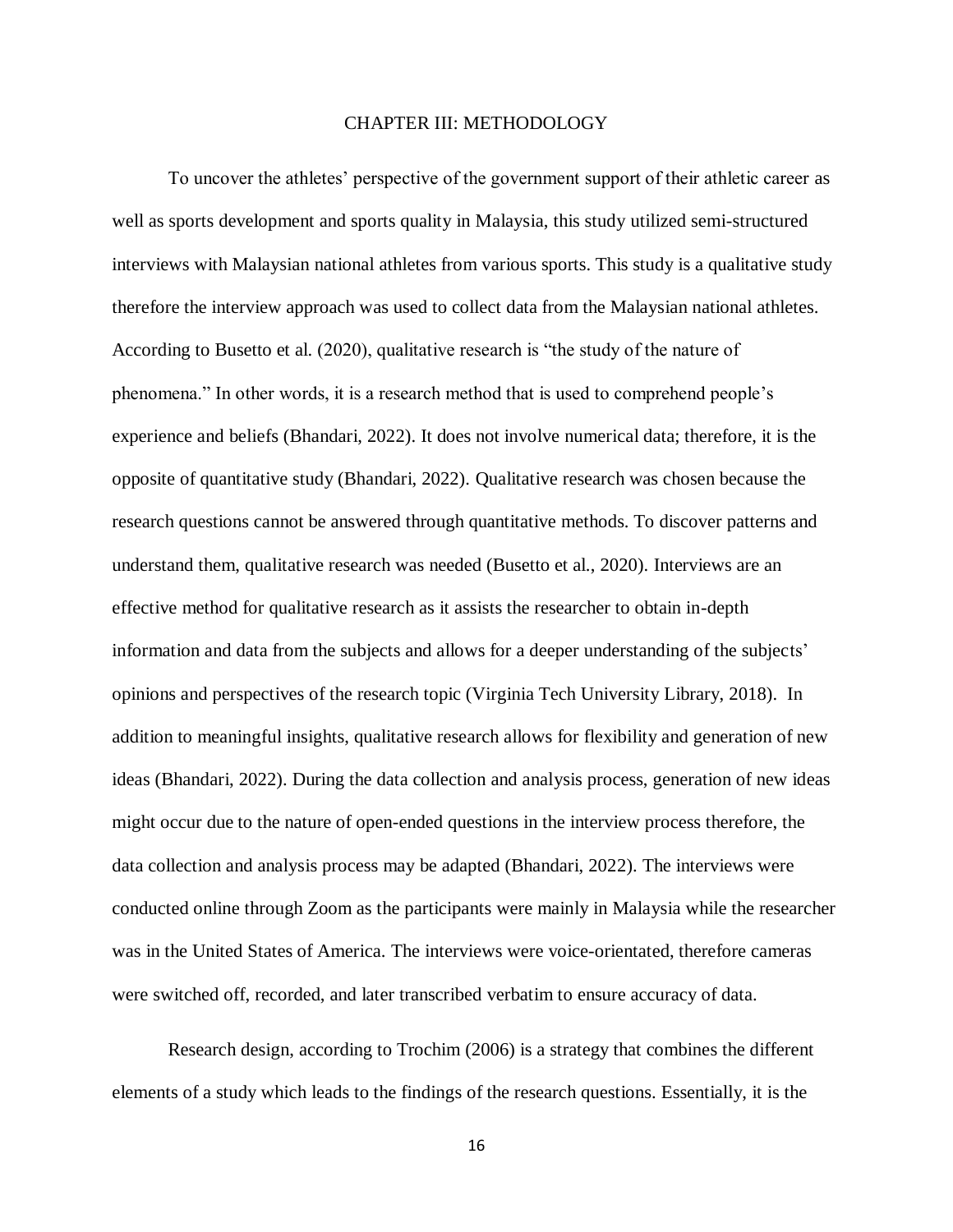blueprint of the study (Trochim, 2006). Research design was instrumental for this study as it ensured that the research questions were answered logically and unambiguously using the evidence obtained (Kirshenblatt-Gimblett, 2006). This provided an accurate finding, representation of data, and interpretation in the study. For this study, the research design that was implemented was cross-sectional which involves collecting data at a specific point in time without any further data collection in the future (Cherry, 2019). Cross-sectional research design is categorized under descriptive research, which is research that describes a population, situation, or phenomenon, and is a form of observational study, therefore intervention is non-existent (Cherry, 2019). It provides a snapshot of current characteristics or situation of a particular group (Cherry, 2019). This research design allowed for a large sum of information of different variables to be obtained quickly and cheaply (Cherry, 2019). In addition, cross-sectional studies do not determine cause and effect, therefore often, cross-sectional studies become a base to prompt further study into a specific topic (Cherry, 2019).

#### **Participants**

The interviews were conducted with a total of 11 current and former Malaysian national athletes from seven different sports. To ensure reliability of the study, any ex-Malaysian national athletes that were let go or stepped down before 2010 were not interviewed. The only requirements were that they were national athletes at the start of 2010 (between 2010 and the present) or are current national athletes, and that they are over the age of 18. The year 2010 was chosen as the base to ensure a similar approach in terms of government support for each national athlete. A lower base would allow for a disparity as the government could have had different policies and or support for the national athletes in the past compared to current policies and supports.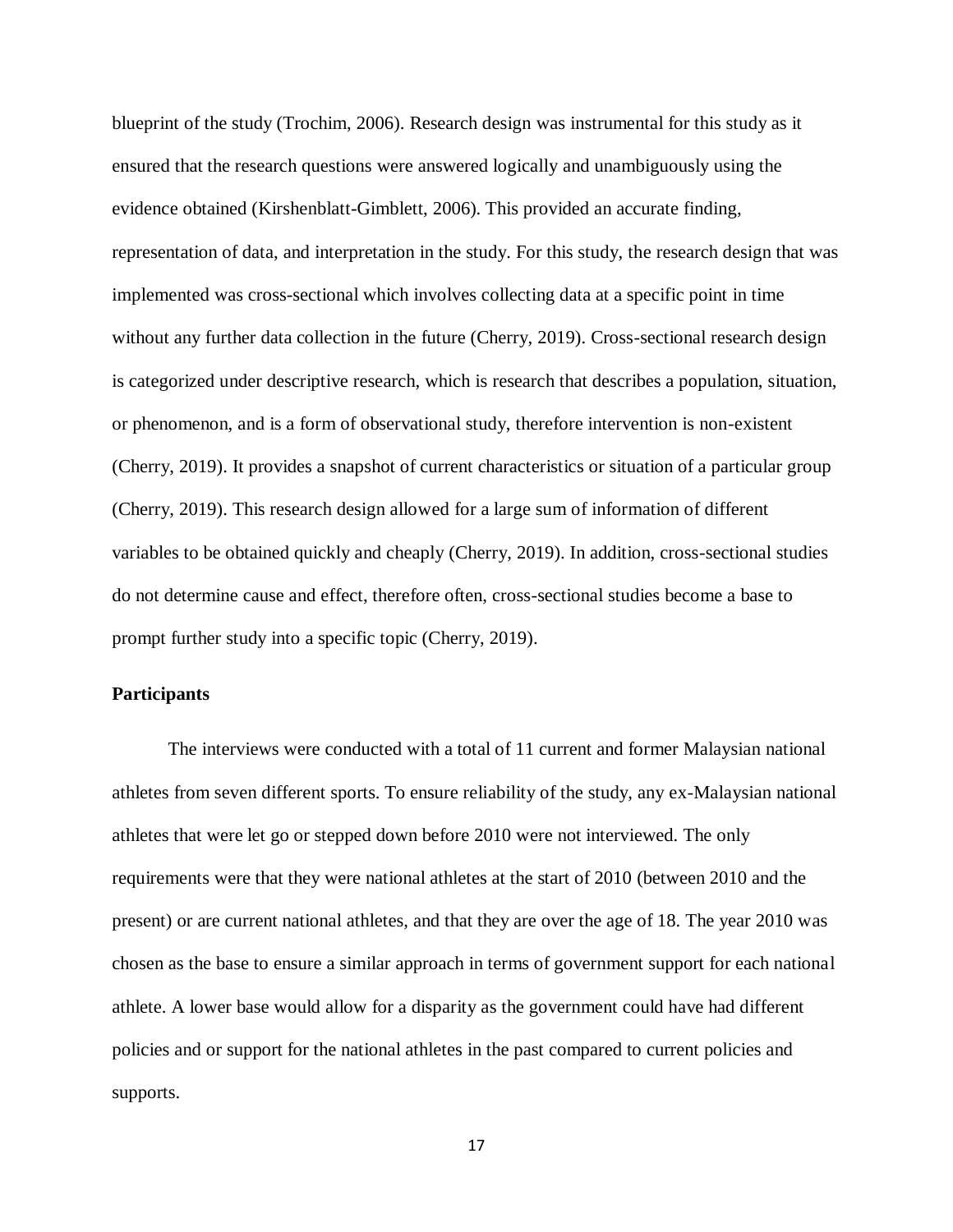The participants were chosen using convenience and snowball sampling due to the logistical reason as stated earlier, and a limited amount of time to conduct interviews and collect data. Some of the participants were athletes that the researcher knew personally. The participants were contacted through Instagram, Twitter, WhatsApp, and email, and after interviewing some national athletes, the study was then conveyed to other national athletes that had a pre-existing relationship with the national athletes that were interviewed, creating a snowball. The preexisting relationship of the researcher as well as the snowball sampling starting with national athletes ensured the participants were national athletes, but to further ensure validity, Google searches were conducted on the national athletes and their previous achievements in competitions representing Malaysia.

The interviews were a semi-structured virtual phone interview over Zoom, consisting of national athletes of different ages and gender to avoid bias, as this study focused on the support of the national athletes by the government, as a whole, not based on age or gender. A semistructured interview is a combination of structured and unstructured interview questions, as the interviewer asked questions that were predetermined, but also asked unplanned questions if needed to further obtain detail and or further clarification (Pollock, 2020).

#### **Instruments**

The questions for the interview were created based on a framework of nine pillars that was used in a paper by Bosscher et al. (2006). The nine pillars or nine policy areas were identified as crucial factors that lead to international sporting success (Bosscher et al., 2006). The nine pillars are financial support, integrated approach to policy development, sport participation, talent identification and development system, athletic and post career support, training facilities, coaching provision and coach development, national and international competitions, and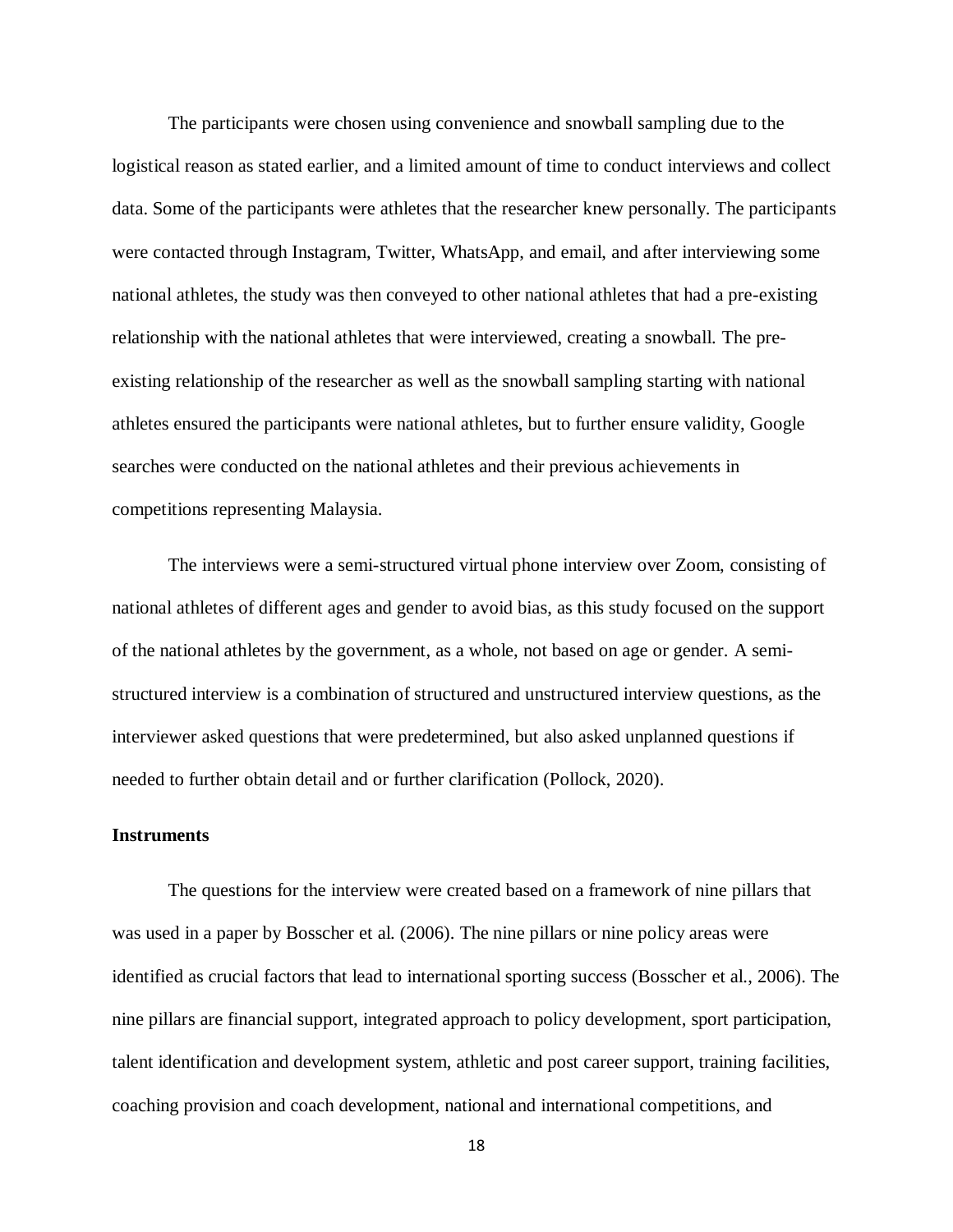scientific research and sports medicine support. Questions that were based on this framework allowed this study to obtain findings and data that led to a better understanding of where the Malaysian government needs to maintain or improve in order to improve the quality of sports and sports development in Malaysia. Refer to Appendix A for a list of the interview questions.

#### **Analysis**

Thematic analysis was used in this study to analyze the data. According to Braun and Clarke (2006), thematic analysis method is used to identify, analyze, and report patterns within the qualitative data. It is often used in interview research (Braun & Clarke, 2006). As thematic analysis is not bonded with any pre-existing theoretical framework, it can be used within various theoretical frameworks, and can be useful for different things within them (Braun & Clarke, 2006). Thematic analysis can be an essentialist method, constructionist method, or a contextualist method (Braun & Clarke, 2006). This study falls under the essentialist method, which reports experiences, meanings, and reality of the participants (Braun & Clarke, 2006) as the study was collecting data based on the experiences of the Malaysian national athletes in relation to the support of the government. Patterns do not have to be based on quantifiable measures, but rather something important in relation to the research questions (Braun & Clarke, 2006). As strict rules will not work, flexibility must be retained, therefore, determination of what a theme is, relies on the judgment of the researcher (Braun & Clarke, 2006).

The most common approach in conducting thematic analysis consists of six steps. The first step was familiarization which involved transcribing audio, reading through it and familiarizing, and taking necessary notes (Caulfield, 2020). The second step was coding which means highlighting phrases or sentences of the data and coming up with codes that describe their content (Caulfield, 2020). After coding the data, the codes were placed into groups which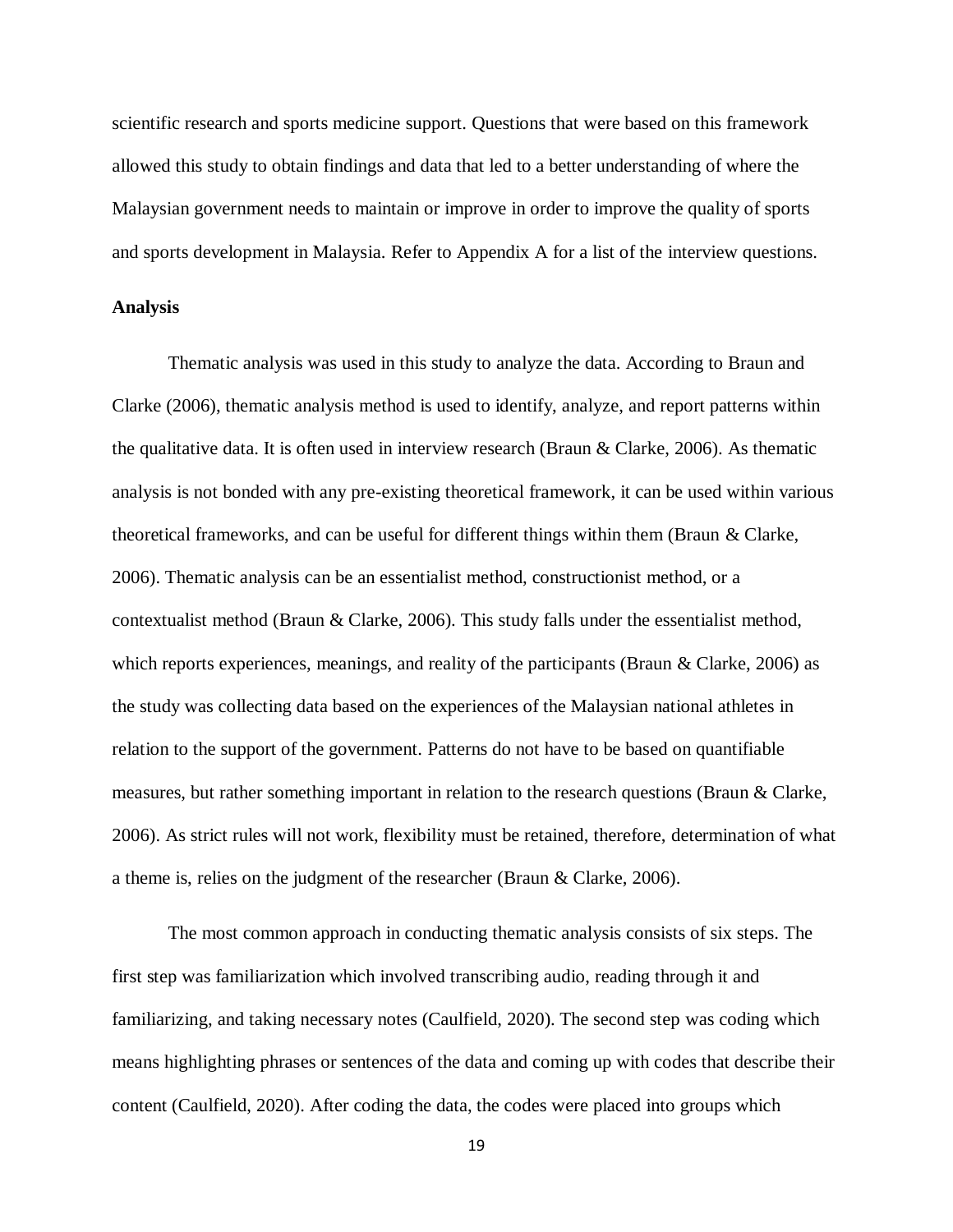allowed for an overview of the recurring main points and common meanings (Caulfield, 2020). The third step was generating themes, which means taking the codes that were created and identifying patterns among them and coming up with themes (Caulfield, 2020). For some codes that were vague and not relevant enough, they were removed (Caulfield, 2020). Step four was to review the themes by returning to the data set and compare the themes with it to identify any factors that the researcher may have missed, whether the themes were actually present in the data, and if there were anything that needs to be changed to ensure the themes worked better (Caulfield, 2020). This was to ensure that the themes were useful and accurate representations of the data (Caulfield, 2020). Defining and naming themes was step five and involved what each theme meant exactly and how it will help the researcher understand the data (Caulfield, 2020). The last step was writing up the analysis of the data (Caulfield, 2020). Some of the advantages of thematic analyses include flexibility, a 'thick description' of the data set, unanticipated insights, and production of qualitative analyses suitable in informing policy development (Braun & Clarke, 2006).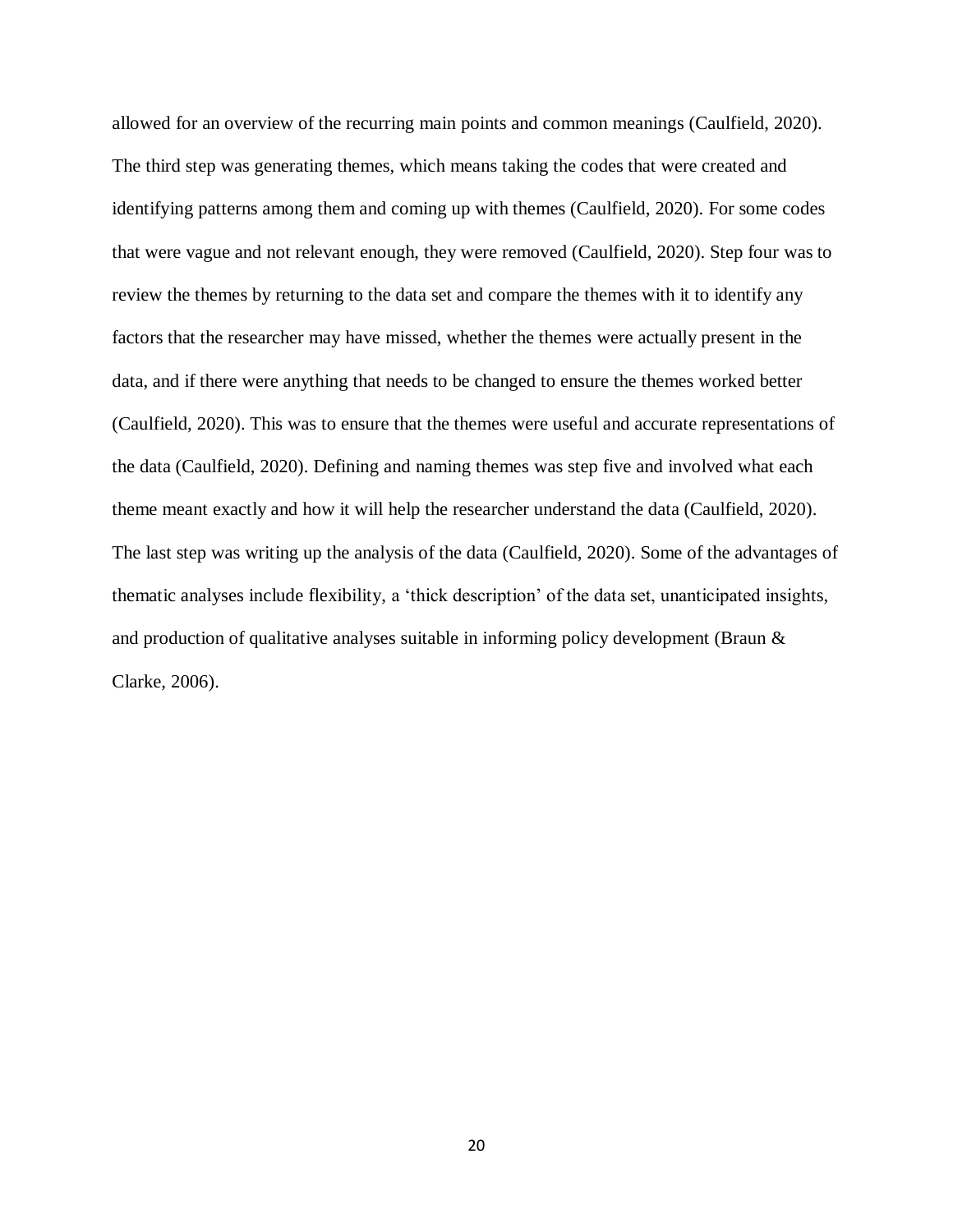#### CHAPTER IV: RESULTS

A total of 11 athletes from 7 different sports were interviewed and analyzed using thematic analysis. The athletes interviewed were a combination of male and female with the length of their national career spanning between 2 to 21 years. Pseudonyms were assigned to protect their identity and maintain confidentiality. Refer to Table 3 in Appendix for a full breakdown of participant demographics. The results were divided into two segments, answering the two research questions presented in the study. Six main themes were identified in response to the first research question. The themes were nothing, adequate competition opportunities, financial incentives with a subtheme of insufficient financial support, good access to the NSI, adequate physical resources, and high-quality coaching. In response to the second research question, two themes were identified which were lack of post career support and increased funding and exposure. One recommendation highlighted by the athletes was improved communication. Refer to Table 4 in Appendix for a list of themes, description, and number of occurrences. A summary of the full results is provided below.

## **RQ 1: How do Malaysian national athletes perceive the resources and opportunities provided by the Malaysian government to support their athletic career?**

In the interview, various questions were asked in relation to the resources and opportunities provided to the athletes by the Malaysian government. The athletes were asked whether the government was doing anything to develop potential national athletes. which focused on what happens before the athletes were called up into the national team. Developing potential national athletes focuses on any resources provided to non-national athletes to allow them to improve and achieve the level that is needed to be in the national team as well as prepare the athletes to be called into the national team. The theme that presented itself was nothing.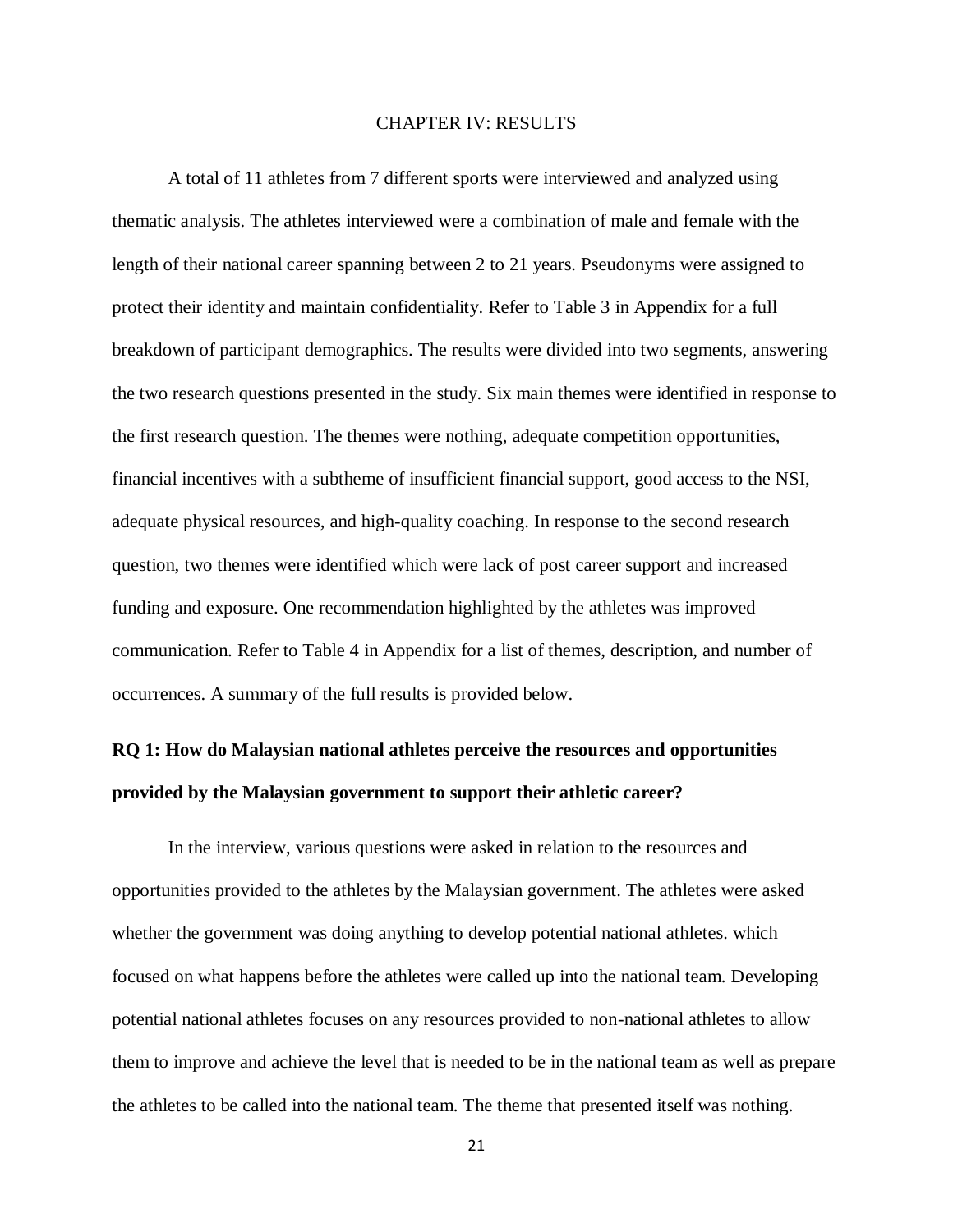#### *Nothing*

The majority of the athletes revealed that the government is doing nothing to develop potential national athletes. David stated his perspective:

I don't think they are doing much, I think they can be doing a lot better. I don't think they care. I really don't know how to frame this for you. From where I stand and how I view things, I don't see them doing anything to outsource younger talents. They sit in a chair and wait for something to come up.

Bill mentioned "No, they were not doing anything, nothing that I remember."

#### *Adequate Competition Opportunities*

When asked about tournament opportunities, the theme that was identified was adequate competition opportunities. The athletes stated that the government provided tournament opportunities for them to showcase their talent and abilities on the international level. According to Caitlin:

National players are basically sent to international tournaments to see where we stand against foreign countries. From there, they will judge us to see if we are good enough based on our achievement and performance to compete in the major games like SEA Games or Asian Games, or many other martial art games. The big ones. I was lucky enough to get to compete in the SEA Games and Asian Games.

Mia said, "as a national athlete, all the national athletes benefit in terms of tournaments is really just events like Asian Games and SEA Games."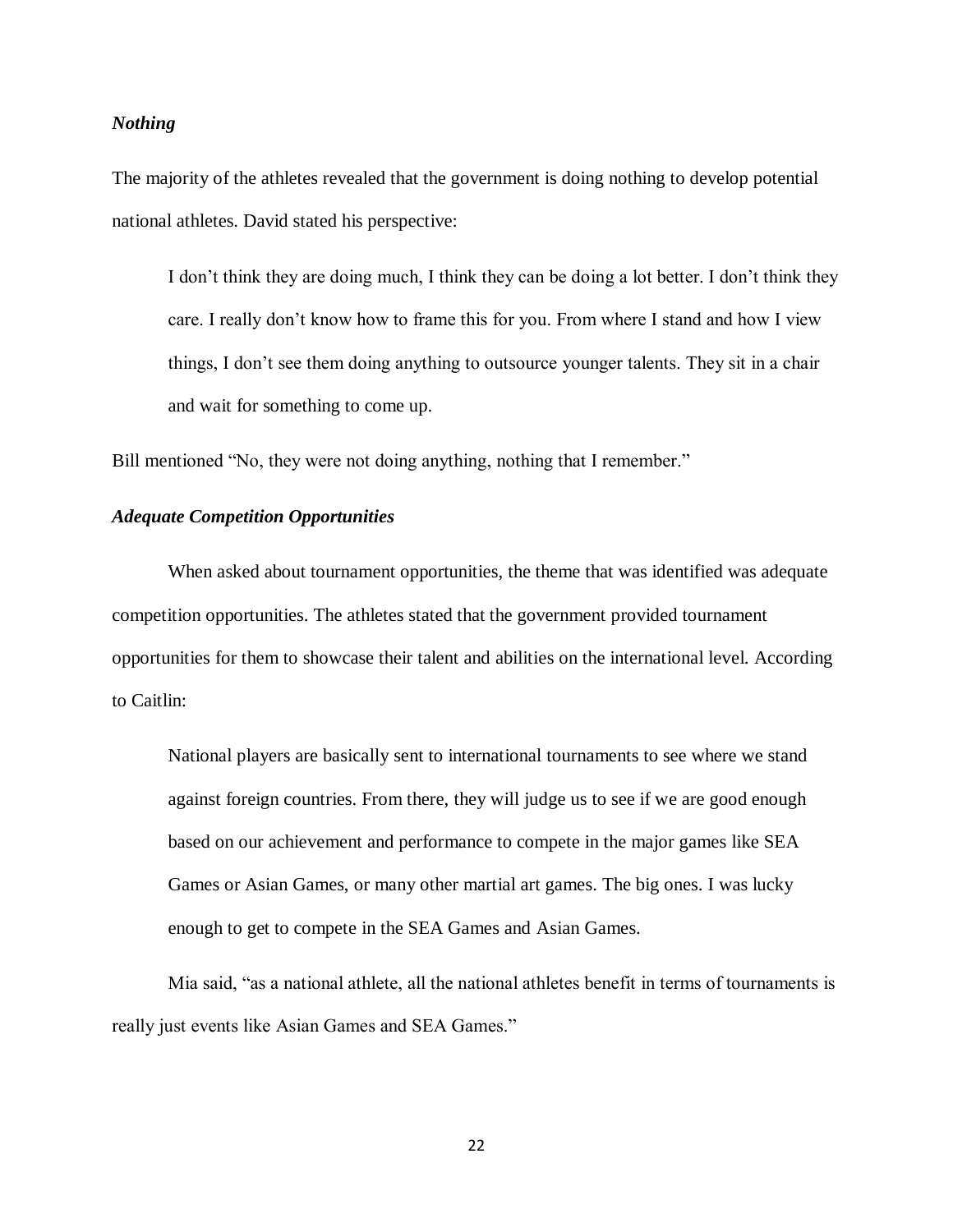This suggests that the government is providing tournament opportunities for the national athletes to compete and improve. Adequate competition opportunities do not reflect opportunities to develop potential national athletes as adequate competition opportunities are a benefit of being in the national team. Only national team athletes receive international competition opportunities from the government. For non-national athletes, some competition might not be accessible to them or in some cases, are accessible but the expenses will be out of their own pocket. Competitions that are not accessible to non-national athletes are the SEA Games, Commonwealth Games, and Asian Games.

#### *Financial Incentives*

Another question that was asked to the athletes was whether they receive any form of financial support and whether they felt like it was enough. The theme that came up was financial incentives, stating that they were given monthly allowances and additional incentives. Laura provided an insight on monthly allowances:

We get monthly allowances on top of the rest of the assistance and support that we get. It (the monthly allowance) differs from year to year. When I first entered the program, we got little support. I only got a high amount of allowance since I won the Asian Games medal.

Tracy said, "I received monthly allowances, and incentives were given but I never experienced receiving incentives because I have never won any international tournaments but incentives are only for big events like the SEA Games, Asian Games, Olympics, and World Championships."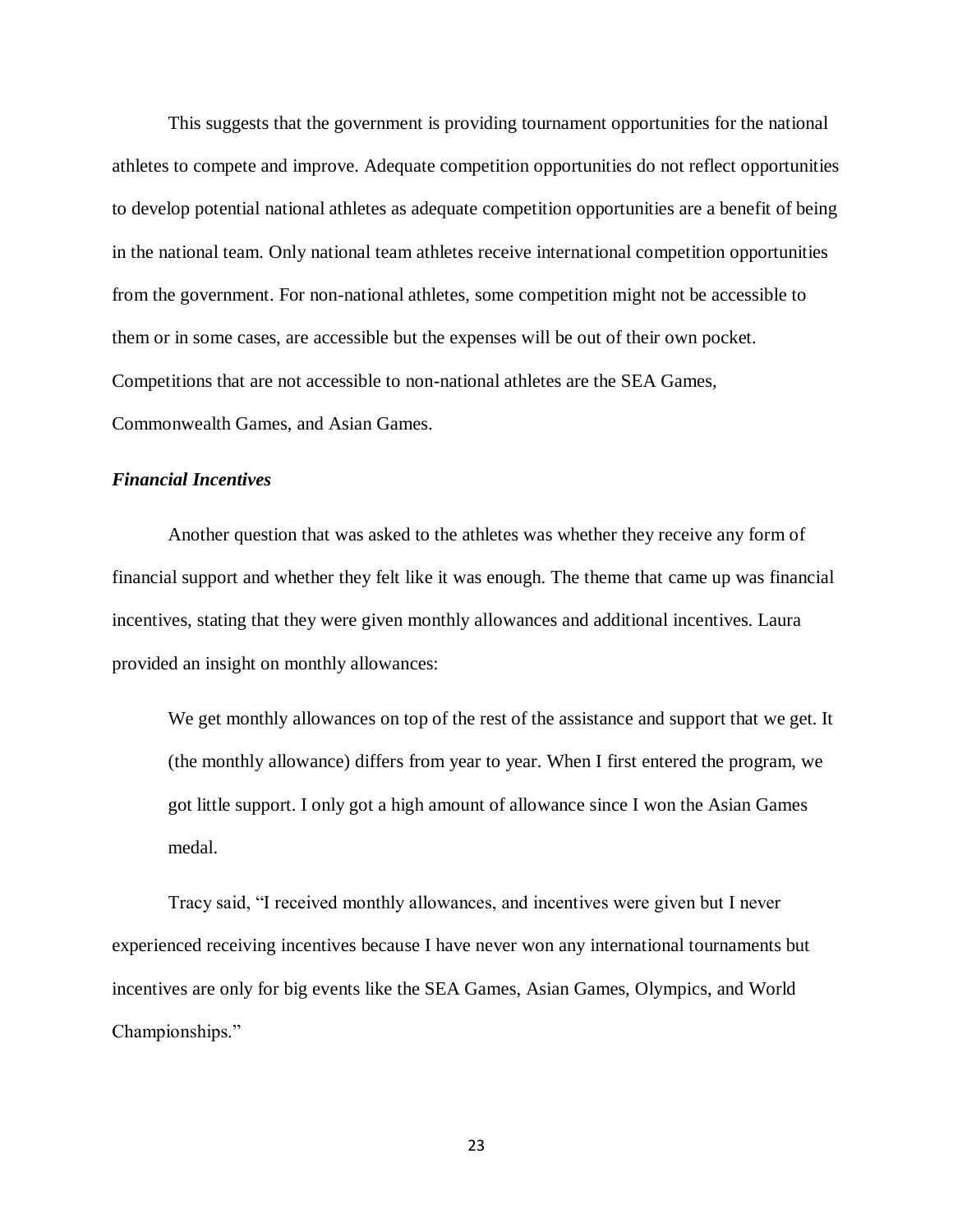While the government does provide financial incentives, a subtheme that was identified was insufficient financial support as the majority of the athletes stated that the financial support provided was not enough. David had this to say:

I struggled a lot actually, I am still struggling now to get financial support, and the NSC gives terrible financial support. Last year, they refused to support me through the whole year, only from January until June. I have performed now at the end of the season and I get a call from the NSC, based on the proposal I sent last December, they can't fund me fully for what I want, but at the same time, they enlisted me in a program they call the AsiaCom program, which is the Asian Games and Commonwealth program, and these athletes in the program are meant to be able to be given the privilege for more funding. It's getting to a point where it is becoming worse and more unacceptable because everywhere I go as an athlete, I represent them. I carry the Malaysian flag. I carried their name so I deserve the support from them, the financial support. Sports is an investment and the NSC fails to understand that. And that is becoming a big problem right now, and despite all that, I also had my allowances cut recently stepping into this year from all the budget cuts.

#### Keith said:

I received monthly allowances from the NSC. I did get some incentive for winning a tournament and at the SEA Games but it's really not much. The figure is really small, probably a few hundred, like RM300 to RM500. I think only the bigger tournaments players get incentives. I don't think it (financial support) was sufficient because I felt like my parents were paying a lot more for me to travel, taking me to the court etc.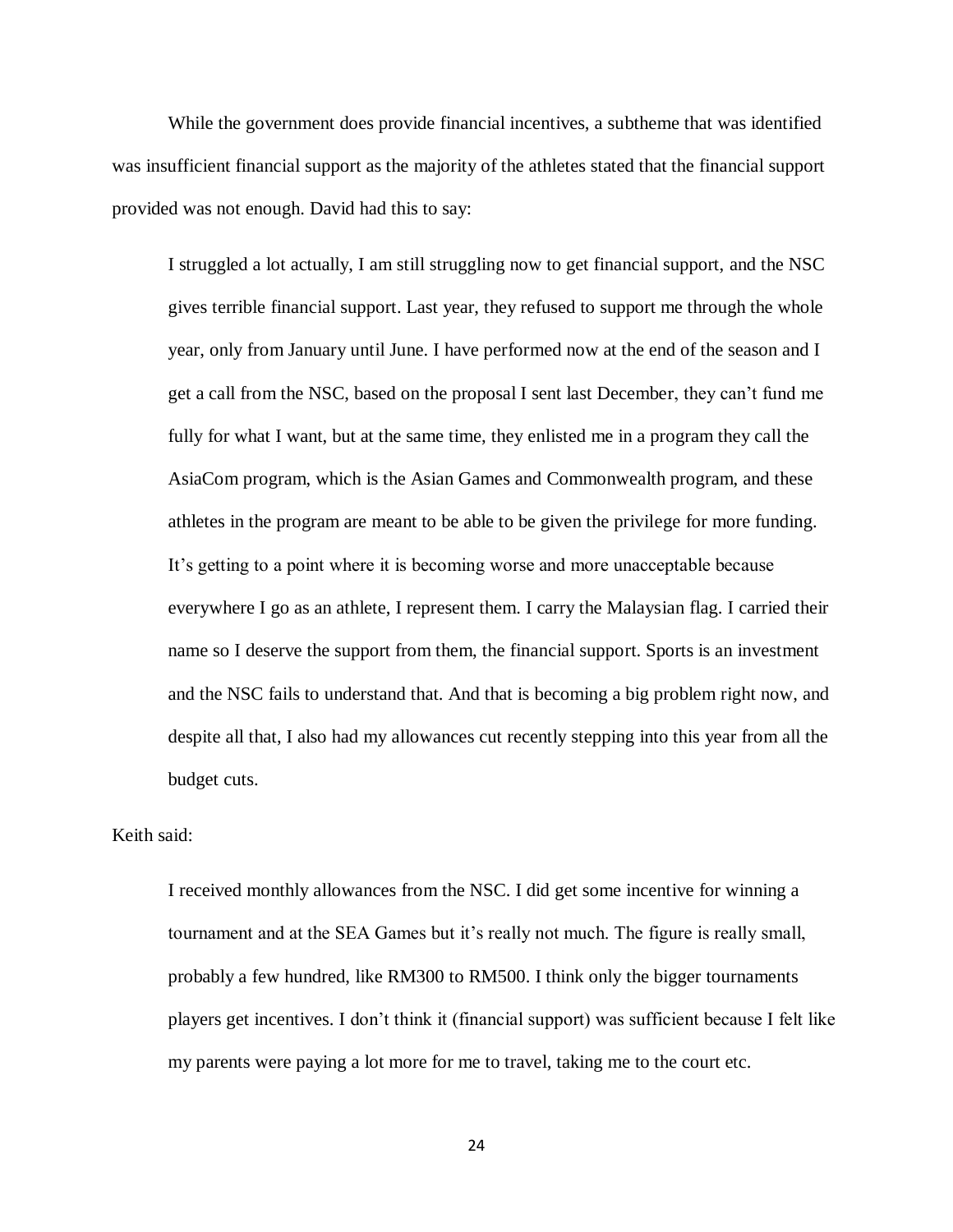This suggests that although the NSC is providing financial support, it is insufficient for the athletes to support their athletic career. Although receiving incentives might help, not all athletes have won a big enough tournament to receive incentives to help support their career.

#### *Good Access to the NSI*

The athletes were asked whether they were provided with facilities and equipment to improve on their athletic abilities and how they felt of the quality and accessibility of the facilities and equipment that were provided. High praises were given from a large number of athletes toward the National Sports Institute (NSI) as they had good access to the NSI. In addition, adequate physical resources was a theme that was identified from the responses of the athletes. Keith said:

We had nutritionists taking care of what we eat, psychologists that we met once a week, gym trainers that looked after us and we had access to the jungle gym. When you're injured, you have access to the rehab center i.e., doctors, physiotherapists. We got everything in the NSI. Sometimes we could use the ice bath for recovery, and then if you are in rehab, we could use the swimming pool to do recovery stuff. I think the rehab staff were really helpful and they always checked on me.

Alexis, speaking on the NSI said:

In terms of sports science, we got everything. Biomechanics, motion capture, and testing related sport science upon request were given. I feel very blessed. I realized after retiring that the cost of having a gym instructor, gym membership and such is expensive.

This shows that the government is providing good medical and sports science support to the athletes.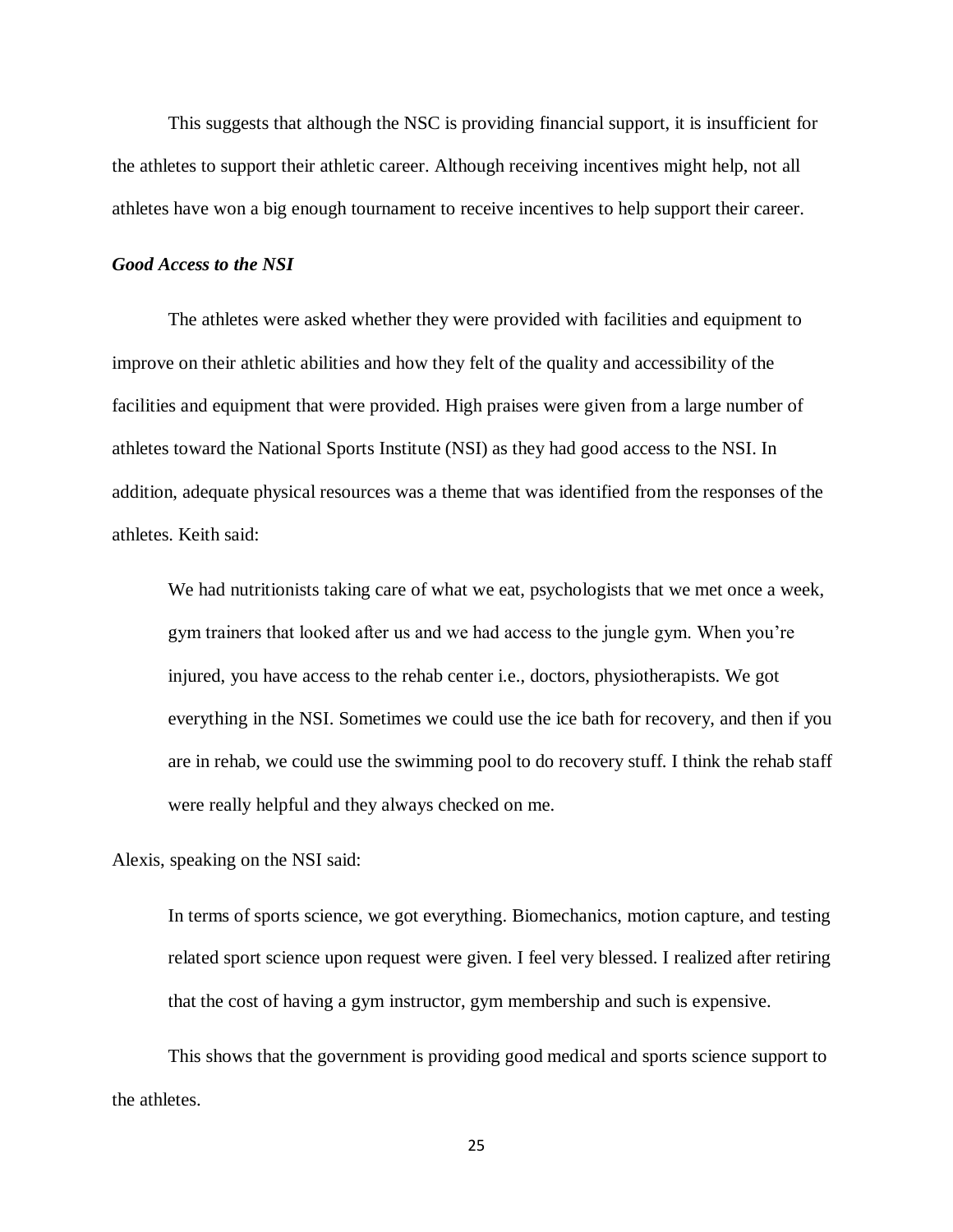#### *Adequate Physical Resources*

In regard to training facilities and equipment, Alexis expressed:

In terms of high performance (the high-performance team), we received a treatment where our equipment was handled by professionals to maintain it and some equipment like bullets and such were being selected specifically for the weapon and catered to your skills. They were custom made for us to improve our performance. We had a shooting range that catered only for the high-performance national team, which was not open to the public, which was quite special and in terms of equipment were catered for a specific athlete. Rifles (weapons) were provided to each individual, and apparel and bullets were also catered for the individual.

Laura said:

I had access to everything in the NSC and the NSI. In terms of equipment, everything is there at the stadium. At the facilities, there are different tools to assist the athletes and so on. It depends on the athletes and the coach, what kind of system and programs they are into. Through my experience in Germany and South Africa, they don't even have the facilities that we have in Bukit Jalil (location of the NSC and the NSI) but they have much better athletes, world class athletes.

In terms of the quality and accessibility of these facilities and equipment, Alexis indicated "top notch quality and accessibility", Greg said "the quality and accessibility was good", and Tracy said, "the facilities are great, world class facilities."

This shows that the facilities and accessibility provided to the athletes are meeting their needs.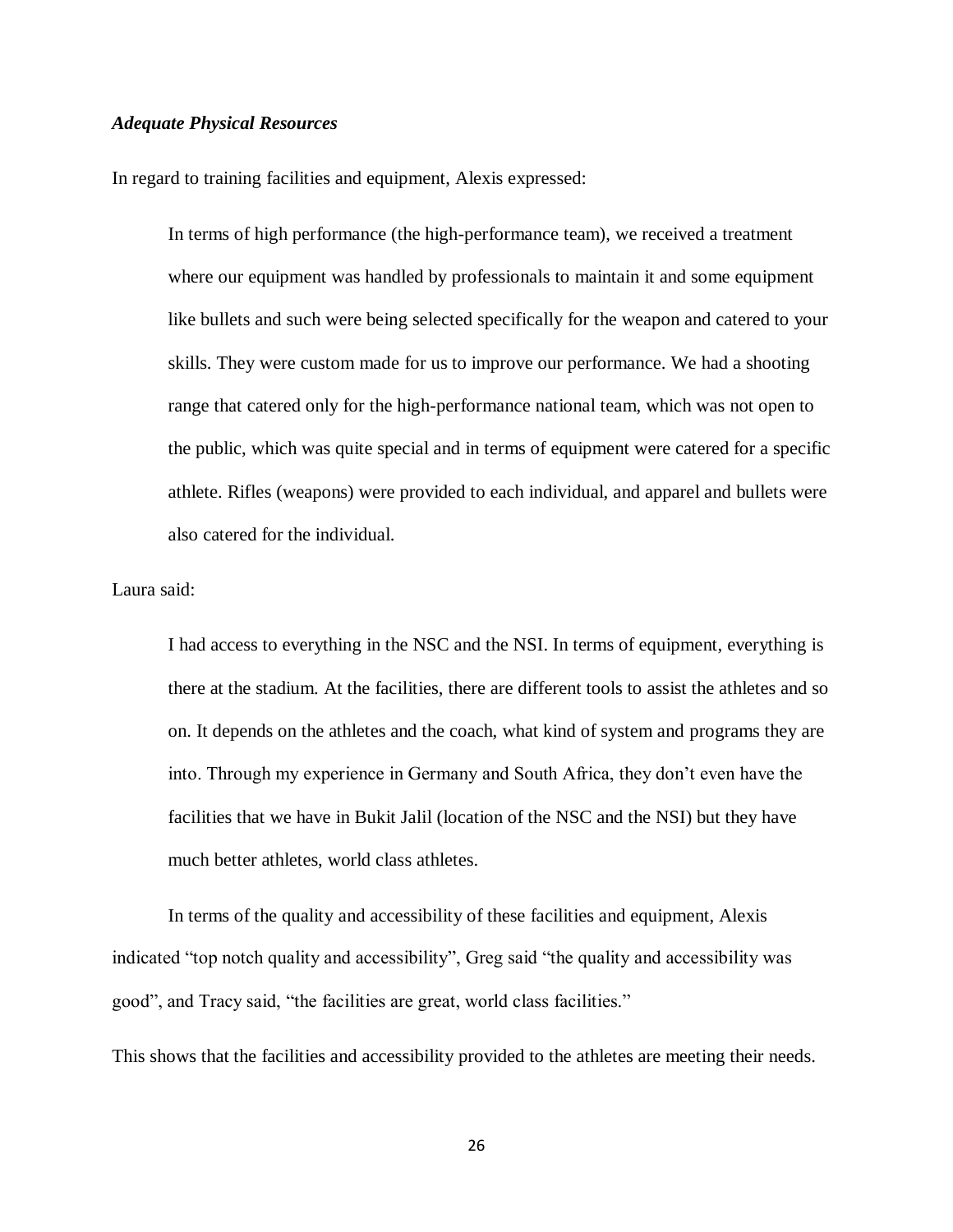#### *High Quality Coaching*

The athletes were also asked about the qualifications and abilities of the coaches the athletes worked with under the national team. The theme that came up was high quality coaching. Laura said:

I am fortunate and blessed that I met a lot of world class coaches. Throughout my career I was guided by world class coaches as well. My second coach was in the national development program (now a professor), then a German coach, he is currently the head coach of the German national team. My third coach is a Bulgarian coach who is in Vietnam, two of his athletes competed in the 2020 Tokyo Olympic Games, and my last coach is from South Africa. He is probably one of the best coaches in the world, because he has numerous athletes that competed at the international level, Olympic Games and the World Championship.

Tracy had this to say about her coach "looking at his CV, it's really good because he had Olympians that he trained and to be honest, he was a really good coach." This suggests that the NSC has provided good quality coaches for the national athletes.

## **RQ 2: What can the Malaysian government do in order to improve the quality of sports and sports development in Malaysia?**

To answer RQ2, a series of questions were asked to the athletes asking for their thoughts and recommendations on what they believe needs to be done or changed in order to improve the quality of sports and sports development in Malaysia. Two themes were identified and one recommendation was highlighted based on the discussions with the athletes in the study. The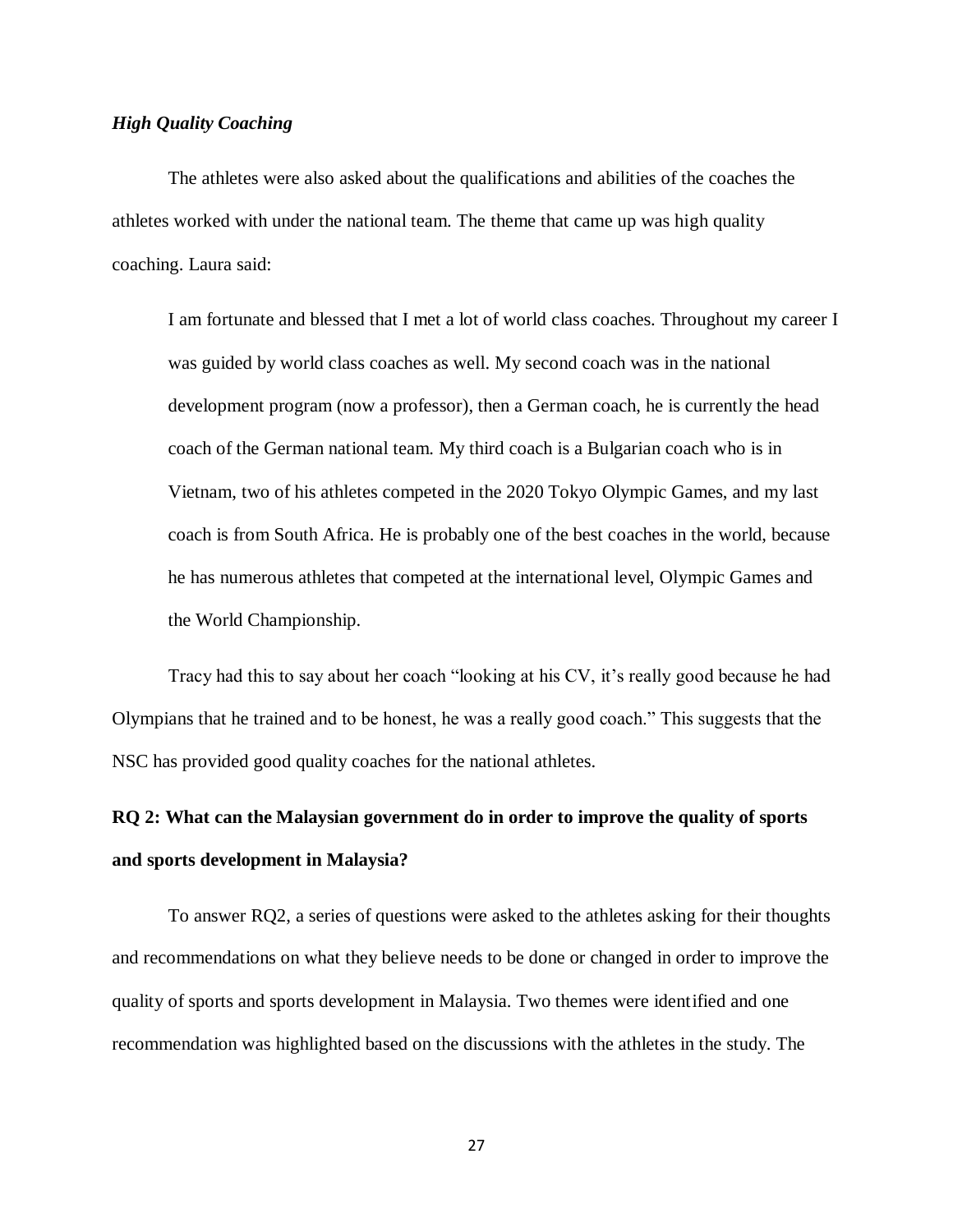recommendation was not deemed a theme due to the low number of occurrences within the athletes.

#### *Lack of Post Career Support*

The first theme that presented itself was lack of post career support by the government. Seven out of eleven of the athletes stated that to their knowledge, there was no post career support given to them or there will not be any post career support should they retire from the national team. David said, "I have seen athletes who have retired and just, left alone, no one cares, that's the truth, and no one does anything about it."

#### *Increased Funding and Exposure*

The second theme that presented itself was increased funding and exposure. By exposure, the athletes were referring to international exposure for competition as well as training. To be able to have an increase in international exposure, an increase in funding will be needed. Bree said, "I would say that I recommend the government gives us more financial support and just more opportunities in general through both the NSC and the association."

#### Bill said:

One, more funding but I know they are tied on their end. Funding is more like taking golfers to international tournaments for exposure, that kind of stuff. I would say maybe, if they lack funding, don't give them allowances, just give them more opportunities to compete at a higher level, I feel like that is more important.

Tracy said "Spend the money. I think they have the money to spend in the sports industry but we don't get that. If you want us to get better, then bring us out. Lastly, Keith said "To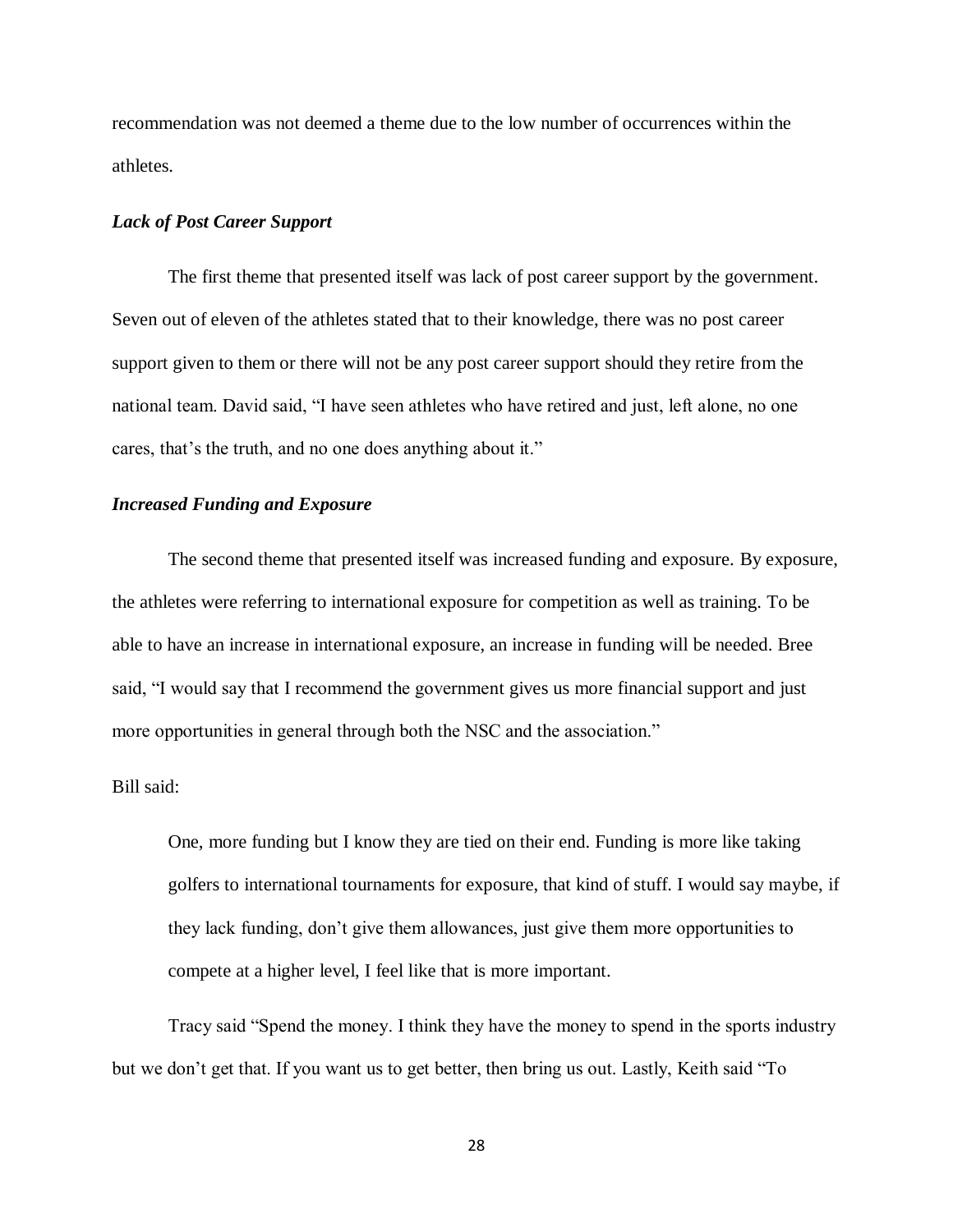improve sports development, probably send players overseas, get more training, and get better coaches."

The recommendation highlighted from the study was improved communication between the NSOs and the NSC. When asked to elaborate on improved communication, Alexis said:

From my standpoint, I think that the association needs to understand the role of the NSC, then we can have better governance, administrator, and management. From my standpoint, because they don't understand these roles, they let the NSC do it. Everything is handed to the NSC. So, when they hand everything to the government, when there is a change in the ministry, policies, and such, it will affect the athletes that train and represent our NSO. This is a big issue. There is a miscommunication and understanding in between what roles the NSC and the NSO play. The NSC should do this and the NSO should do this.

Greg said:

If you have heard recently, there were a lot of athletes that were dropped from the national program. A lot of people are blaming the NSC for this, but on the inside story, I heard that the head of the NSC has been fighting to get financial support to back these athletes up and things like that. But this is not what the athletes know and it's not what is being reported in the news. So, there's a lot of confusion there and conflicting reports and things like that because on the athletes' side, everyone is blaming their association and also the NSC. There needs to be more open communication.

The poor communication between the NSOs and the NSC are having a pernicious effect on the athletes. Whether it be the lack of understanding of the role each party has or whether the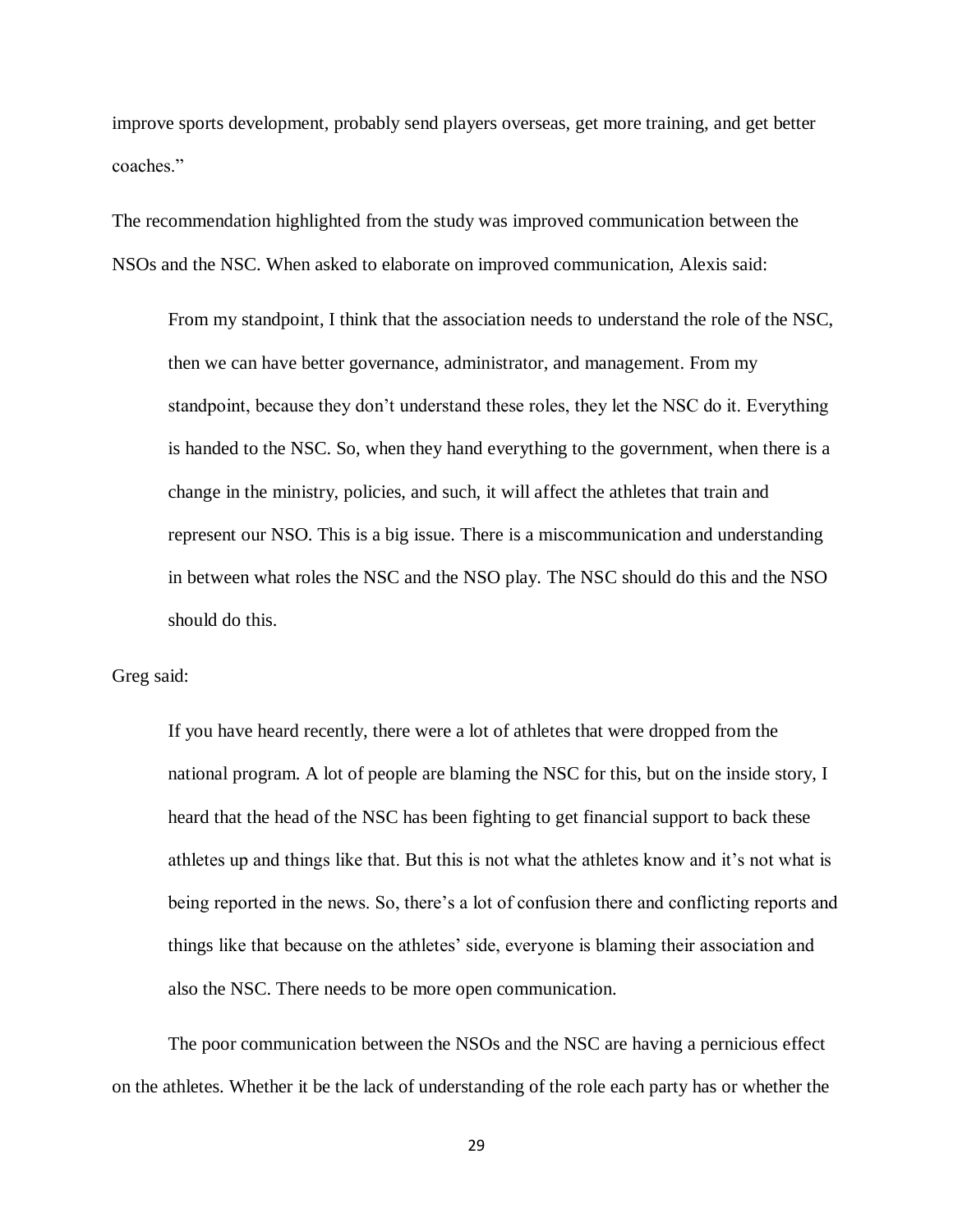athletes are being kept in the dark, improved communication is needed to ensure that the athletes are treated appropriately and given the best environment to thrive in.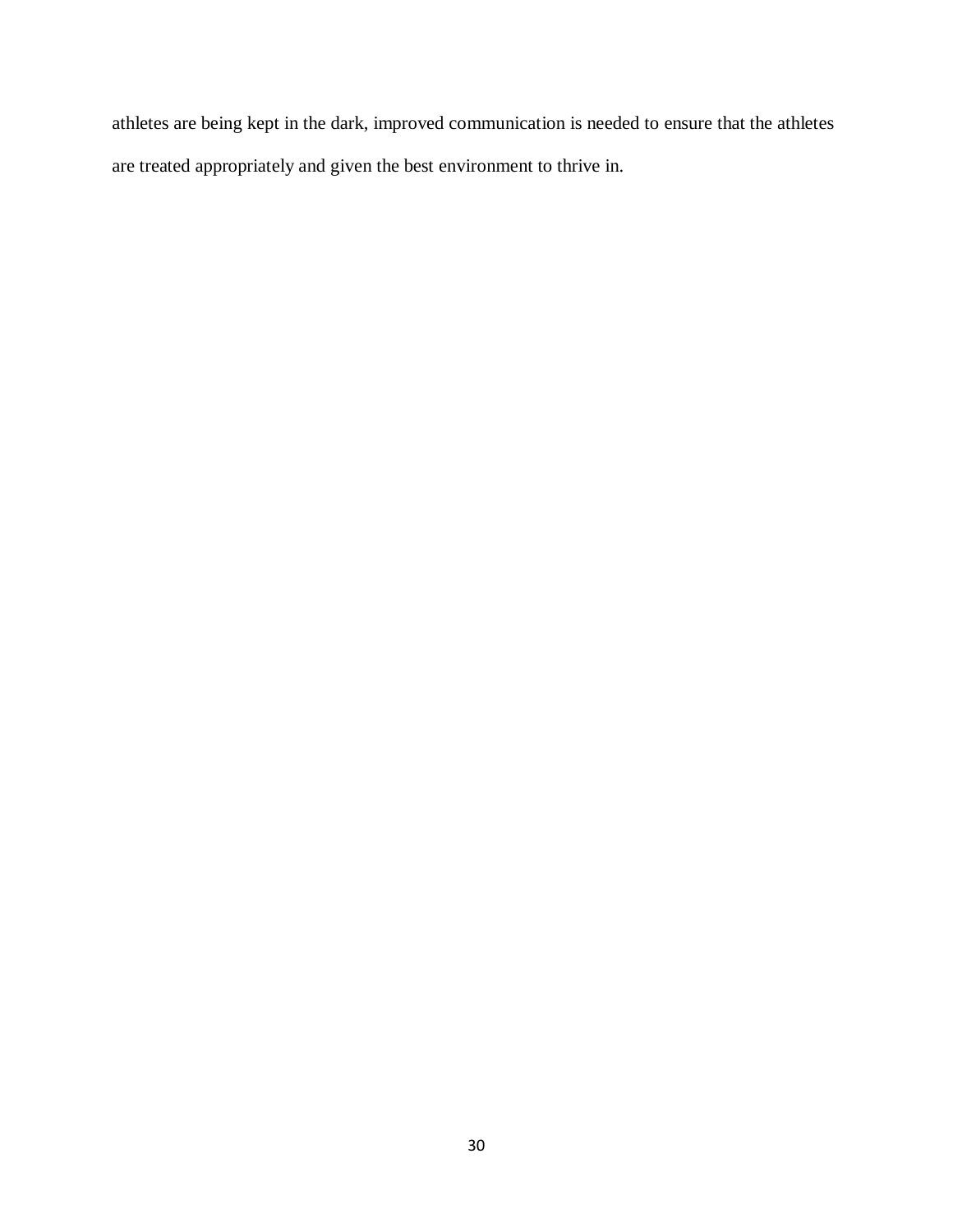#### CHAPTER V: DISCUSSION

The purpose of this study was to explore the perceptions of the Malaysian government's sport development efforts through the lens of the national athletes and provide recommendations that could lead to better sports development and improved quality of sports in Malaysia. Through the interviews, themes were identified based on the responses provided by the athletes and compared to the SPLISS model in order to identify which areas are excelling and which areas need to be improved upon. In addition, the themes were also compared to a previous study that identified main issues in Malaysian sports to further identify whether different issues exist from their perspective. As stated earlier, the nine pillars of the SPLISS model are financial support, integrated approach to policy development, sport participation, talent identification and development system, athletic and post career support, training facilities, coaching provision and coach development, national and international competitions, and scientific research and sports medicine support (Bosscher et al., 2006).

One of the themes identified from the responses was insufficient financial support. Despite receiving monthly allowances and the opportunity to receive incentives, the athletes feel that the funding is insufficient, with some referring to logistic funding while others referred to training funding. Financial support is one of the pillars that contribute to the success of a sport, an athlete, and the development of the sport itself. This indicates that Malaysia is falling short in this area and must increase its funding in order to increase the chances of success. Even though the interview questions did not touch on integrated sport policies in depth (sport policies were presented in the literature review), as stated in the literature review, a strong and reliable organizational structure is reflected in the second pillar (Bosscher et al., 2006). The question on the governance, administrators, and management within the NSC and their respective NSOs did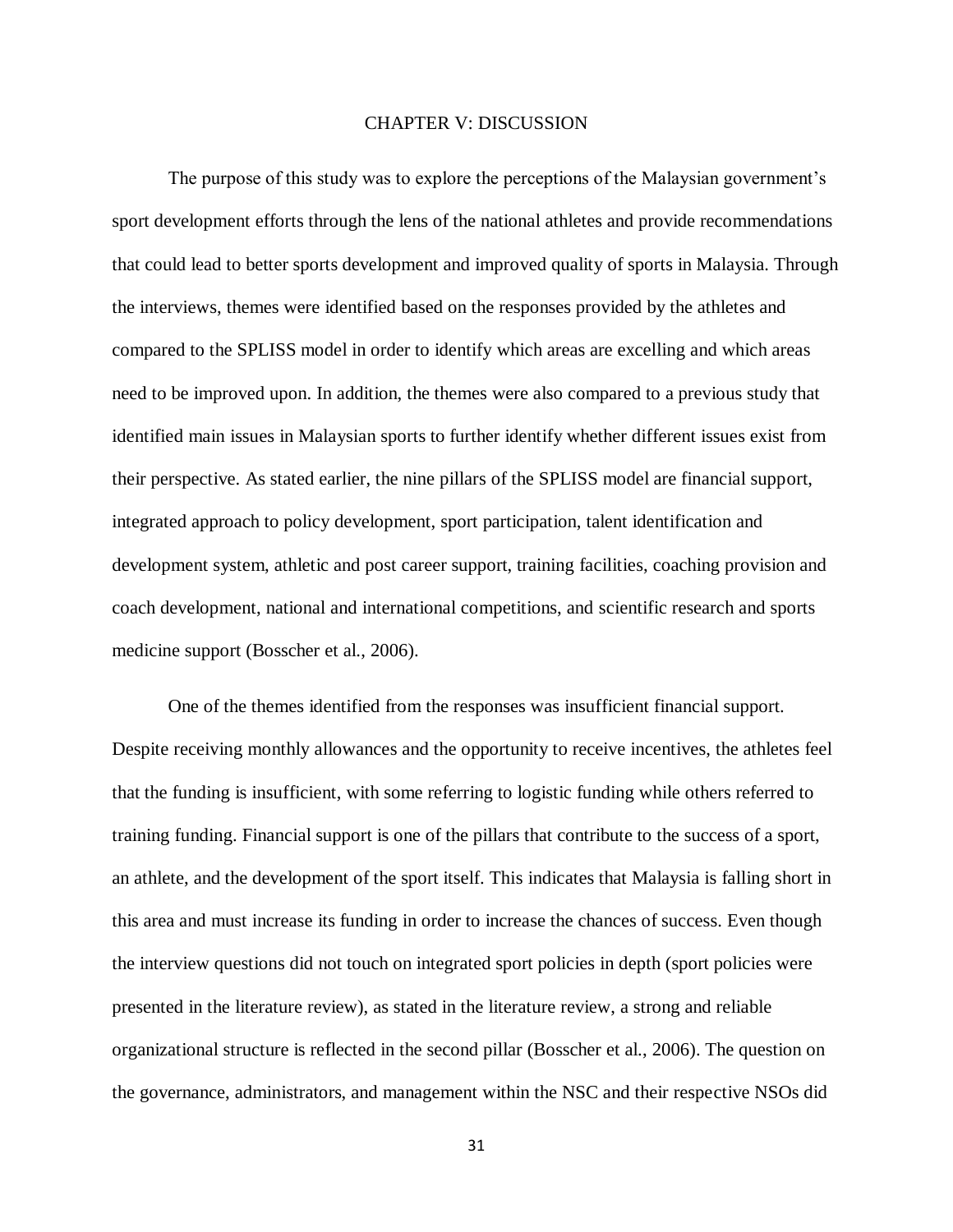not result in a theme but resulted in a recommendation when discussed with the athletes. The recommendation is a result of a weak and unreliable organizational structure. The athletes expressed that there are communication issues between the NSC and the NSOs that affect the national athletes such as miscommunication between the roles they play, and athletes kept in the dark. The athletes' progress is often hindered by the miscommunication between the NSC and the NSOs. This could affect the nation's progress in sports and sports development in the long run.

The line of questioning that was created did not explore much of sport participation. Despite sport participation coming up in the responses from the athletes, the frequency of the response was low, therefore it was not considered a theme. When asked about talent identification and development systems, which is the fourth pillar, the main theme was that the government is doing nothing to identify potential talent and do not have development systems to develop these potential athletes. This is troubling as some athletes might not be able to live up to their full potential. This could also affect the growth of a sport because if nothing is being done, many potential athletes do not get the chance to grow and improve and furthermore, potential athletes might remove themselves from the sport if no future or potential growth could occur.

An interesting revelation from the interview was the theme "lack of post career support" when asked about post career support (pillar five). The majority of the athletes indicated that the government lacks post career support. The majority of the athletes expressed that there was no post career support in place for them after they retired or should they retire from the national team. On the other hand, the remaining minority of athletes mentioned that there is a post career support system which is YAKEB, which stands for Yayasan Kebajikan Atlet Kebangsaan or The National Athletic Welfare Foundation. It could be that the athletes are unaware of the existence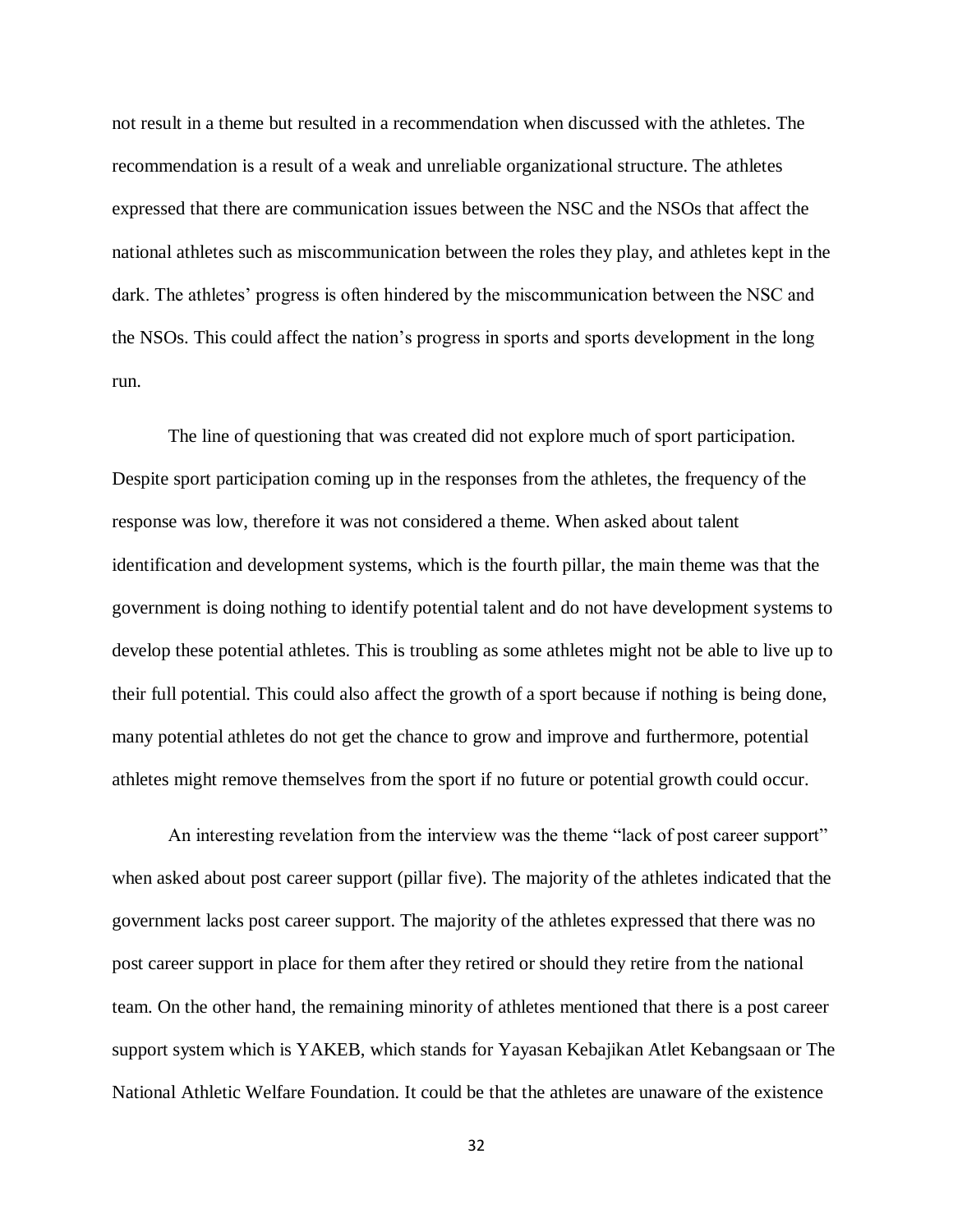of YAKEB or YAKEB does not provide a good enough post career support to the athletes or YAKEB is doing a subpar effort in helping the athletes' post-career to be known by the majority of the athletes in this study. Regardless of which, YAKEB must become more conscious of their efforts to support the athletes, including increasing their awareness amongst the athletes. This indicates that the government must improve on this pillar in order to develop sports and improve the nation's quality of sports.

The sixth pillar is training facilities and when asked about training facilities, a theme that came up was adequate physical resources. Training facilities and equipment are crucial for the growth and improvement of the athletes and the quality of sports in Malaysia. The responses indicated that the athletes are satisfied with the physical resources as well as its quality and accessibility. The ability to access the facilities as often as possible allows the athletes to further improve. This indicates that the government is doing an outstanding job providing the athletes the training facilities and equipment, and the quality needed to improve and grow sports. In regard to the seventh pillar, which is coaching provision and coach development, only coaching provision was asked of the athletes. The theme that came up was high quality coaching. Coaches with the highest qualifications and abilities are provided to the athletes to help guide the athletes and improve their skills. This indicates another pillar that the Malaysian government is fulfilling which leads to a higher rate of success and growth of Malaysian sports.

National and international competitions are the eighth pillar and when asked about competitions, there are adequate competition opportunities but when asked on what could be improved, the theme that presented itself was increased funding and increased exposure. Athletes expressed that there is a lack of international exposure which includes international competitions and training. According to the athletes, international competitions are provided but are limited to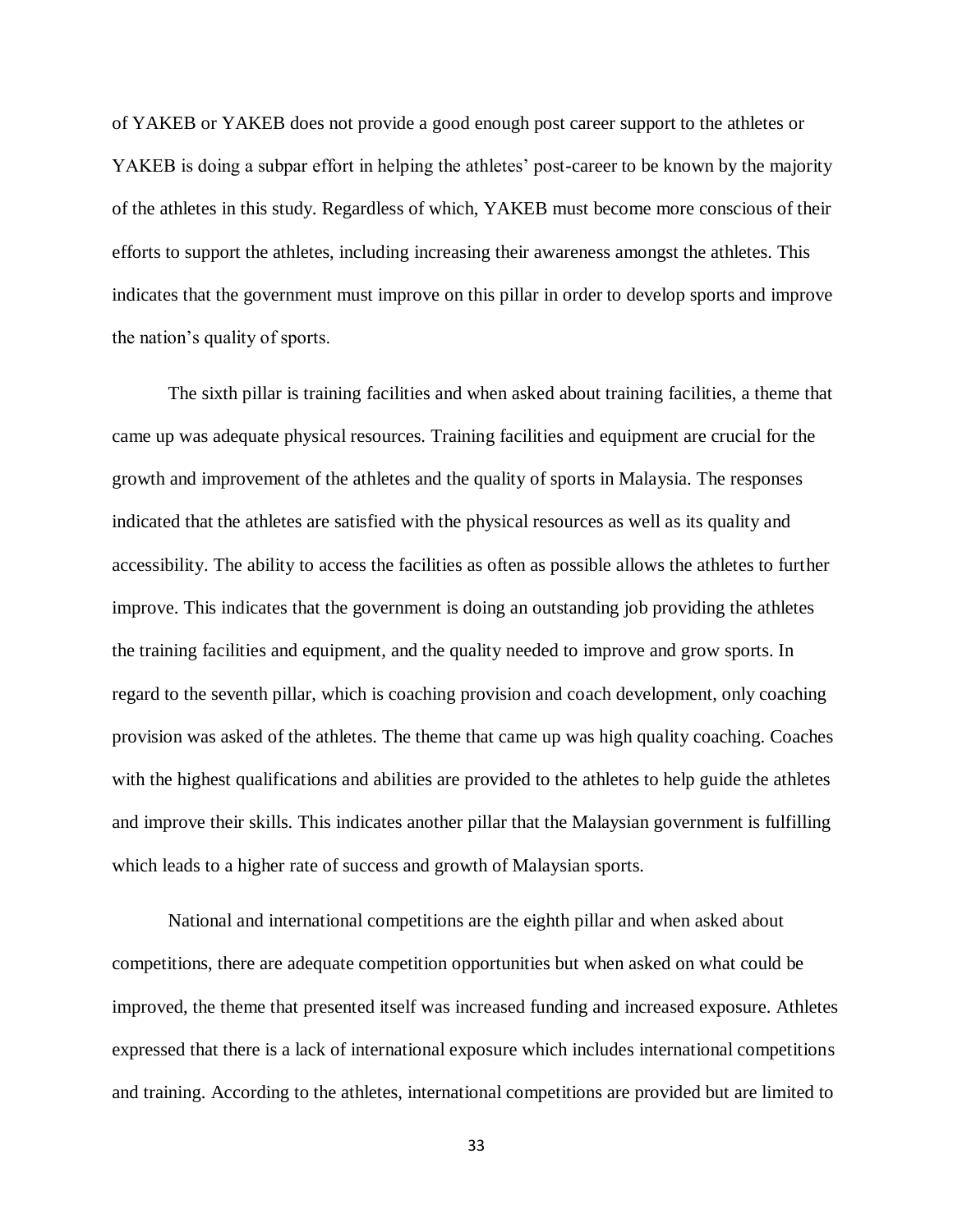certain competitions or certain athletes. To improve, an increase in international competition for a higher number of athletes is needed. For that to become a reality, an increase in funding is needed. The government needs to work on providing ample opportunities for the athletes to compete internationally to gain exposure and experience. The last pillar in the SPLISS model is scientific research and sports medicine support. The National Sports Institute (NSI) is the statutory body under the government that is responsible for sports science and medical. The theme identified was good access to the NSI. The majority of the athletes indicated that they had full access to the NSI which included but not limited to gym access and trainer, medical requirements, nutritionists, psychologists, physiotherapists, and sports science-related data such as biomechanics. Having access to these resources is beneficial, especially constant full access as it allows athletes to recover faster, take better care of their body and mind, and allows further improvement through data analytics. Despite some athletes stating they received little to no support, the broad theme to come out of the study was that the athletes found they had sufficient support from the government.

The main issues identified in Malaysian sports in a previous study include lack of management skills, incompetency of sport administrators, lack of financial aids, corruption, and involvement of politicians in sports (Fiah et al., 2014). In Fiah et al. (2014) study, it was mentioned that good management skills are essential for Malaysian sports, but it was highlighted that some sports administrators do not possess good management skills, which leads to poor management of the sport, especially those who manage sport associations. This is also a form of incompetency of sport administrators. A recommendation provided in the study was better communication, specifically, better communication between the NSC and the NSOs. The miscommunication that often happens between the NSC and the NSOs is a form of lack of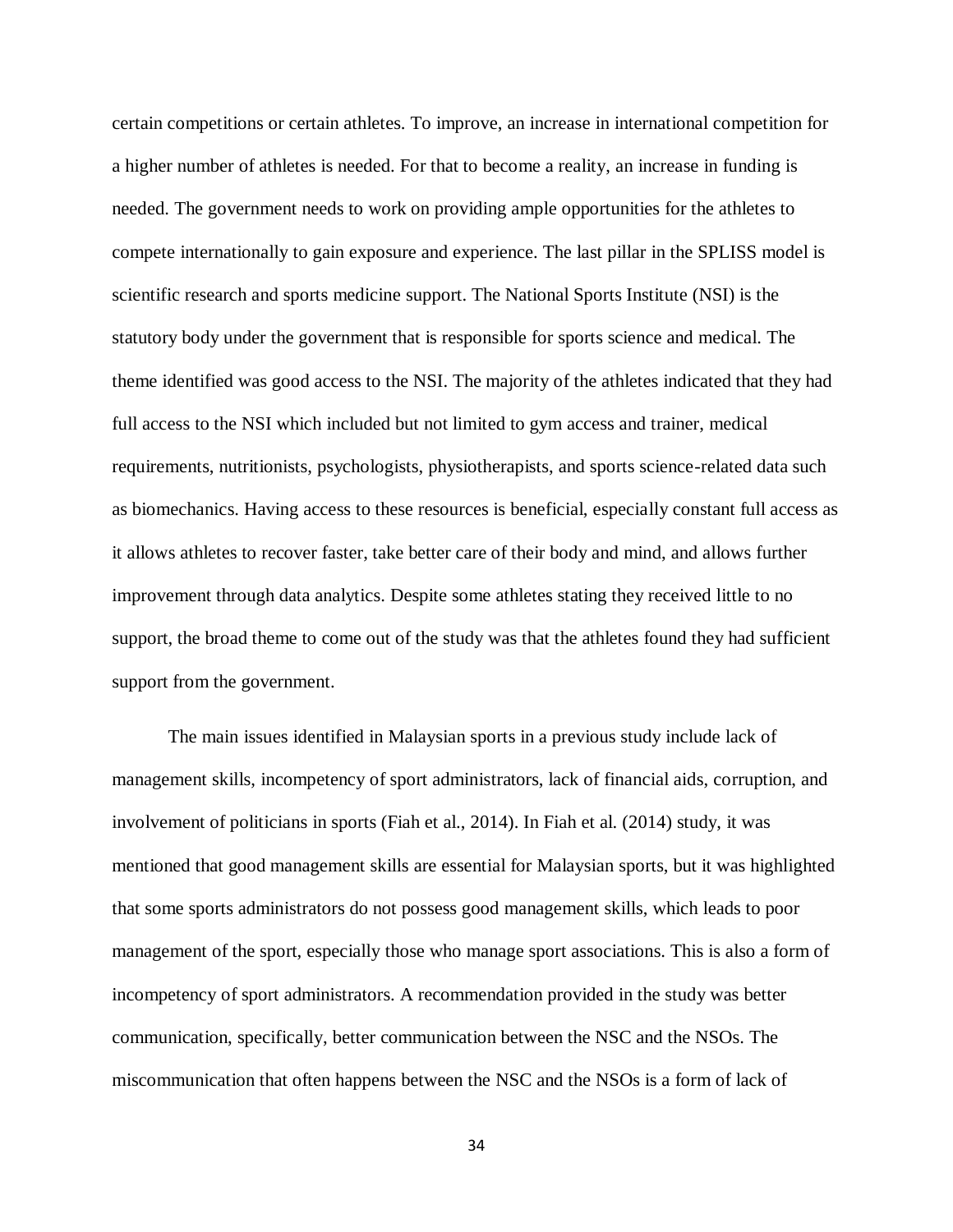management skills. As stated in the study, good management skills are required for sports to improve (Fiah et al., 2014)

Although lack of funding is an issue in the previous study and increased funding is a theme in this study, both of these are looking at it from different perspectives. This study is exploring the support of the government for sports while the previous study dictates that due to the lack of funding, the government imposes certain rules and regulations that become a controlling mechanism, hindering the sport organizations. Corruption, which was identified in the previous study, was not a theme identified in this study but the involvement of politicians in sports is a link that could be explored as it was mentioned in the study but was not mentioned enough to be a theme. The last main issue presented in the prior study was involvement of politicians in sports. While this was an issue in the prior study, no prominent theme emerged in this study related to the issue.

In a different study, Hashim (2012) provided certain recommendations to improve football and other sports in Malaysia. The first recommendation provided in the study was encouraging private capital investments into the domestic leagues as well as the national teams (Hashim, 2012). Although encouraging private capital investments was not a theme, there were responses from the athletes that seek privatization as a form of recommendation to the government to improve sports development and quality of sports in Malaysia. The second recommendation provided by Hashim (2012) was that sports organizations (or in the study, specifically referring to FAM) are disallowed from having unqualified presidents leading the organizations. Hashim's (2012) recommendation on disallowing unqualified presidents leading the organization was not found to be a theme in this study but was also mentioned by a few of the interviewed athletes. Lastly, Hashim suggested that the infrastructures should be revivified in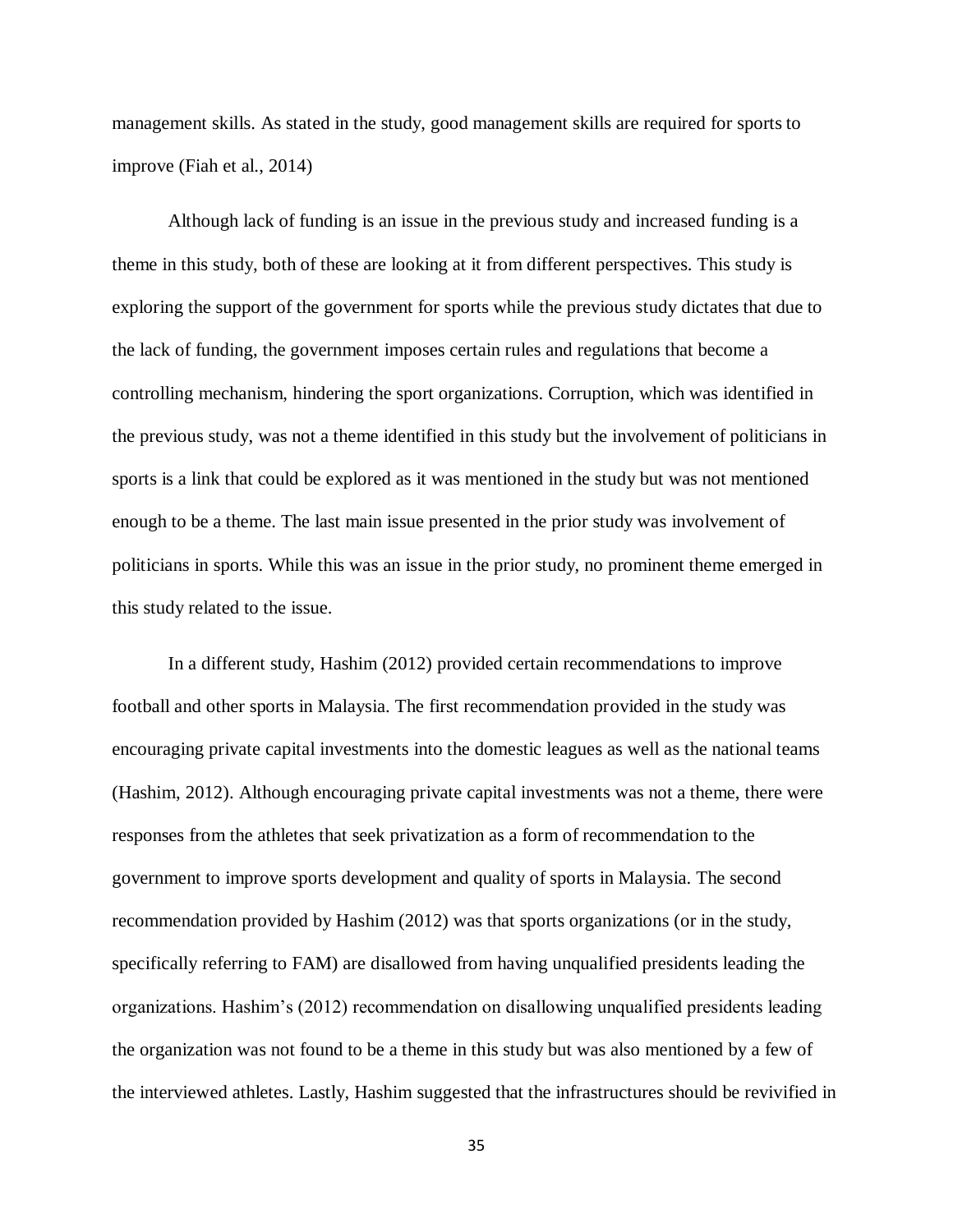order to create a platform to improve young talents in the early stages of school through to university and colleges (Hashim, 2012). Revivifying the infrastructure to create a platform to improve young talents, although not mentioned by the athletes, is supported by the lack of talent identification and development systems by the government. This is an area that needs to be developed in order to improve sports development.

The other themes that were identified from the responses of athletes are increased funding and increased exposure. Funding as mentioned earlier needs to be increased in order for sports to improve as there is a lack of funding. International exposure is another area that needs to be improved, according to the athletes. To improve in their sports, they need to compete against the best and learn from the best, therefore international exposure will be a crucial aspect. In order for this to be possible, it goes back to funding. Without funding, international exposure will be restricted, indicating that these factors are intertwined with each other.

#### **Implications for Practice**

The findings of this study provide a different perspective on sports development and improvement in Malaysia for policymakers to understand and apply. Instead of launching initiatives and policies from their perspective, this allows policymakers to understand what the athletes need for them to improve and what they believe is needed to improve sports development and quality of sports in Malaysia. It is with great hope that the policymakers and others in the government would understand, apply, and improve on the recommendations presented by the athletes in this study. There are many pillars that the government is doing well in but if the recommendations presented were improved upon, hopefully the quality of sports and sports development in Malaysia could be improved greatly.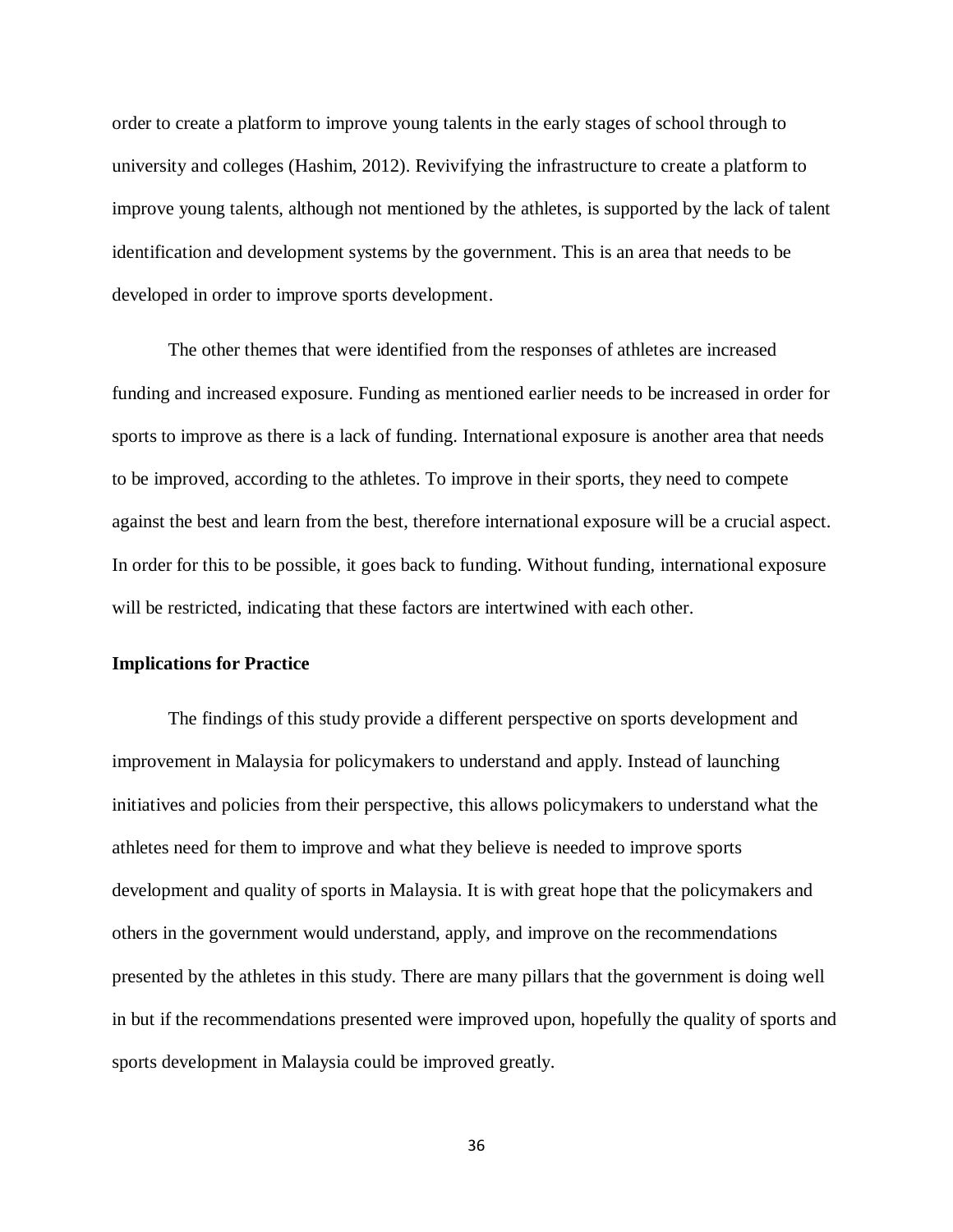#### LIMITATIONS AND FUTURE RESEARCH

As with most studies, the current study has some limitations. This study does not involve a sample of athletes from all the national sport organizations as different sports might receive more or less support from the government, but a few participants from a variety of sports were interviewed to ensure more accurate data. In addition, although this study is anonymous, the national athletes might have provided biased responses due to fear of consequences by their respective sport organizations and the National Sports Council of Malaysia. To reduce bias, the athletes were made anonymous and any data and quotes that were collected were not tied to their real name, only that it came from the seven different sports and a given pseudonym.

Further research will be needed to explore and further understand the perceived image of the government in the development of sports in Malaysia. Possible future research could consist of a larger scale study, involving a higher number of athletes from a higher number of sports. A quantitative, survey study will be appropriate to reach more athletes. This could provide a clearer and deeper understanding of government support for the national athletes. Furthermore, certain sports associations receive full support from the NSC while some sports work independently despite the former and the latter being national teams in their respective sports. Further studies could conduct research on the differences between the two to gain further insight on the different supports received from the government. In addition, future studies could seek to explore the relationship between government and associations, and funding. Also, it was found that the NSC and the NSI despite being statutory bodies under the government, were in fact separated. The interview questions, although not affected by the discovery, could be more specific in possible future research. Last but not least, future research could survey youth sport participants in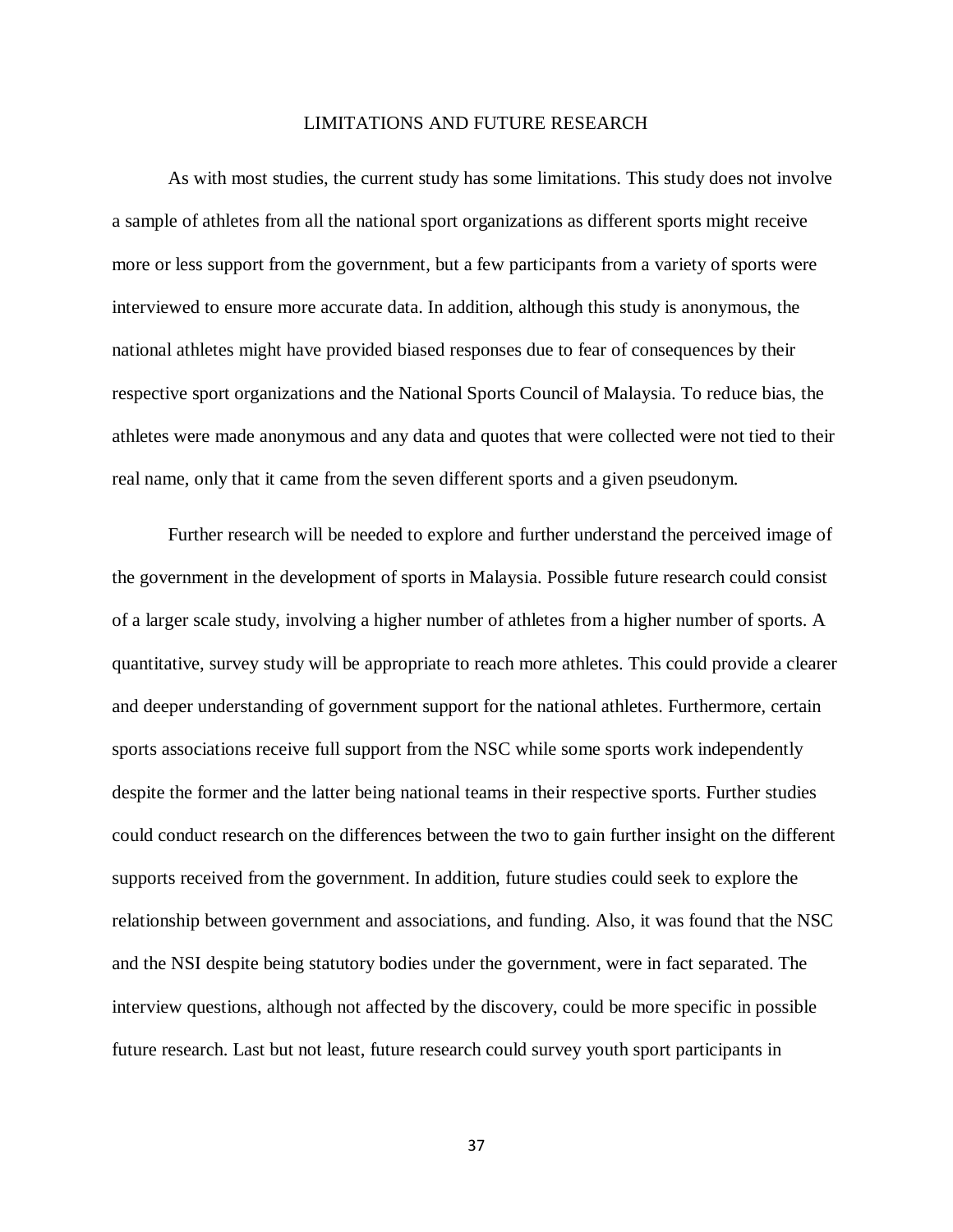Malaysia to further assess the perception of sport development at that level (prior to national team status).

In summary, there are various areas of the SPLISS model that the Malaysian government is excelling in. Although there are areas that could be improved upon, this study has provided insights of one of the most important stakeholders in the industry, the national athletes. This study has also identified other main issues in Malaysian sports from the perspective of the national athletes, such as lack of post career support, poor communication between the NSOs and the NSC, and the lack of funding and exposure. This study provided a glimpse into what the national athletes generally receive from the government and what they believe is needed from the government to further improve sports development and quality of sports in Malaysia.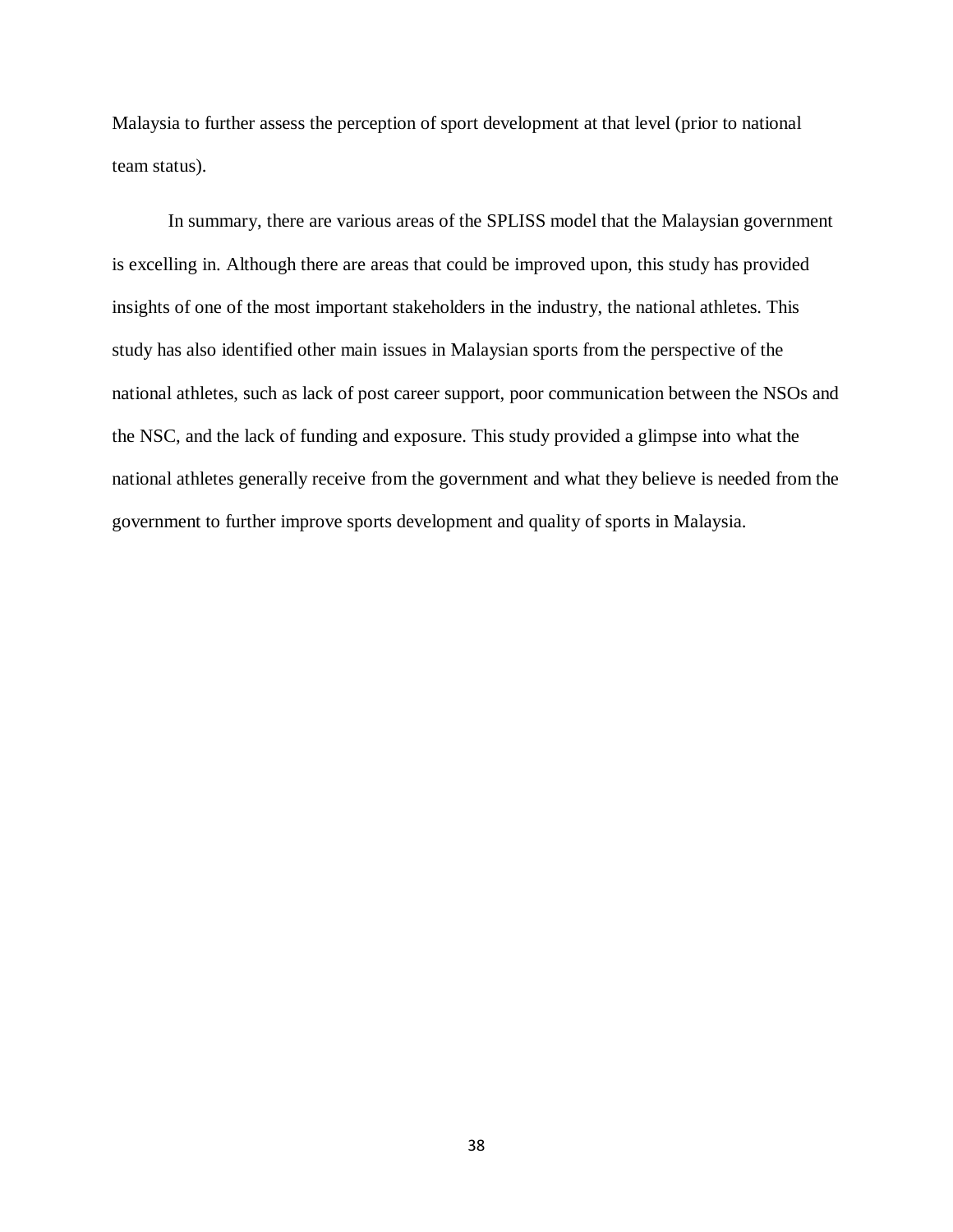#### REFERENCES

- Aldousari, B. (2004). Sport Development in Kuwait: Perception of Stakeholders on the Significance and Delivery of Sport. *ProQuest Dissertations Publishing*.
- Arasu, S. (2019, December 16). *Team Sports on the Decline*. Retrieved from GoSports: <https://www.gosports.com.my/opinion/team-sports-on-the-decline/>
- Bhandari, P. (2022, February 10). *An Introduction to Qualitative Research*. Retrieved from Scribbr:<https://www.scribbr.com/methodology/qualitative-research/>
- Braun, V., & Clarke, V. (2006). Using Thematic Analysis in Psychology. *Qualitative Research in Psychology*, 77-101.
- Busetto, L., Wick, W., & Gumbinger, C. (2020). How to Use and Assess Qualitative Research Methods. *Neurological Research and Practice*.
- Caulfield, J. (2019, September 6). *How to do thematic analysis*. Scribbr. https://www.scribbr.com/methodology/thematic-analysis/
- Cherry, K. (2019, October 10). *How Does the Cross-Sectional Research Method Work?* Retrieved from verywellmind: [https://www.verywellmind.com/what-is-a-cross-sectional](https://www.verywellmind.com/what-is-a-cross-sectional-study-2794978)[study-2794978](https://www.verywellmind.com/what-is-a-cross-sectional-study-2794978)
- Colombe, T. L. (2005). A Comparison of Current and Preferred Government Funding for the Development of Elite Athletes in Canada. *ProQuest Dissertations Publishing*.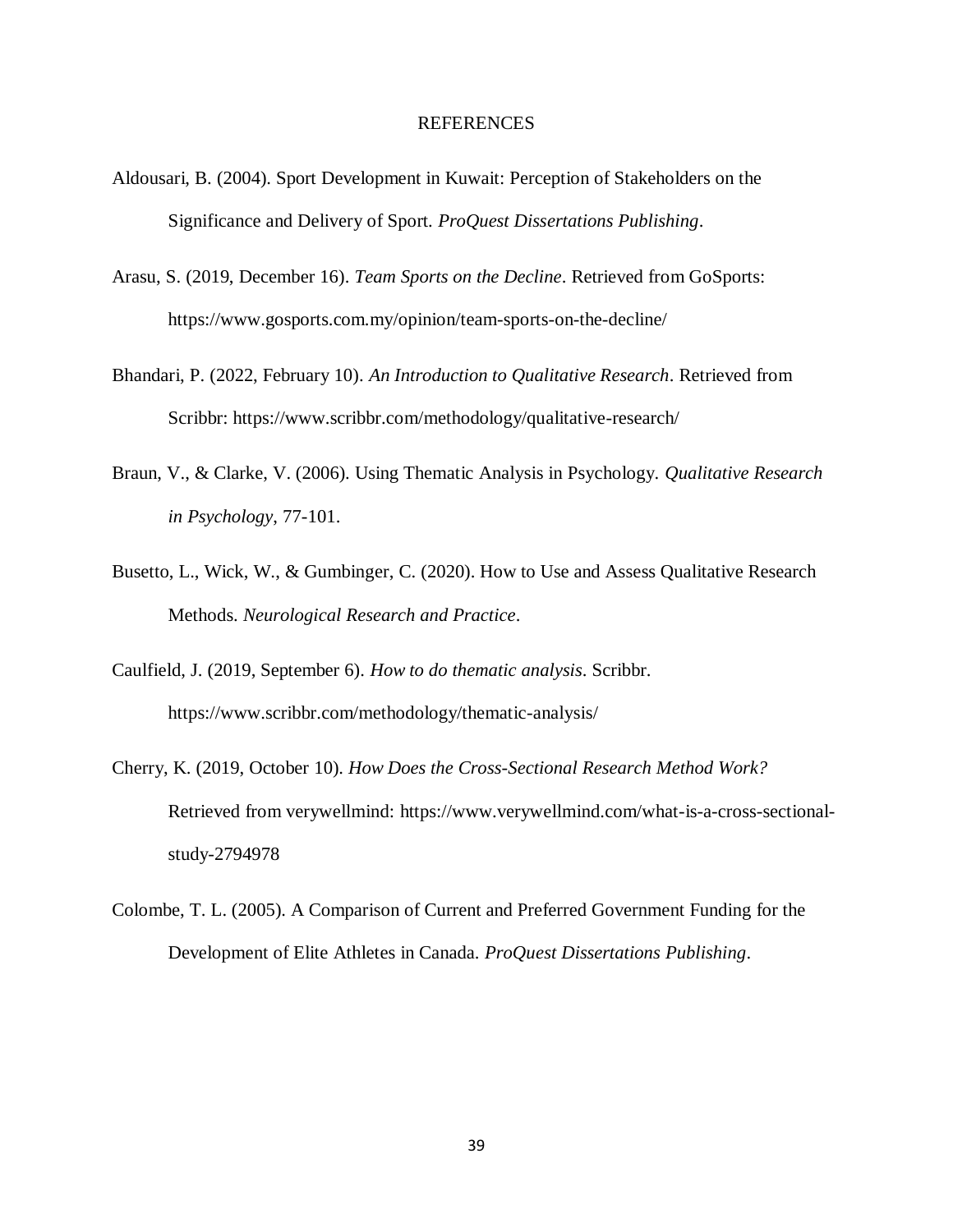Bosscher, V. D., Bottenburg, M. v., & Shibli, S. (2006, February 17). A Conceptual Framework for Analysing Sports Policy Factors Leading to International Sporting Success. *European Sport Management Quarterly*, *6*(2), 185-215. Taylor & Francis Online. 10.1080/16184740600955087

Dhaliwal, S. (2018, March 19). *Performance of the Malaysian Contingent Is Past Commonwealth Games*. Retrieved from Malaysian Sports: [https://www.ssdhaliwal.com.my/performance-of-the-malaysian-contingent-is-past](https://www.ssdhaliwal.com.my/performance-of-the-malaysian-contingent-is-past-commonwealth-games/)[commonwealth-games/](https://www.ssdhaliwal.com.my/performance-of-the-malaysian-contingent-is-past-commonwealth-games/)

- *Disastrous Outing for Malaysia in 2019 SEA Games*. (2019, December 12). Retrieved from Malay Mail: [https://www.malaymail.com/news/sports/2019/12/12/disastrous-outing-for](https://www.malaymail.com/news/sports/2019/12/12/disastrous-outing-for-malaysia-in-2019-sea-games/1818624)[malaysia-in-2019-sea-games/1818624](https://www.malaymail.com/news/sports/2019/12/12/disastrous-outing-for-malaysia-in-2019-sea-games/1818624)
- Elumalai, G., & Saryono. (2015). Sports Culture One Student One Sport Policy in Malaysia. *Jurnal Pendidikan Jasmani Indonesia*.
- Fiah, A., Mazlan, D., & Osman, N. (2014). Issues in Malaysian Sports Management. *Recent Trends in Social and Behaviour Sciences*.
- Ghanad, A., Hussin, S., & Bari, E. (2015). Sports Development in Malaysia: Policy Perspective. *The 11th Asian Association for Sport Management Conference - AASM 2015.* Langkawi Island: University of Malaya.
- Goranova, D., & Byers, T. (2015). Funding, Performance and Participation in British Olympic Sports. *Sport Management International Journal*, 43-60.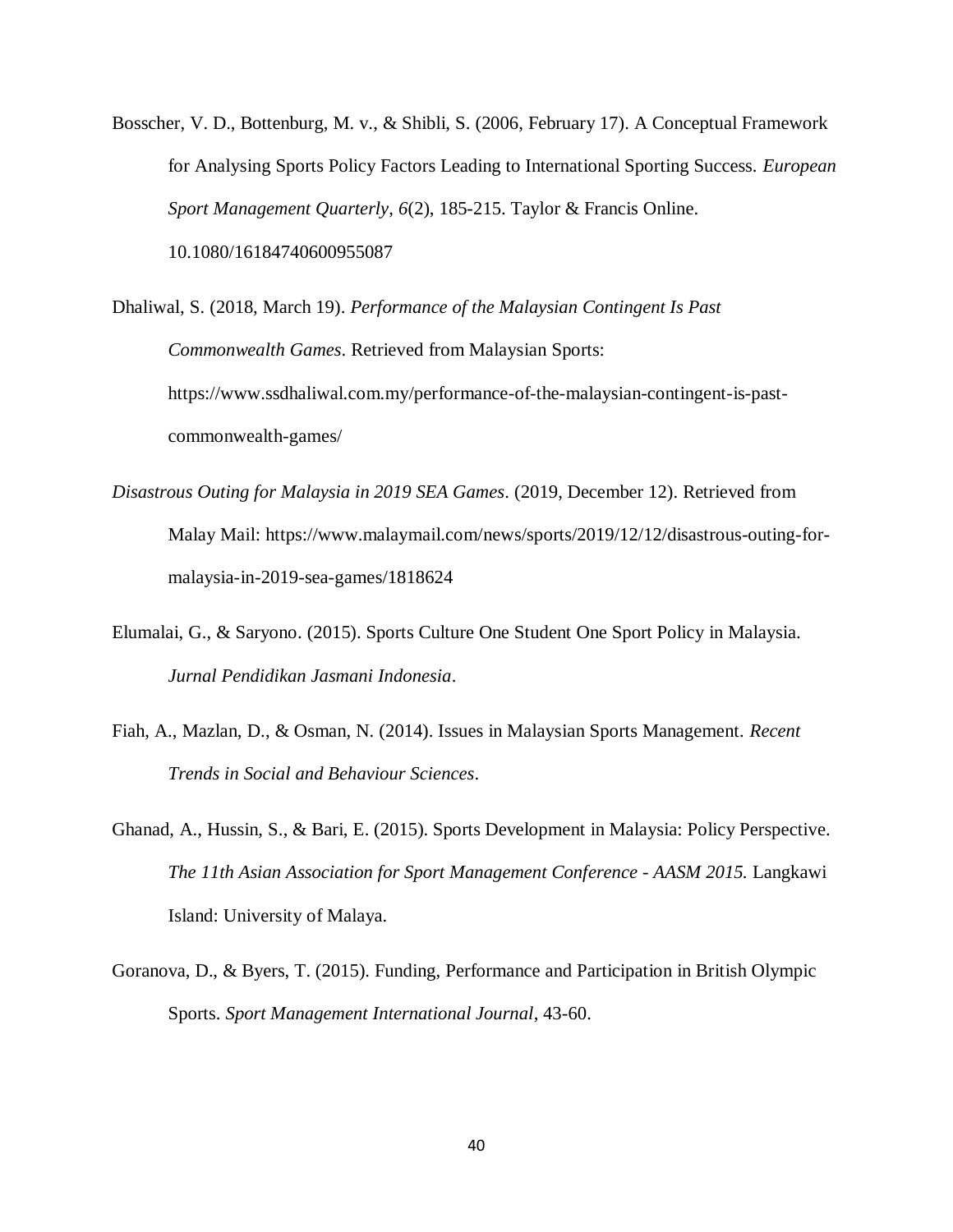- Hashim, A. I. (2012). Malaysia's Government Policy on Football (Soccer) Infrastructure and Institution.
- *History*. (2016). Retrieved from Football Association of Malaysia: <https://www.fam.org.my/history>
- Husain, K. A. (2014, August 3). *Malaysian Sport Sinks to New Low, Finishes Behind Singapore in Glasgow*. Retrieved from Yahoo: [https://news.yahoo.com/malaysian-sport-sinks-low](https://news.yahoo.com/malaysian-sport-sinks-low-finishes-behind-singapore-commonwealth-225933804.html)[finishes-behind-singapore-commonwealth-225933804.html](https://news.yahoo.com/malaysian-sport-sinks-low-finishes-behind-singapore-commonwealth-225933804.html)
- Kirshenblatt-Gimblett, B. (2006). What is Research Design? The Context of Design. *Performance Studies Methods Course syllabus*.
- Koon, P. B., & Anuar, N. I. (2016). Physical Activity and Fitness: Trends and Programmes for Children and Adolescents in Malaysia. *Journal of Health and Sports Science Juntendo*, *7*(2), 69.

https://www.researchgate.net/publication/305767248\_A\_Report\_of\_International\_Sympo sium\_on\_Children\_and\_Adolescents\_Fitness\_Levels\_and\_Active\_Lifestyles

- *Lee Chong Wei, World's Legendary Badminton Player from Malaysia*. (2020, October 31). Retrieved from Memos From: Asia:<https://memosfrom.com/lee-chong-wei/>
- *Nicol David Success Story*. (2021). Retrieved from Success Story: <https://successstory.com/people/nicol-ann-david>
- Omar, A., Hamid, D., & Islam, M. (2010). Sports: As an Appliance of Incorporation toward Malaysian Society. *Journal of Social Sciences*, 234-239.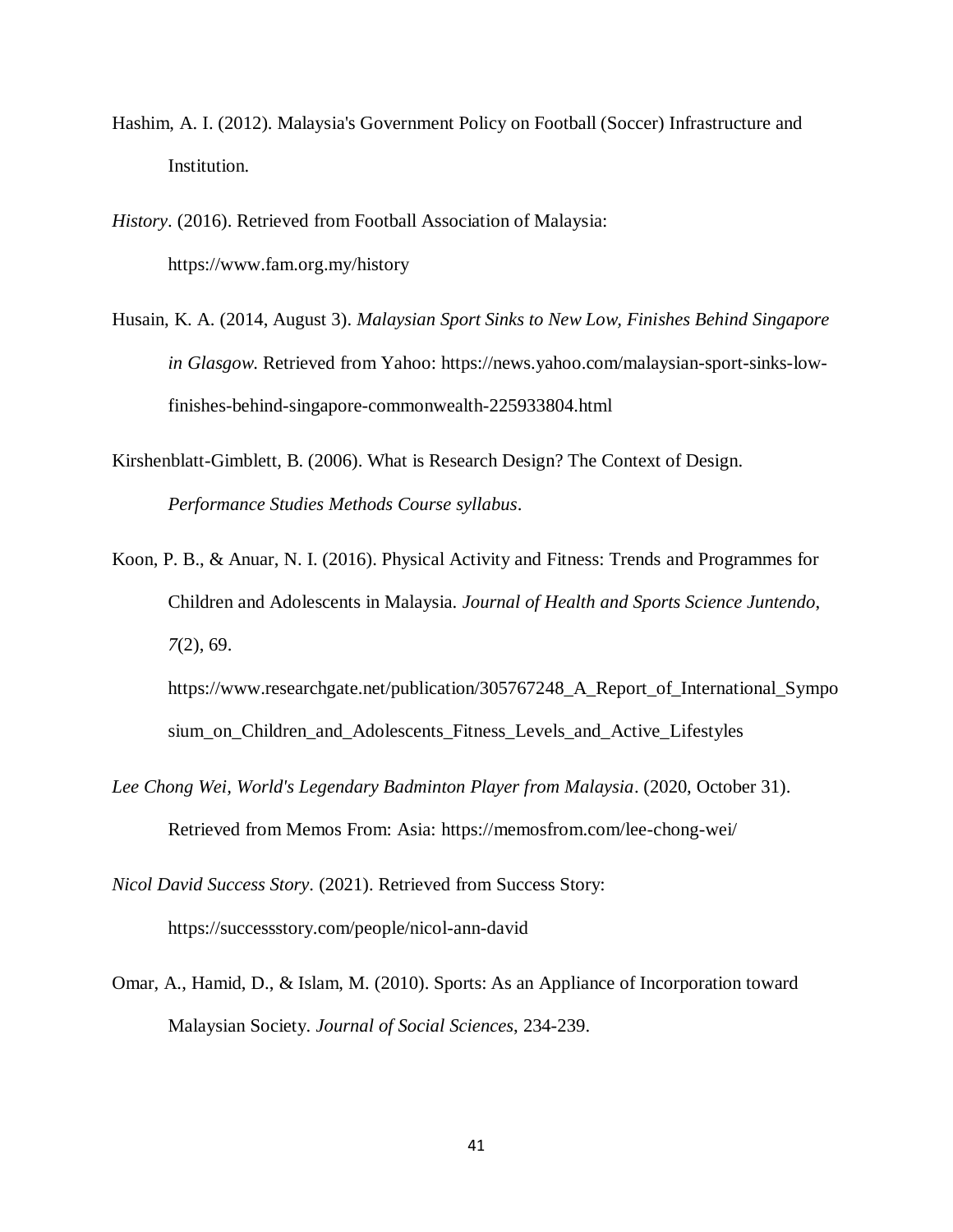- Othman, A. (2007, August 21). *Sports development through the years*. Retrieved from Malaysian Bar: [https://www.malaysianbar.org.my/article/news/legal-and-general-news/general](https://www.malaysianbar.org.my/article/news/legal-and-general-news/general-news/sports-development-through-the-years)[news/sports-development-through-the-years](https://www.malaysianbar.org.my/article/news/legal-and-general-news/general-news/sports-development-through-the-years)
- Pollock, T. (2020). *The Difference Between Structured, Unstructured & Semi-Structured Interviews*. Retrieved from oliverparks: [https://www.oliverparks.com/blog-news/the](https://www.oliverparks.com/blog-news/the-difference-between-structured-unstructured-amp-semi-structured-interviews)[difference-between-structured-unstructured-amp-semi-structured-interviews](https://www.oliverparks.com/blog-news/the-difference-between-structured-unstructured-amp-semi-structured-interviews)
- Rahman, S. S. (2020, February 26). *Plans, Achievements of the Ministry of Youth and Sports*. Retrieved from New Straits Times: [https://www.nst.com.my/opinion/columnists/2020/02/569419/plans-achievements](https://www.nst.com.my/opinion/columnists/2020/02/569419/plans-achievements-ministry-youth-and-sports)[ministry-youth-and-sports](https://www.nst.com.my/opinion/columnists/2020/02/569419/plans-achievements-ministry-youth-and-sports)
- *Research Methods Guide: Interview Research*. (2017). Retrieved from Virginia Tech University Libraries:<https://guides.lib.vt.edu/researchmethods/interviews>
- Singh, A. (2014, January 16). *Decline in sports performance worrying: Khairy*. Retrieved from The Star: [https://www.thestar.com.my/sport/other-sport/2014/01/16/decline-in-sports](https://www.thestar.com.my/sport/other-sport/2014/01/16/decline-in-sports-worrying-khairy)[worrying-khairy](https://www.thestar.com.my/sport/other-sport/2014/01/16/decline-in-sports-worrying-khairy)
- Singh, D. (2017, November 23). *Malaysia suffer drop in world football ranking*. Retrieved from New Straits Times: [https://www.nst.com.my/sports/football/2017/11/306748/malaysia](https://www.nst.com.my/sports/football/2017/11/306748/malaysia-suffer-drop-world-football-ranking)[suffer-drop-world-football-ranking](https://www.nst.com.my/sports/football/2017/11/306748/malaysia-suffer-drop-world-football-ranking)
- Sports Development Act of 1997, 28 L.O.M. § 576 (1997). [http://www.commonlii.org/my/legis/consol\\_act/sda1997242/#:~:text=The%20sports%20](http://www.commonlii.org/my/legis/consol_act/sda1997242/#:~:text=The%20sports%20body%20shall%20have,abided%20by%20all%20its%20members) [body%20shall%20have,abided%20by%20all%20its%20members.](http://www.commonlii.org/my/legis/consol_act/sda1997242/#:~:text=The%20sports%20body%20shall%20have,abided%20by%20all%20its%20members)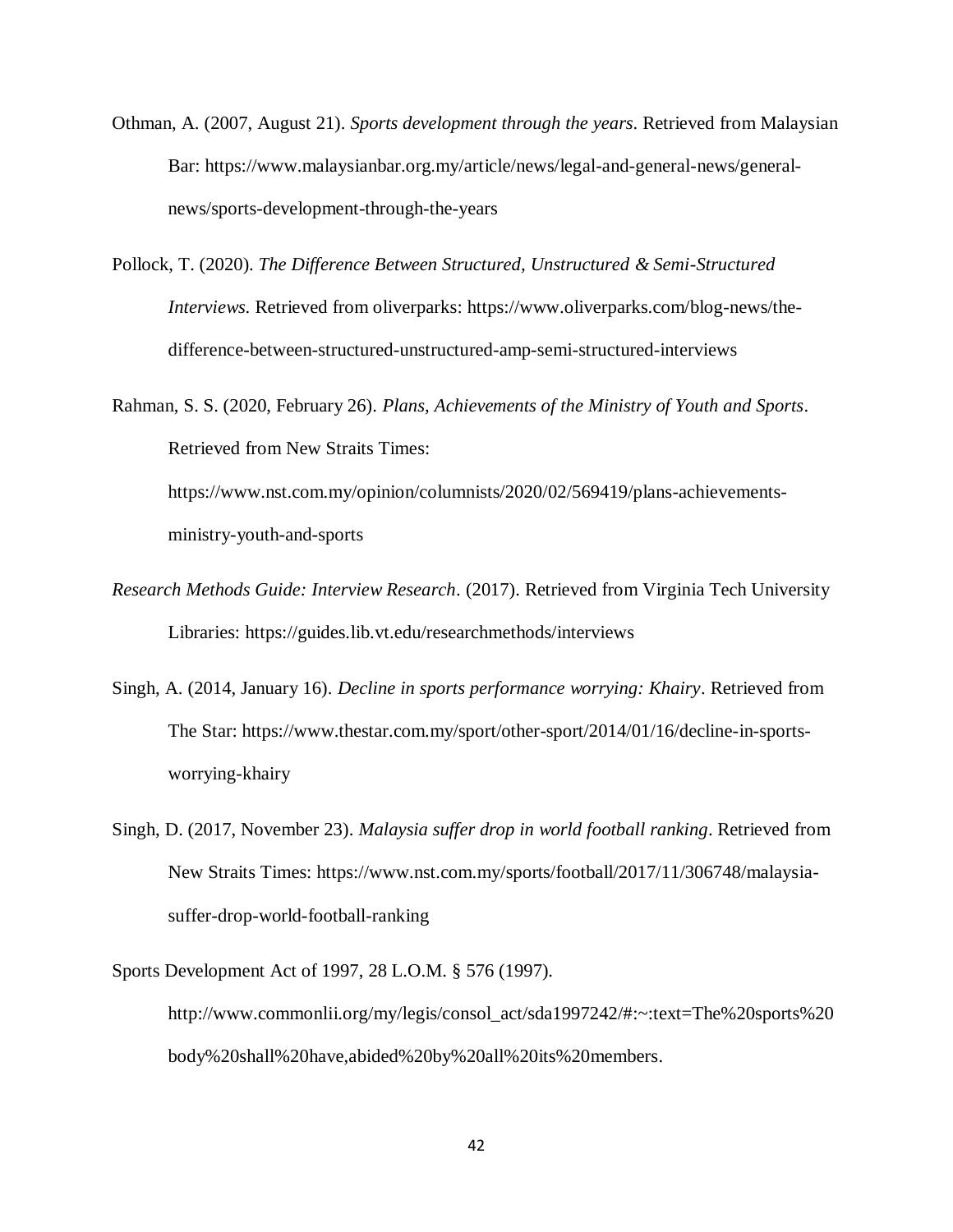*Thomas Cup*. (2019). Retrieved from Edubilla:

<http://www.edubilla.com/sport/badminton/trophies/thomas-cup/>

Trochim, W. M. (2006). *Introduction to Design*. Retrieved from Conjointly: <https://conjointly.com/kb/introduction-to-design/#what-is-research-design>

Zainal, E. (2021, February 3). *Datuk Nicol David: The World Greatest Athlete of All Time*. Retrieved from Current Affairs: [https://www.unreservedmedia.com/datuk-nicol-david](https://www.unreservedmedia.com/datuk-nicol-david-the-world-greatest-athlete-of-all-time/)[the-world-greatest-athlete-of-all-time/](https://www.unreservedmedia.com/datuk-nicol-david-the-world-greatest-athlete-of-all-time/)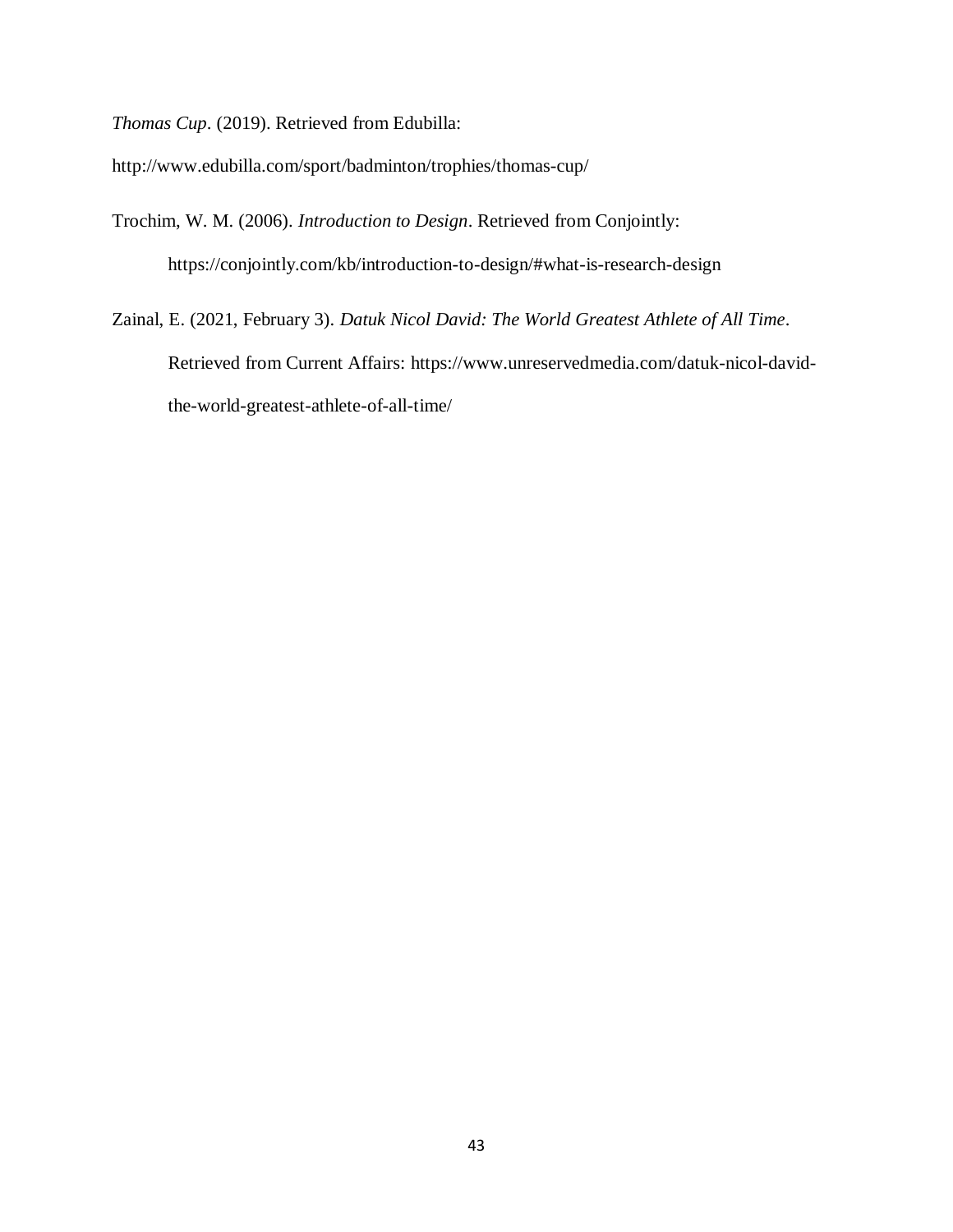### APPENDIX A: TABLES

### Table 1: Sports Development Act of 1997 Objectives

| <b>Sports Development Act of 1997</b>                                                                                       |
|-----------------------------------------------------------------------------------------------------------------------------|
| To promote and develop its sports                                                                                           |
| To maintain good terms with and to be in good standing with the international governing and<br>regulatory body of its sport |
| To ensure that its constitution and rules are observed and abided by all its members                                        |
| To control and exercise jurisdiction over all activities in relation to its sport in Malaysia and by                        |

representatives of Malaysians abroad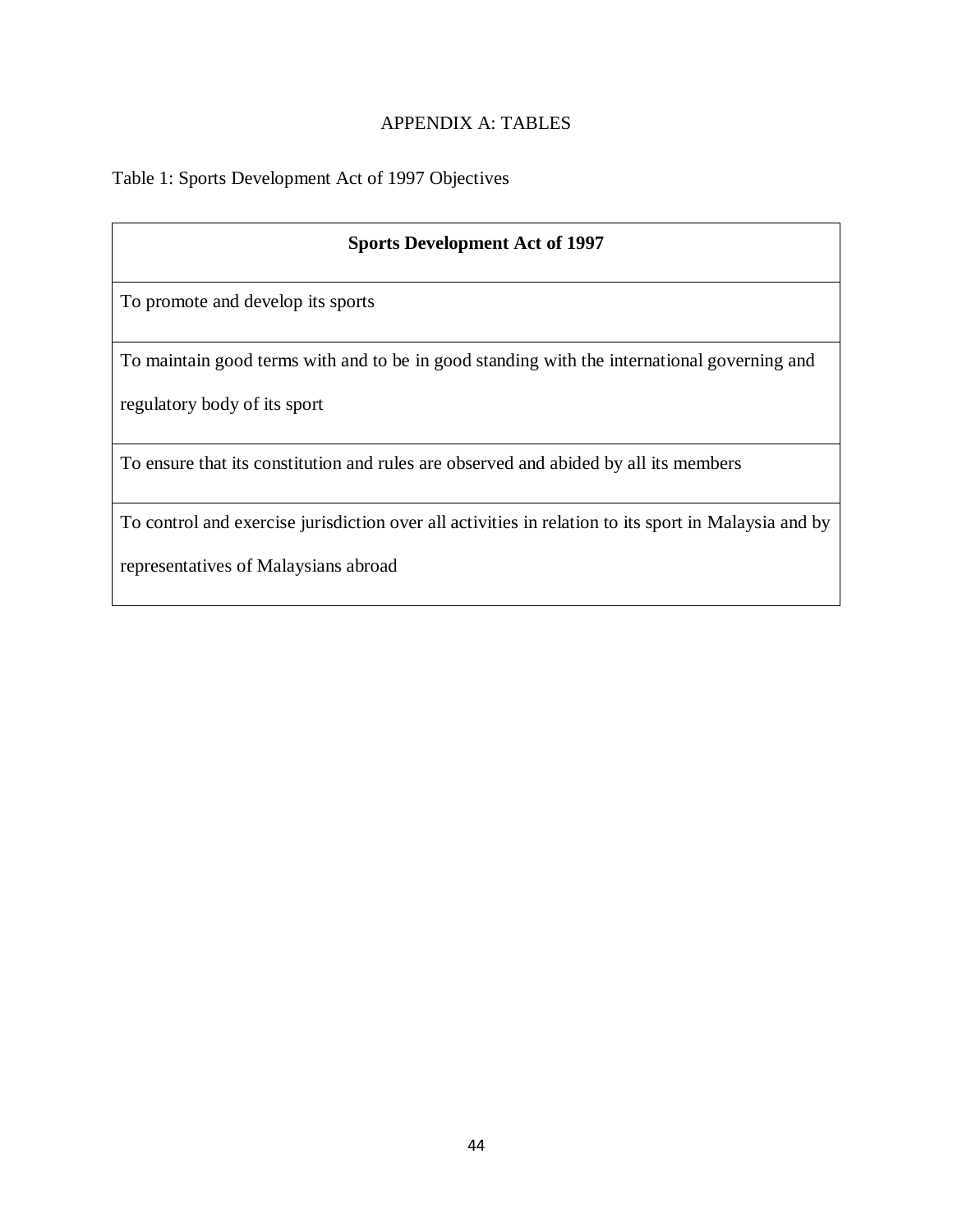Table 2: 2009 National Sports Policy Objectives

### **2009 National Sports Policy Objectives**

Strengthen a culture of participation in sports among Malaysians

Enhance the knowledge and practice of sports in order to create a sports culture among

Malaysians

Promote greater participation in sports activities at all levels in order to develop a disciplined

and united society

Provide opportunities, incentives and careers to fulfill basic individual needs through sports

Provide sports facilities to meet the needs at all levels

Strengthen sports bodies and associations with professional governance practices

Develop sports as an industry

Achieve excellence at national and international levels in the true spirit of sportsmanship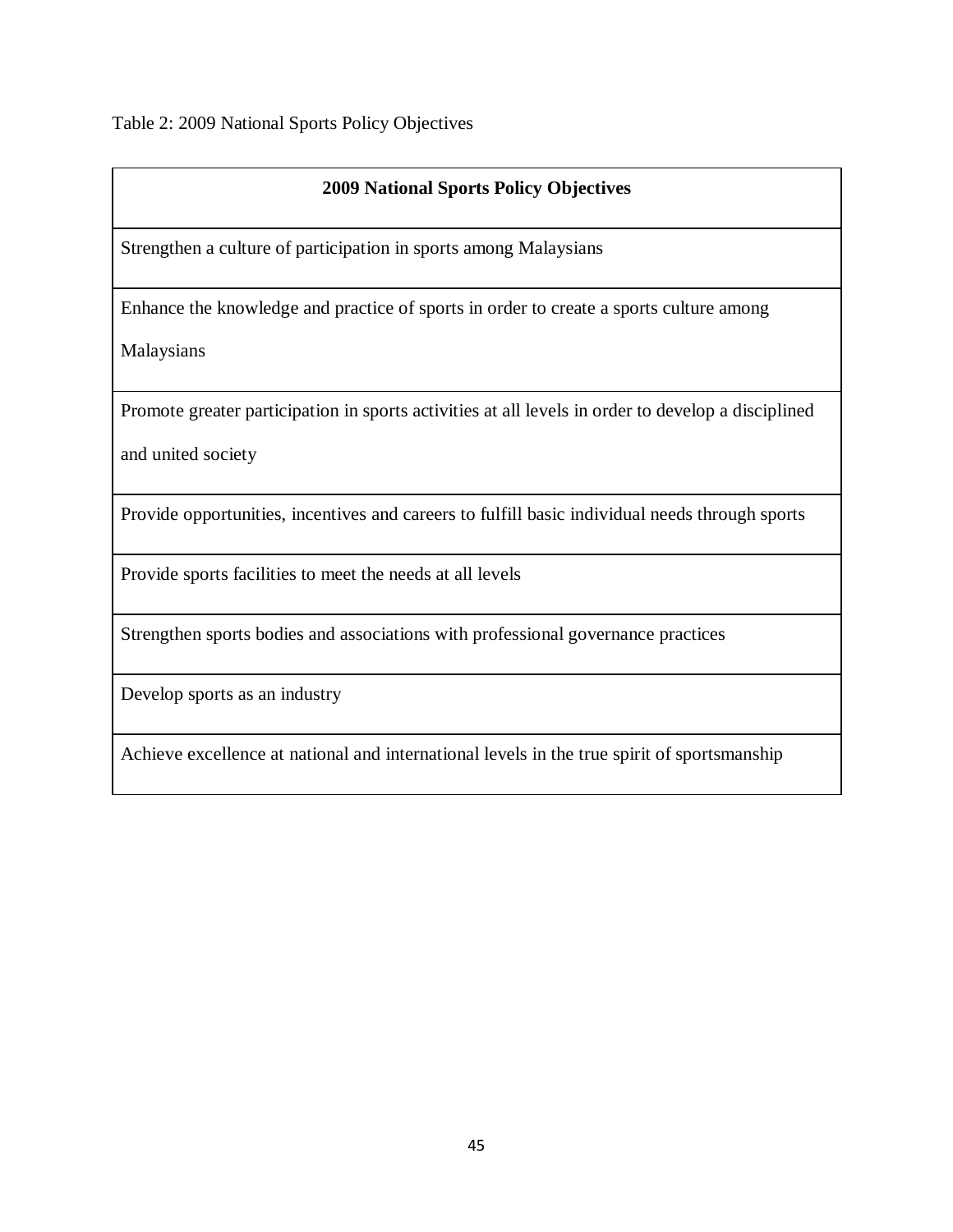### Table 3: Demographic Table

| <b>Name</b> | <b>Sport</b> | <b>Length of National</b> | <b>National Team</b> |
|-------------|--------------|---------------------------|----------------------|
|             |              | <b>Career</b>             | <b>Status</b>        |
| Mia         | Golf         | 8 years                   | Current              |
| Sebastian   | Golf         | 6 years                   | Former               |
| Bill        | Golf         | 10 years                  | Current              |
| Keith       | Squash       | 5 years                   | Former               |
| Greg        | Swimming     | 14 years                  | Former               |
| Tracy       | Swimming     | 6 years                   | Former               |
| Caitlin     | Taekwondo    | 10 years                  | Former               |
| Alexis      | Shooting     | 13 years                  | Former               |
| Laura       | Athletics    | 21 years                  | Former               |
| David       | Athletics    | 14 years                  | Current              |
| <b>Bree</b> | Football     | 2 years                   | Current              |

\* Pseudonyms were used to protect the identity and confidentiality of the athletes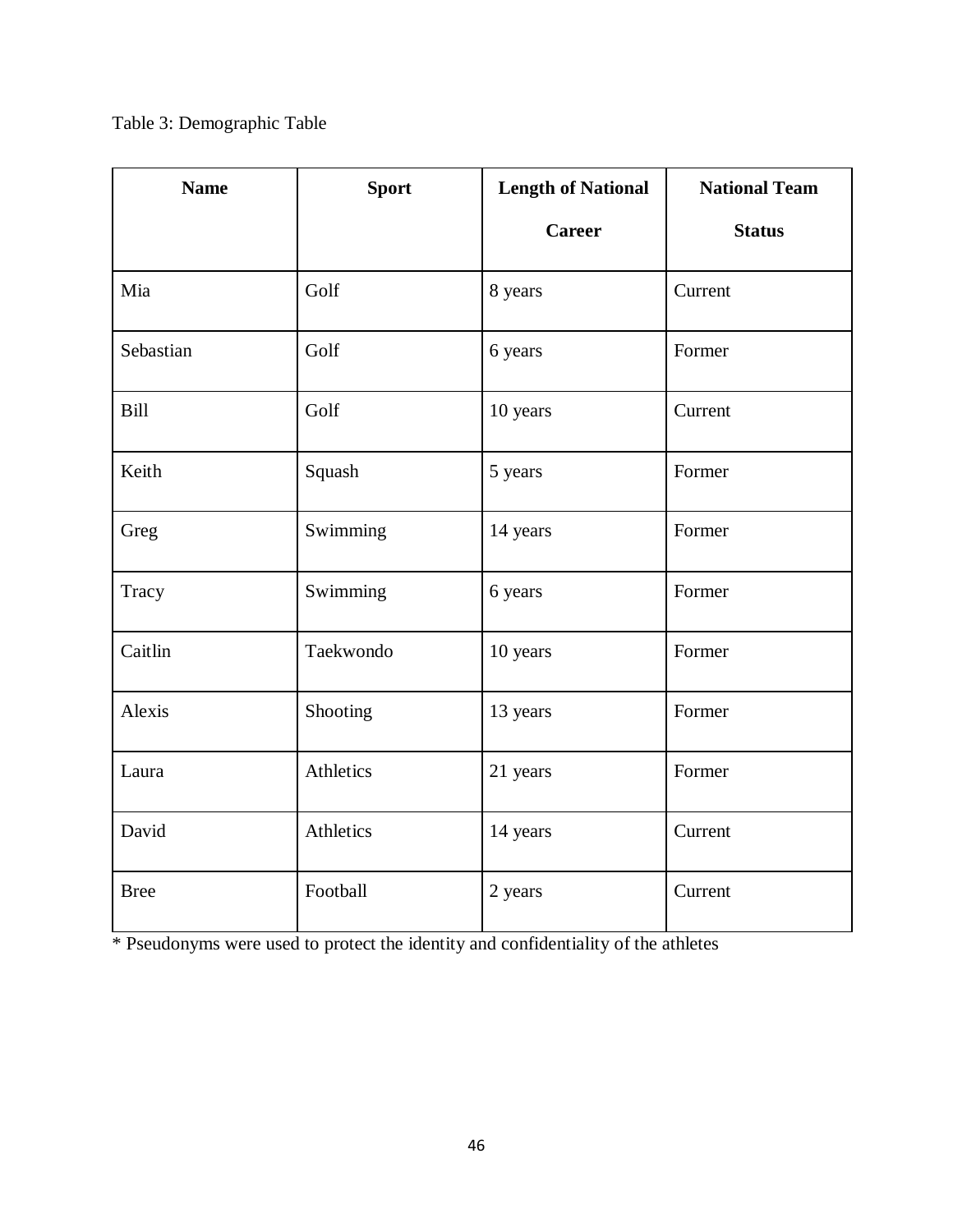Table 4: Qualitative Theme Table

| <b>Theme</b>                       | <b>Description of Theme</b>  | <b>Frequency</b> |
|------------------------------------|------------------------------|------------------|
| Nothing                            | Not doing anything to        | 7/11             |
|                                    | develop potential national   |                  |
|                                    | athletes                     |                  |
| <b>Adequate Competition</b>        | Tournament opportunities in  | 11/11            |
| Opportunities                      | the SEA Games,               |                  |
|                                    | Commonwealth Games, and      |                  |
|                                    | <b>Asian Games</b>           |                  |
| <b>Financial Incentives</b>        | Monthly allowances were      | 9/11             |
| <b>Insufficient Financial</b>      | provided and the opportunity | 11/11            |
| Support                            | to receive additional        |                  |
|                                    | incentives depending on      |                  |
|                                    | competition performance      |                  |
|                                    | The ability to support       |                  |
|                                    | oneself with the             |                  |
|                                    | financial support            |                  |
|                                    | given                        |                  |
| Good Access to the NSI             | Full access to resources     | 8/11             |
|                                    | provided by the NSI          |                  |
| <b>Adequate Physical Resources</b> | Provided high quality and    | 7/11             |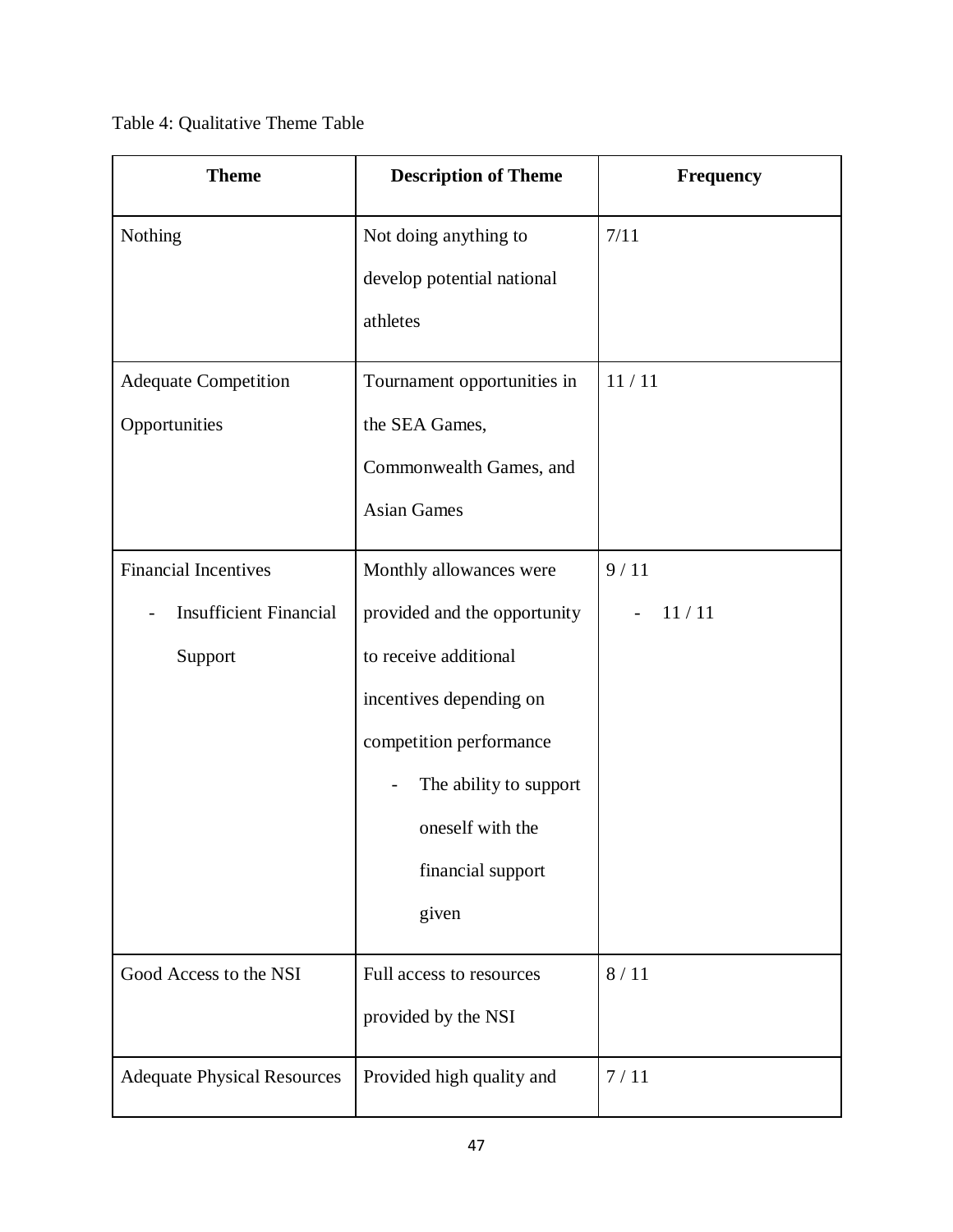|                                   | accessible practice facilities<br>and equipment                                                                    |      |
|-----------------------------------|--------------------------------------------------------------------------------------------------------------------|------|
| <b>High Quality Coaching</b>      | Coaches provided were of<br>good quality and had high<br>qualifications                                            | 9/11 |
| Lack of Post Career Support       | The post career support given<br>to the athletes or will be given<br>after retirement                              | 7/11 |
| Increased Funding and<br>Exposure | Increase funding for sports<br>and athletes and increase<br>international exposure for<br>training and competition | 8/11 |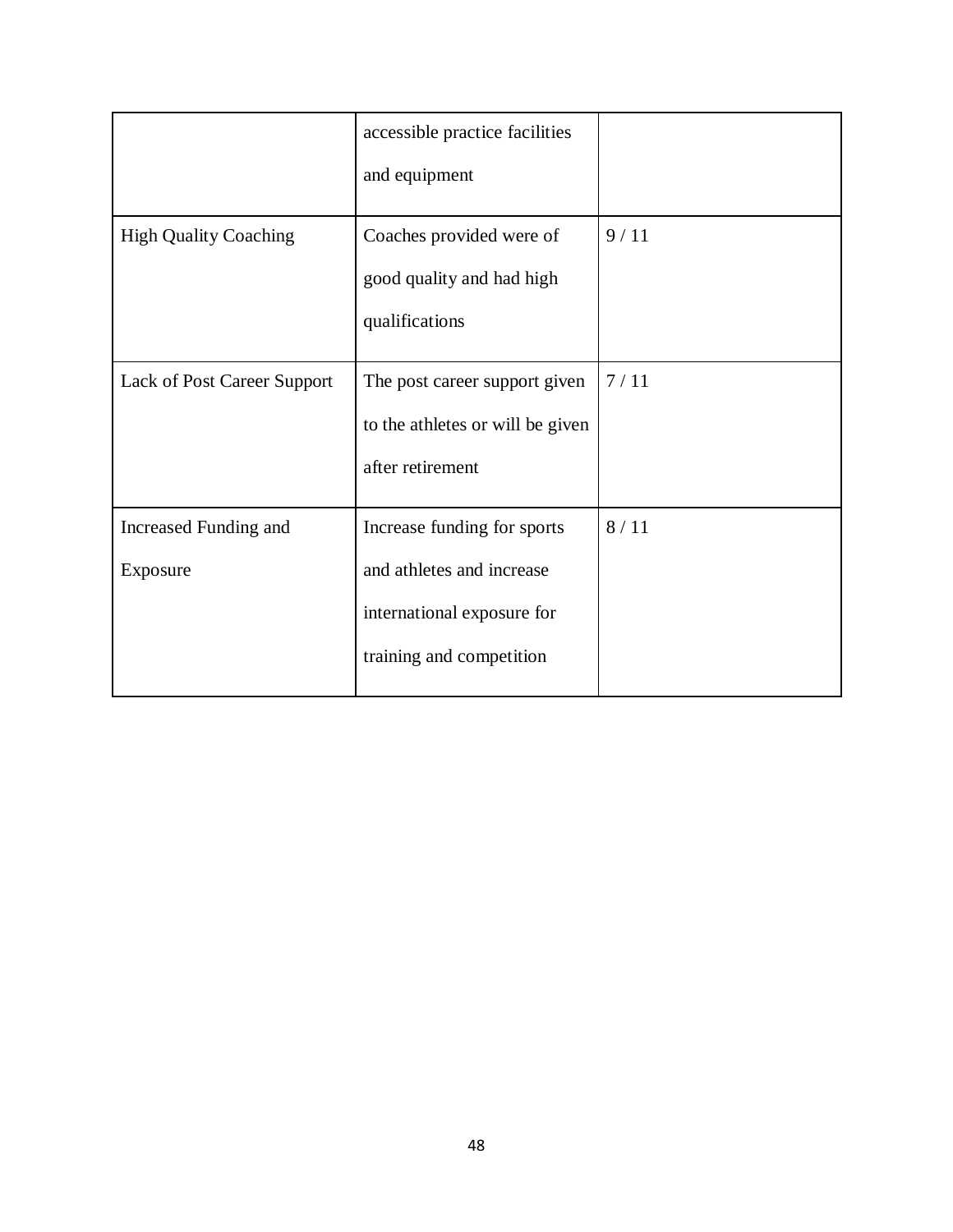#### APPENDIX B: INTERVIEW QUESTIONS

The interview questions that were asked to the athletes were:

- Tell me about your time as a member of the (Sport) Malaysian National Team.
- Tell me about the process that you had to go through to be on the national team.
- From your experience, what is/was the government doing to develop potential national athletes?
- Describe the types of structured competitions you competed in prior and during your tenure as a national athlete.
- What types of government support did you receive as an athlete? How did you feel about this support?
- What types of financial support did you receive? Did you feel it was sufficient to support your sporting career? Why or why not?
- What facilities and equipment were provided for you and your team to improve on your athletic ability? How did you feel about the quality and accessibility of these?
- Describe the qualifications and ability of the coaches you worked with.